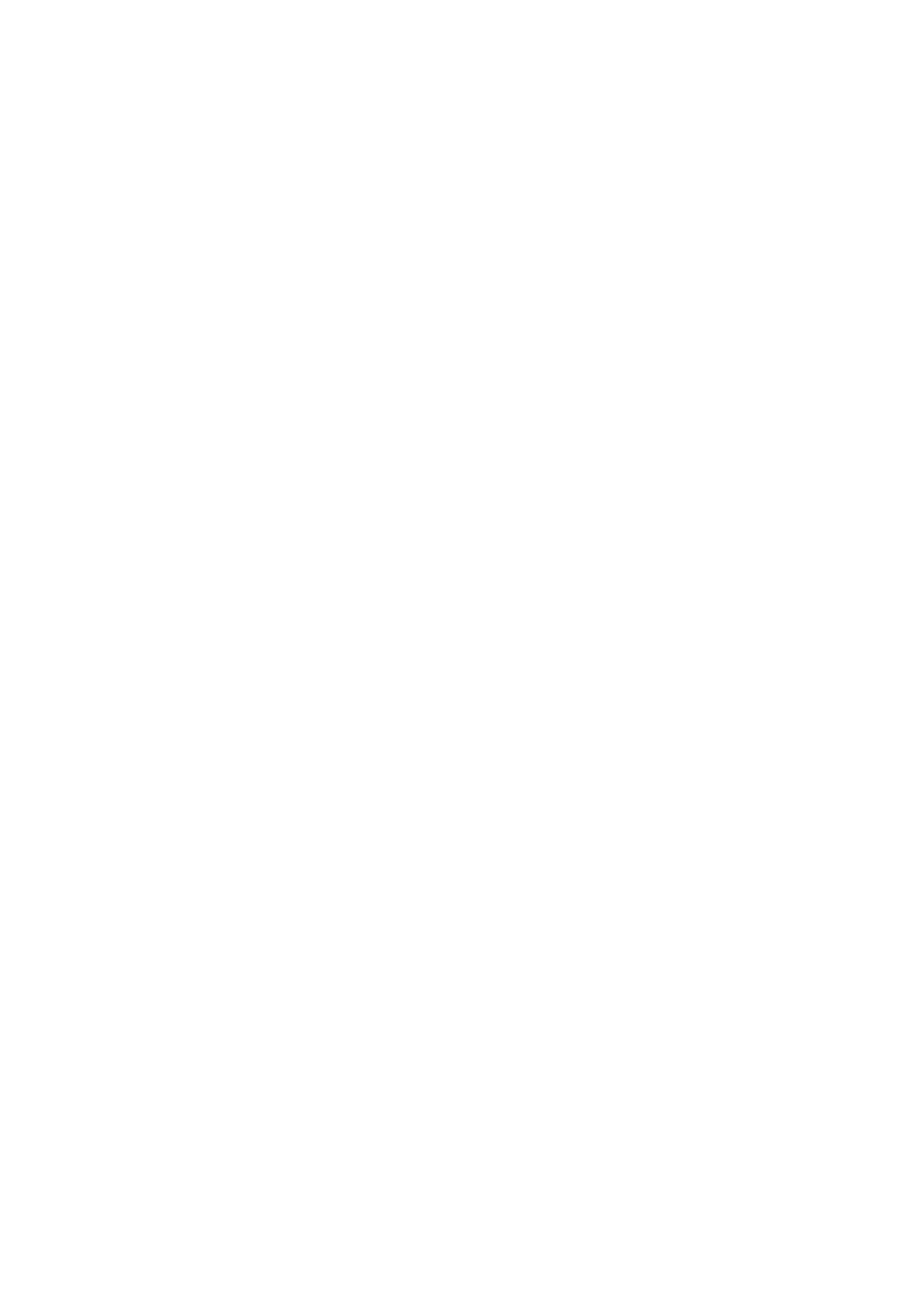# **UDS AMERICAN STUDIES GRADUATE FORUM**

## **ASGF2020**

# *Distance and Diversity in Times of Crisis: Literary Expressions and Artistic Responses*

15-17 October 2020

#ASGF2020

1 #ASGF2020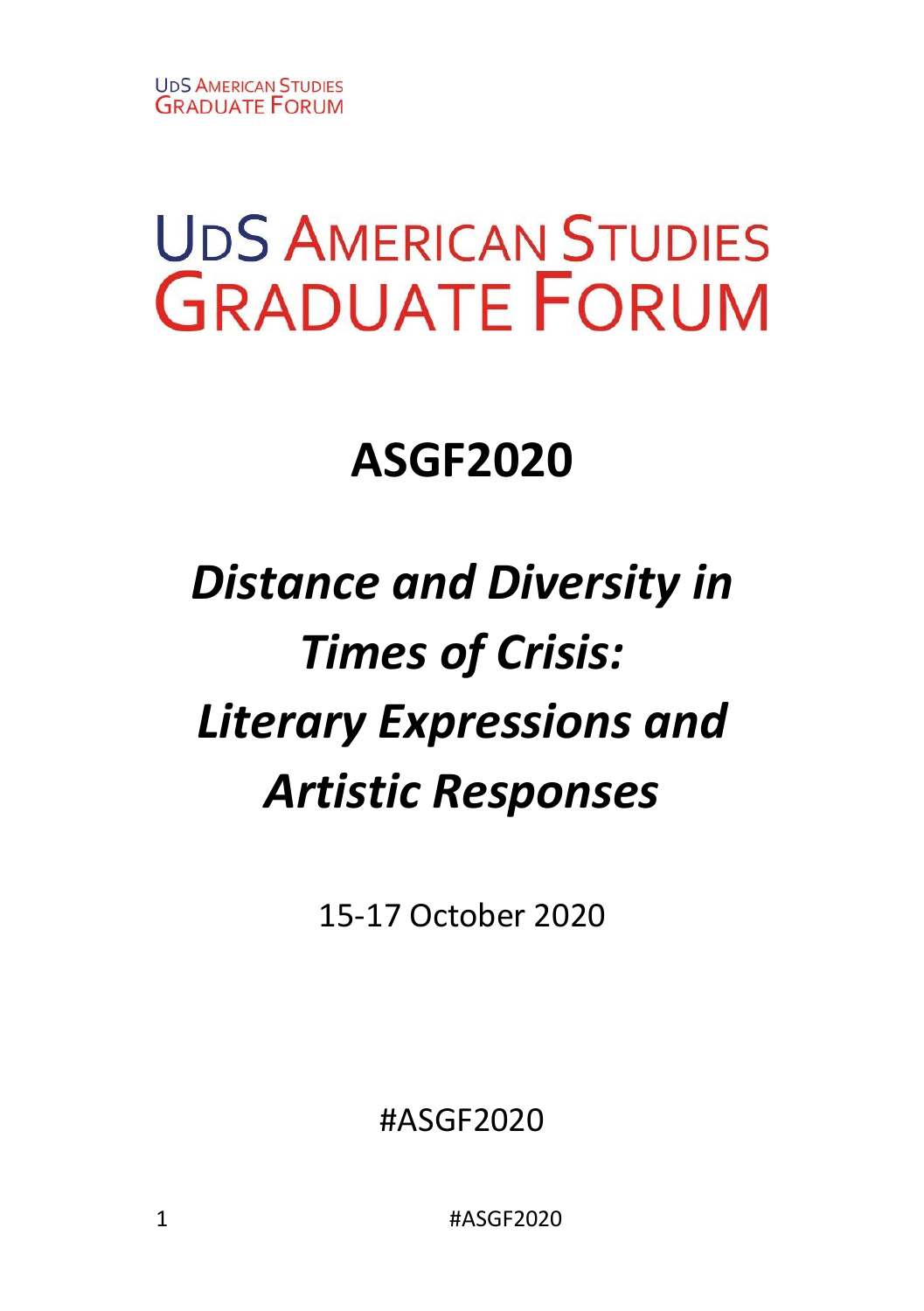## **Content**

<span id="page-3-0"></span>

| The UdS American Studies Graduate Forum4                        |  |
|-----------------------------------------------------------------|--|
|                                                                 |  |
| Distance and Diversity in Times of Crisis: Literary Expressions |  |
|                                                                 |  |
|                                                                 |  |
|                                                                 |  |
| Award Ceremony Prizes for Best Final Theses in American         |  |
|                                                                 |  |
| MA-Program American Studies/British Studies/English             |  |
|                                                                 |  |
| Master in Border Studies: Addressing the challenges of the      |  |
|                                                                 |  |
| Deutsch-Amerikanisches Institut Saarland 46                     |  |
|                                                                 |  |
|                                                                 |  |
|                                                                 |  |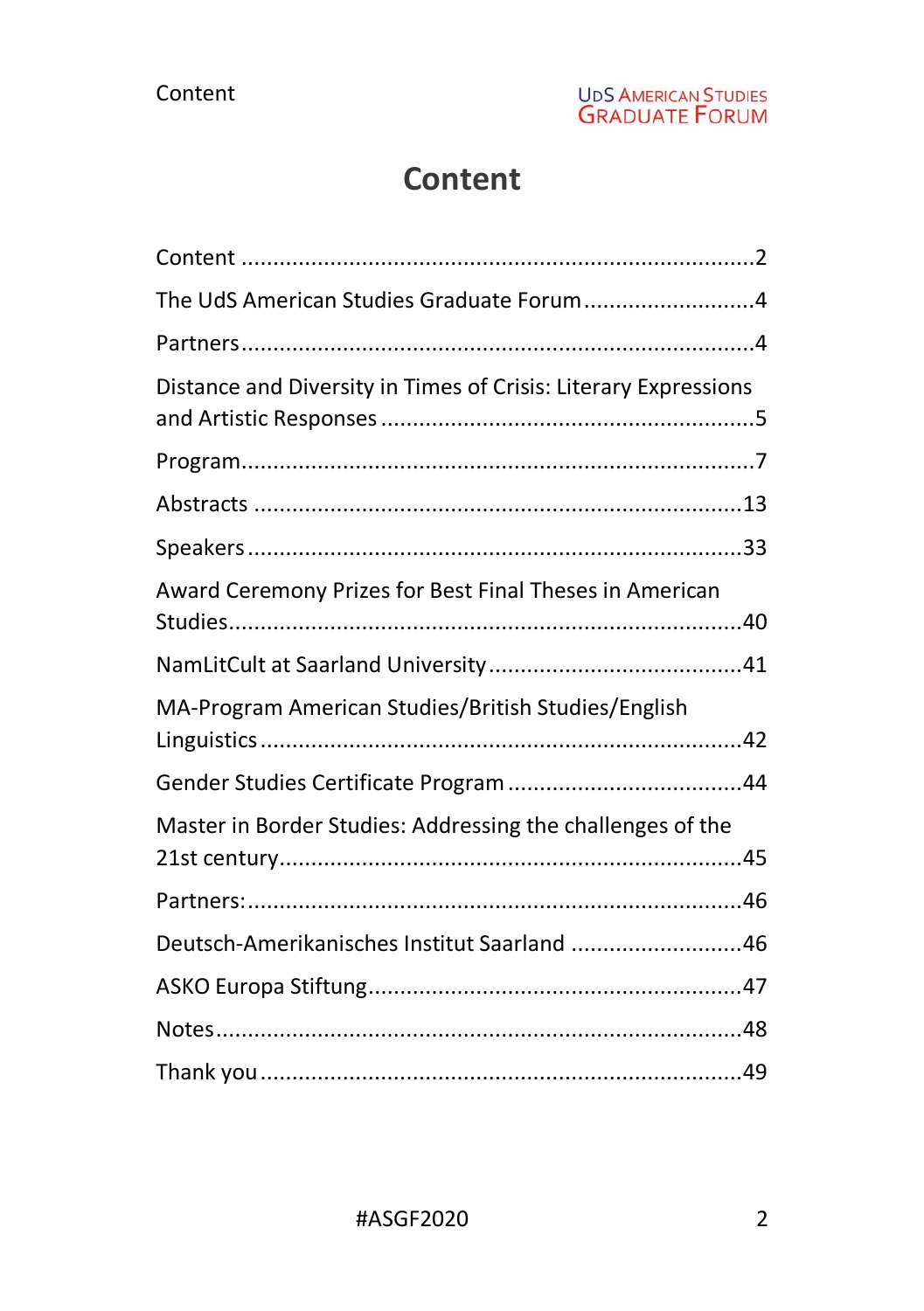## UDS AMERICAN STUDIES<br>GRADUATE FORUM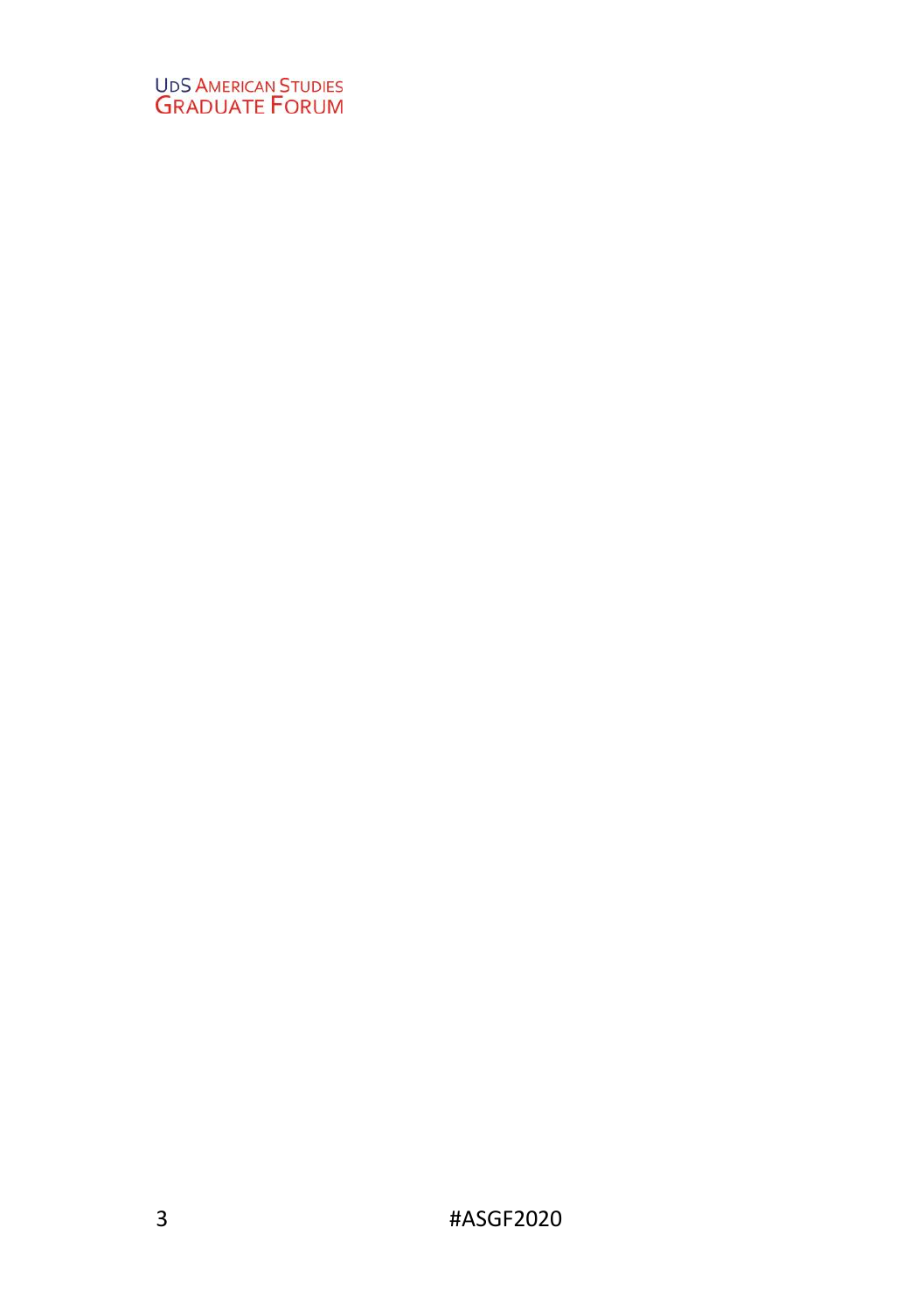## <span id="page-5-0"></span>**The UdS American Studies Graduate Forum**

In cooperation with the German-American Institute Saarland, the Chair of North American Literary and Cultural Studies at Saarland University (NamLitCult at UdS) organizes the annual AMERICAN STUDIES GRADUATE FORUM that invites doctoral and advanced Master students from Saarland University, the partner universities of the University of the Greater Region, and beyond to present their current projects-in-progress in a workshop-style setting. The forum aims at offering participants a chance to discuss their research with peers as well as experienced and senior scholars.

**Partners**

<span id="page-5-1"></span>



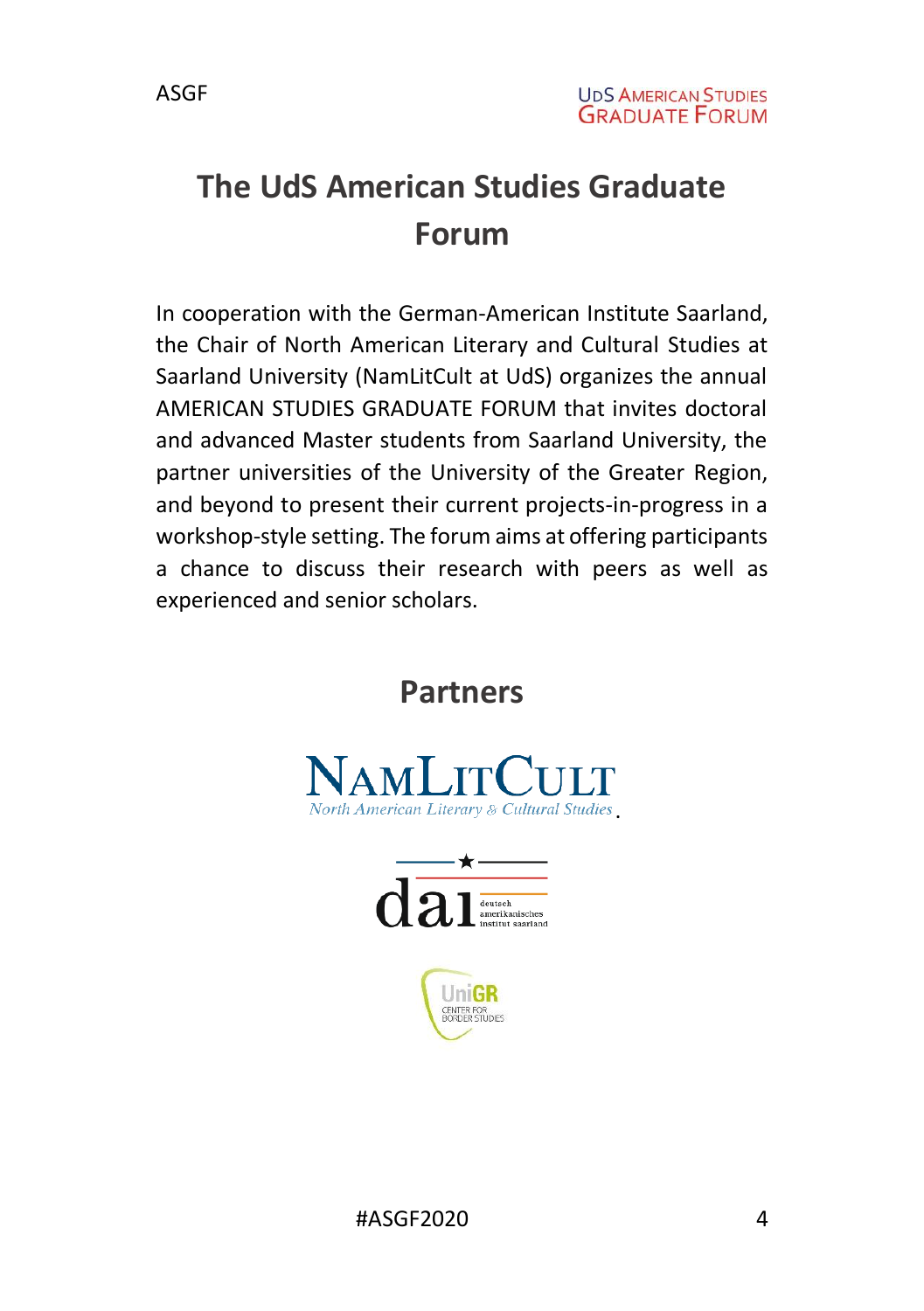## <span id="page-6-0"></span>**Distance and Diversity in Times of Crisis: Literary Expressions and Artistic Responses**

In cooperation with the German-American Institute Saarland, the Chair of North American Literary and Cultural Studies at Saarland University (UdS) will hold a 3-day American Studies Graduate Forum that invites advanced Master students, doctoral students, as well as advanced scholars to present their current projects-in-progress in a workshop-style setting. The forum will offer participants a chance to discuss their research with peers as well as with experienced scholars. This year, we invite submissions dealing with issues of diversity, distance, and crisis.

Diversity, equity, and inclusion have become catchwords in the past years, but the current pandemic has put these issues in stark relief, as it has become clear that the Covid-19 pandemic is disproportionately impacting disadvantaged groups. New perspectives are emerging as this health crisis has aggravated disparities, shining a light on more subtle forms of diversity, such as issues surrounding child-care and caregivers. The current pandemic has exposed deep social divisions in our societies, drawing the attention to the many challenges of marginalized communities.

The imposed actions to prevent the spread of the virus, summarized under the catchphrase 'social distancing,' have aimed at ensuring a minimum physical interpersonal distance, often engendering a side effect of increased onerous and stressful situations, leading, in turn, to affective, emotive, and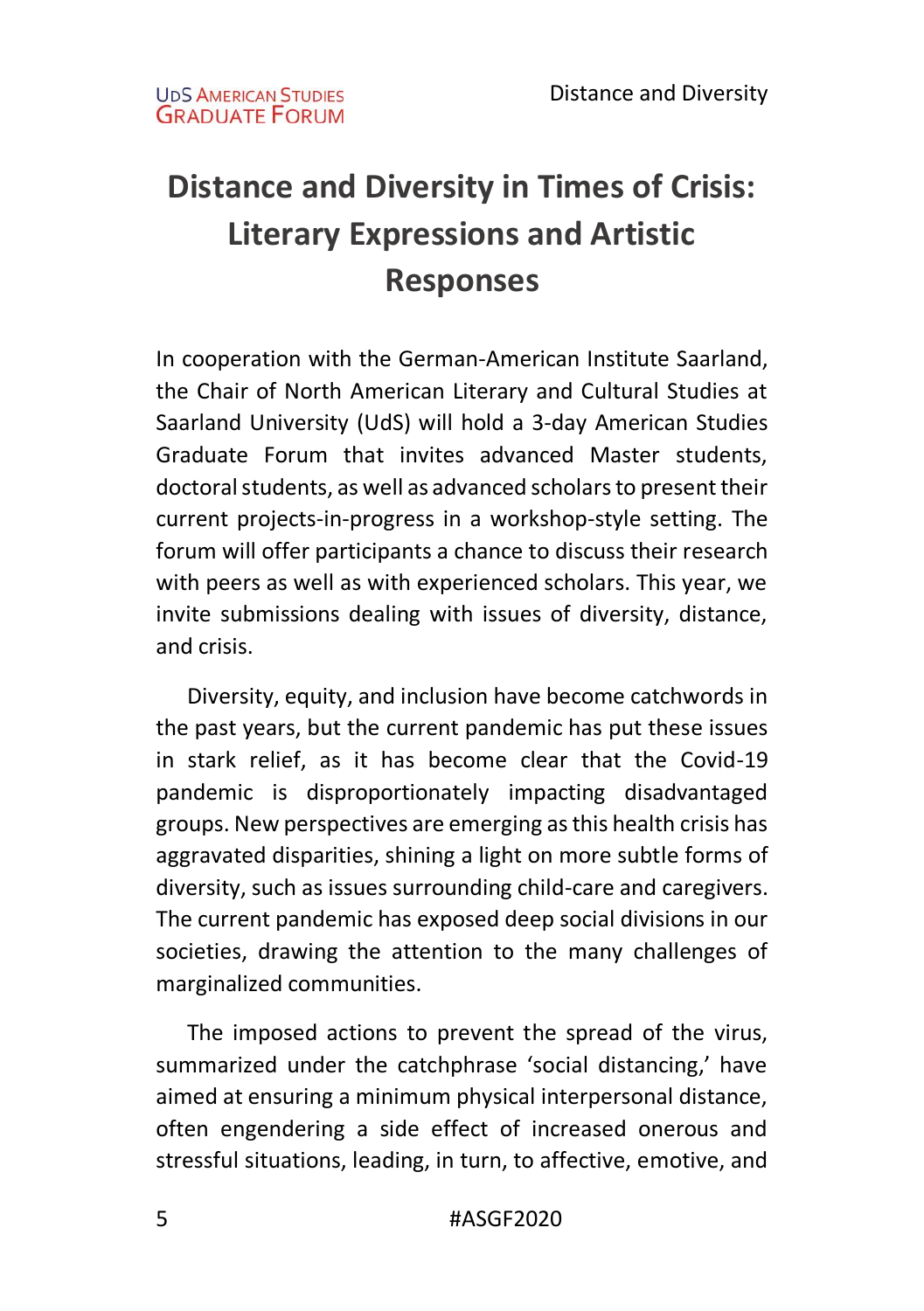emotional distance and re-orientations. At the same time, as people all over the world are struggling with the very perceptible and experienceable force of this 'social distancing,' global distances have been dismantled and the world has moved more closely together in the virtual world, as the offer of online events increased considerably.

The UdS American Studies Graduate Forum 2020 offers a setting in which a decidedly humanities-driven, cultural studies and literature studies approach to issues of distance and diversity in times of crisis will be discussed. Focusing on literary and artistic expressions of and reactions to various forms of crises, ecological crises as well as health crises, this workshop seeks to highlight cultural representations that call for gender and racial equity, and a commitment to LGBTIQ issues.

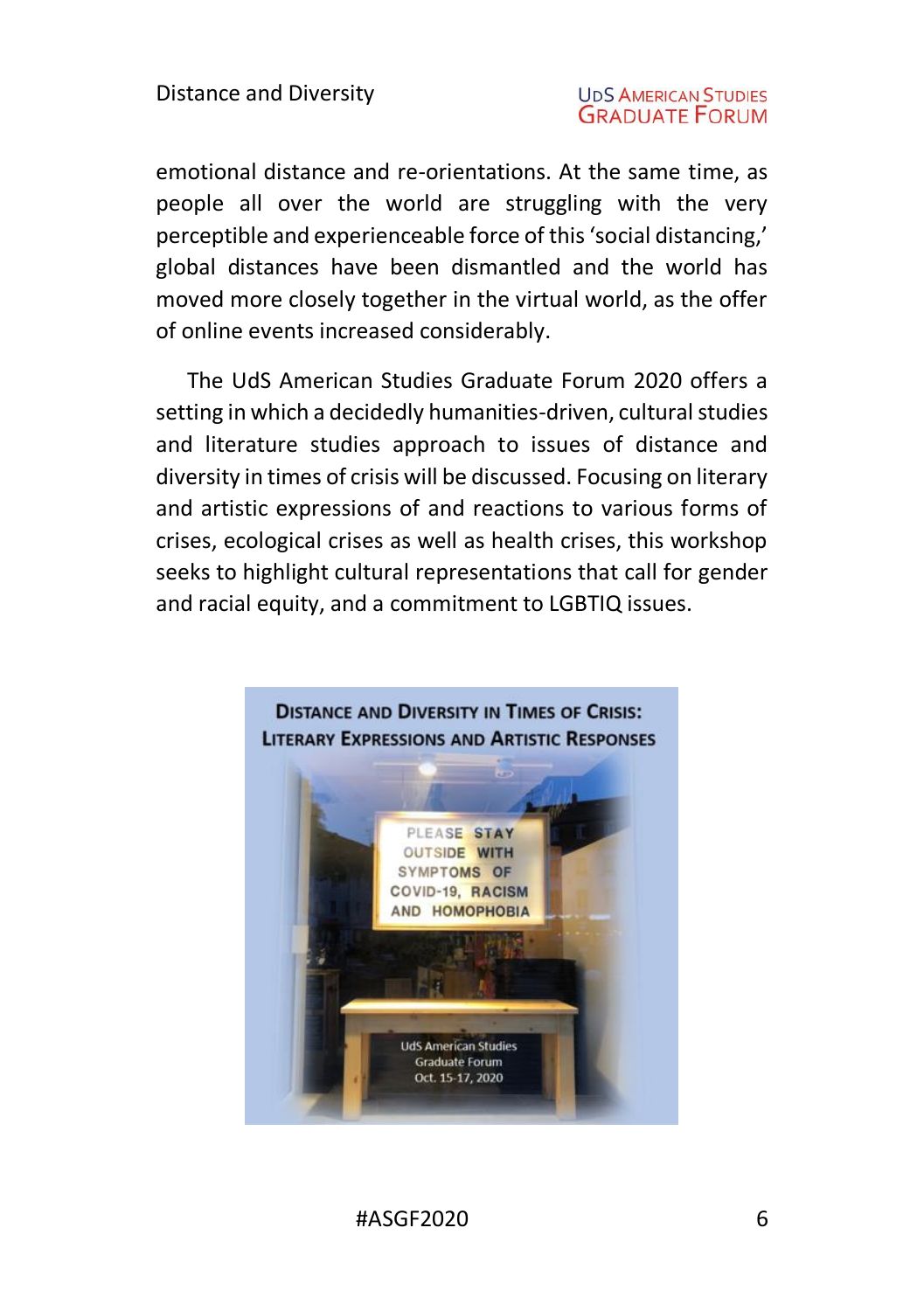01:00 pm

### **Program**

#### <span id="page-8-0"></span>*Thursday, October 15 – Live on Zoom*

12:30 pm *Conference Opening and Welcome Address*

*Panel I: Discourses of Distance and Diversity*

*Chair: Daniel Riesco*

**Distance and Diversity: Corona Art in the U.S.**

Astrid M. Fellner (Saarland U)

**Linguistic Othering and Scapegoating in Pandemic Times: Blame Games in the U.S. and Europe**

Eva Nossem (Saarland U)

**Another Layer of Pain; Exclusion of Immigrants in Times of a Pandemic; A Comparison between the United States and Germany.**

Somayeh Amin (Saarland U)

02:30 pm *Virtual Coffee Break*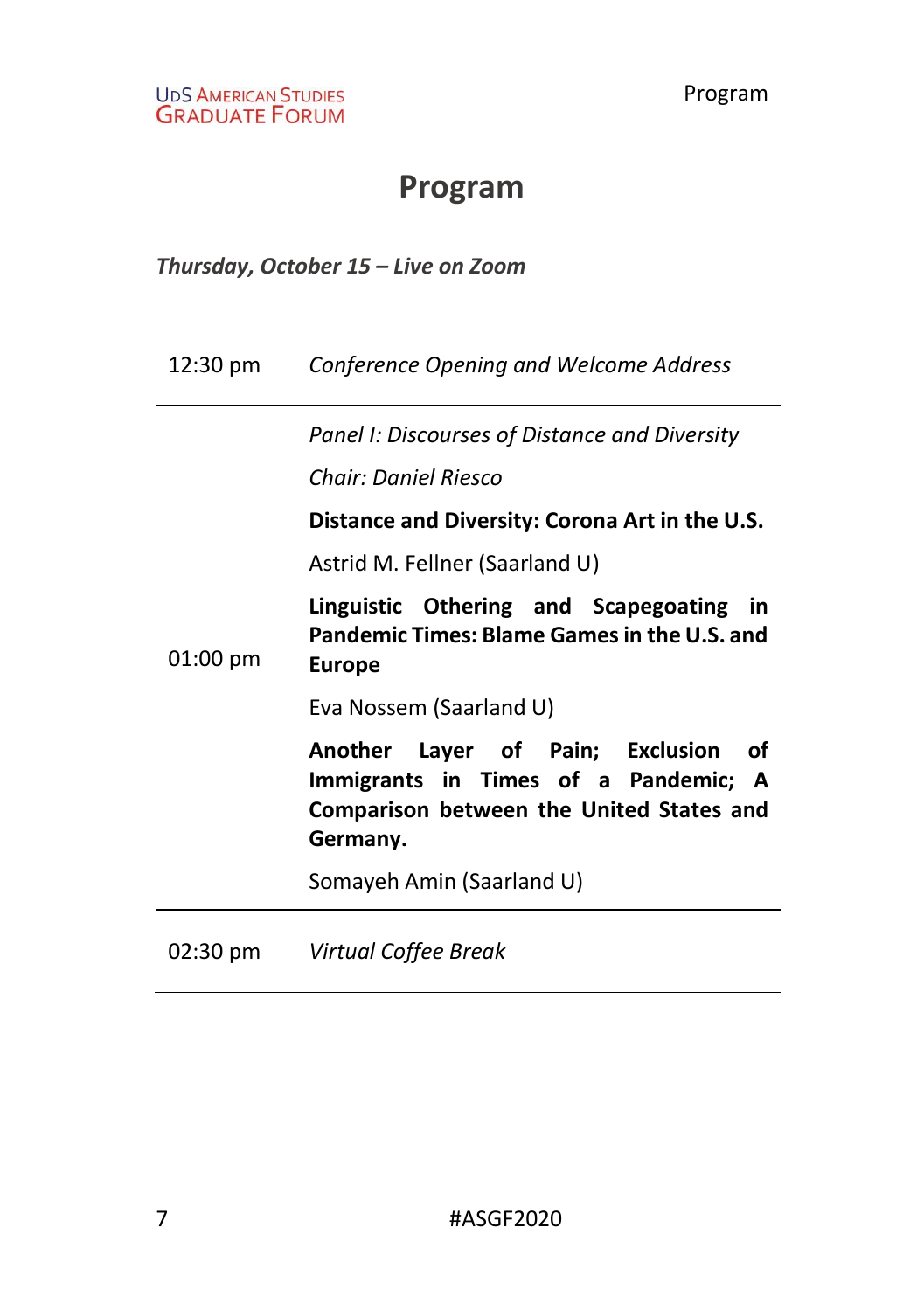|          | Panel II: Distance & Diversity & Identity                                                                                                                                                 |
|----------|-------------------------------------------------------------------------------------------------------------------------------------------------------------------------------------------|
|          | Chair: Renée Touschong                                                                                                                                                                    |
|          | Where Diversity Ends: U.S. Comedian Kevin<br>Hart, Joanne Rowling and a Ukrainian Boy                                                                                                     |
| 03:00 pm | Oksana Starshova (Petro Mohyla Black Sea<br>National U)                                                                                                                                   |
|          | "Perimeters of our lives": Exploring the<br>Relationship Between Space and Body in<br>Times of Crises in L. Erdrich's Future Home of<br>the Living God and M. Atwood's Handmaid's<br>Tale |
|          | Svitlana Kot (Petro Mohyla Black Sea National<br>U)                                                                                                                                       |
|          | <b>Distance in the American University Discourse</b><br>in the Times of COVID-19 Pandemic                                                                                                 |
|          | Yuliya Stodolinska (Petro Mohyla Black Sea<br>National U)                                                                                                                                 |
| 04:30 pm | Virtual Coffee Break                                                                                                                                                                      |
|          | Keynote                                                                                                                                                                                   |
|          | Chair: Astrid M. Fellner                                                                                                                                                                  |
| 05:00 pm | The Raced Interface: Tao Lin, Tan Lin, and the<br><b>Racialization of Affective Distance</b>                                                                                              |

Takeo Rivera (Boston U)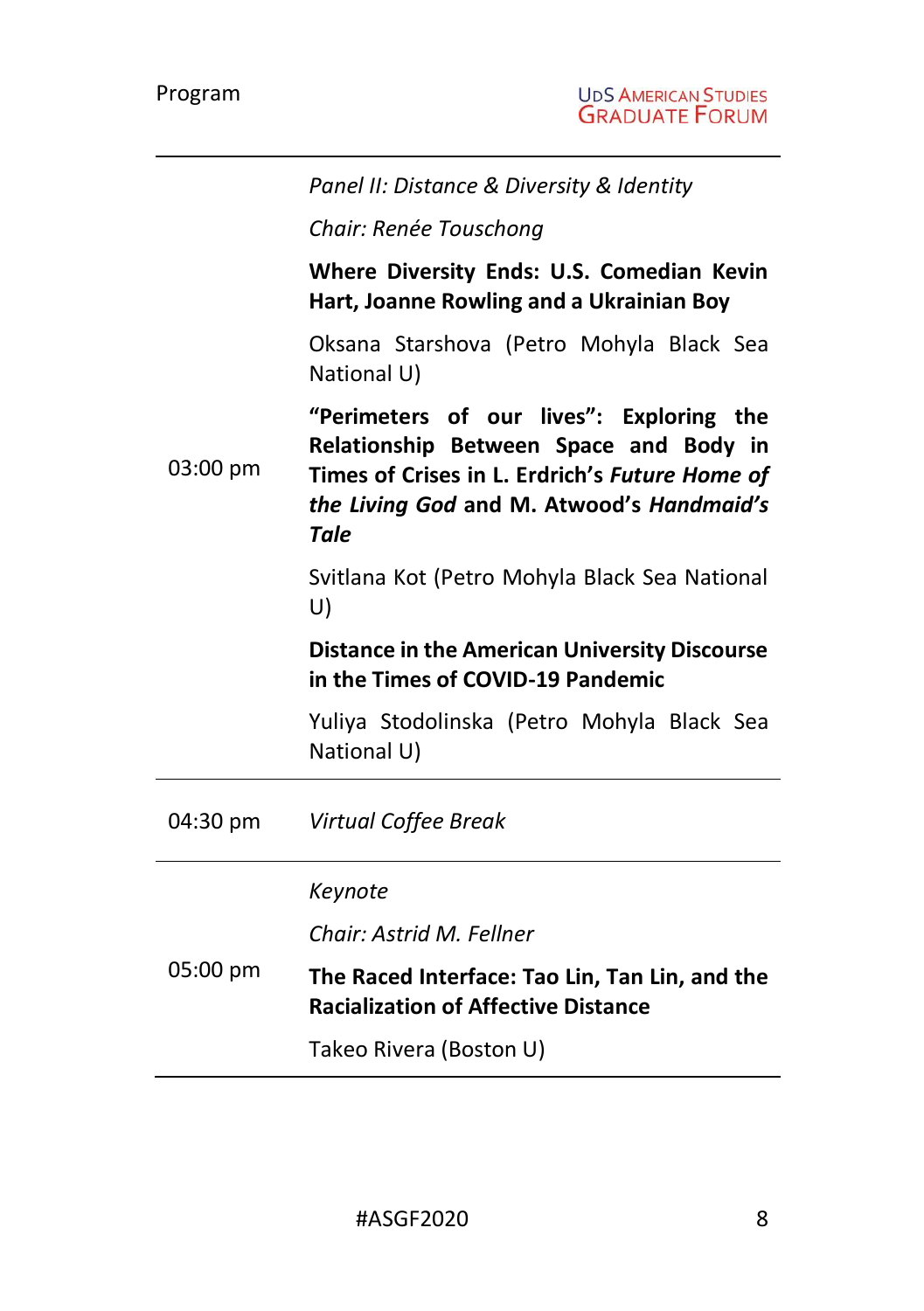#### *Friday, October 16 – Live on Zoom*

10:45 am *Virtual Warm-Up*

*Panel 3: Distance & Diversity in Artistic Productions*

*Chair:* 

**'[…] A Good Way to Reach the Movement': The Sonic Community of the** *Dial-A-Poem*  **Project**

Ulla Stackmann (Catholic U of Eichstätt):

**Music and Covid-19: The Potential of American and European Popular Music's Articulation in Times of Crisis**

 $11:00 \text{ am}$ Alina Mozolevska (Petro Mohyla Black Sea National U)

> **'Social Distancing' as a Chance to Revise the Paradoxes of Humanistic Philosophy: Personality vs. Identity in On-Line Artistic Practices of the Pandemic**

> Natalya Dorfmann (Petro Mohyla Black Sea National U)

> **Space, Distance, and Loneliness in Recent American Cultural Productions in the Light of the Current Covid-19 Crisis**

Bärbel Schlimbach (Saarland U)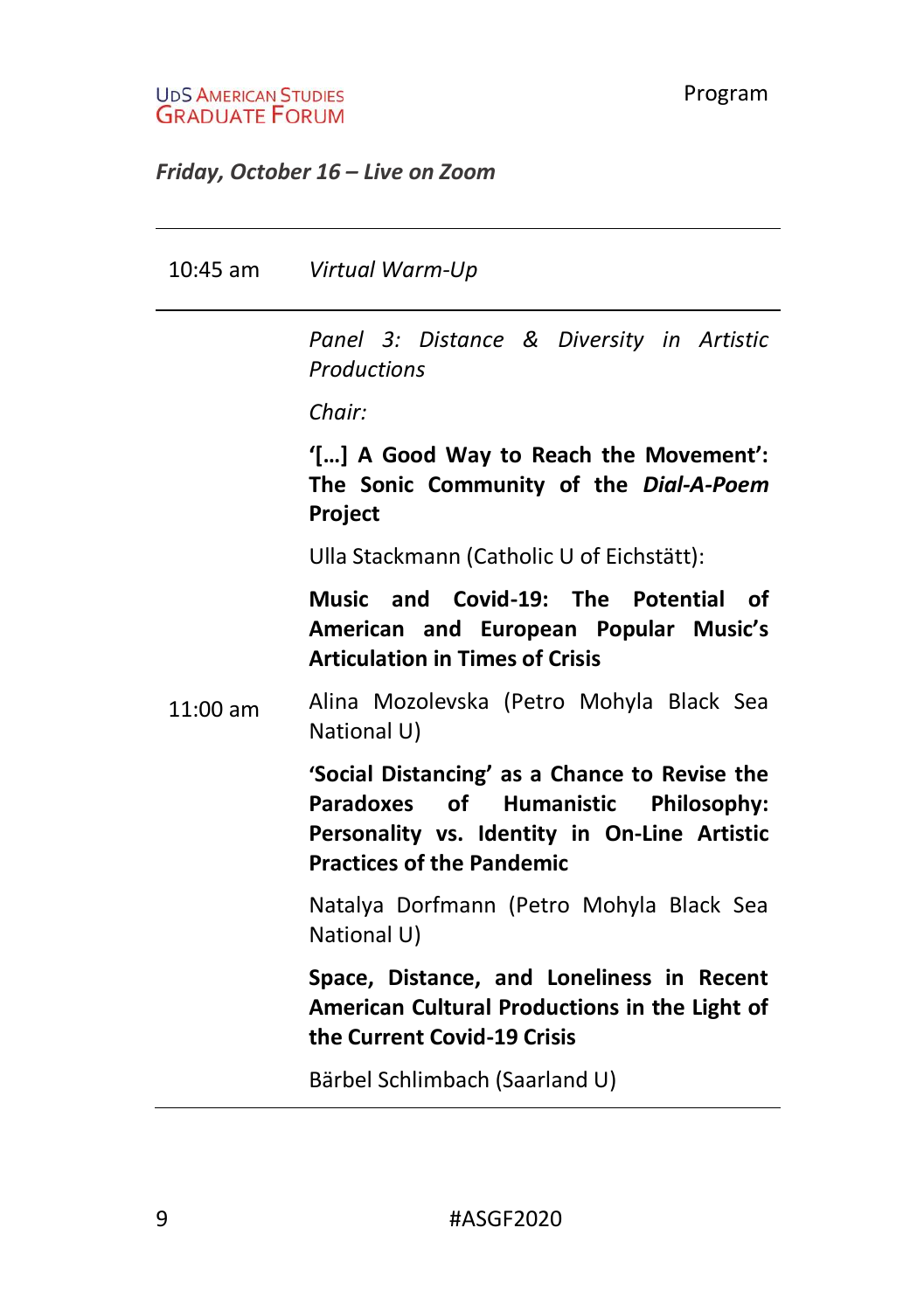01:00 pm *Virtual Break*

*Friday, October 16 – Uni Campus, bldg. C5 3, room 3.26*

|                    | Keynote                                                                                           |  |
|--------------------|---------------------------------------------------------------------------------------------------|--|
|                    | Chair: Eva Nossem                                                                                 |  |
| $03:00 \text{ pm}$ | When States Come Out: Movements & the<br>Diffusion of LGBTI Rights in Europe and North<br>America |  |
|                    | Phillip M. Ayoub (Occidental College)                                                             |  |
| 04:30 pm           | <b>Closing Remarks</b>                                                                            |  |
| 04:45 pm           | Covid Break                                                                                       |  |
| 05:30 pm           | <b>Award Ceremony</b>                                                                             |  |
|                    | Prizes for Best Final Theses in American<br><b>Studies</b>                                        |  |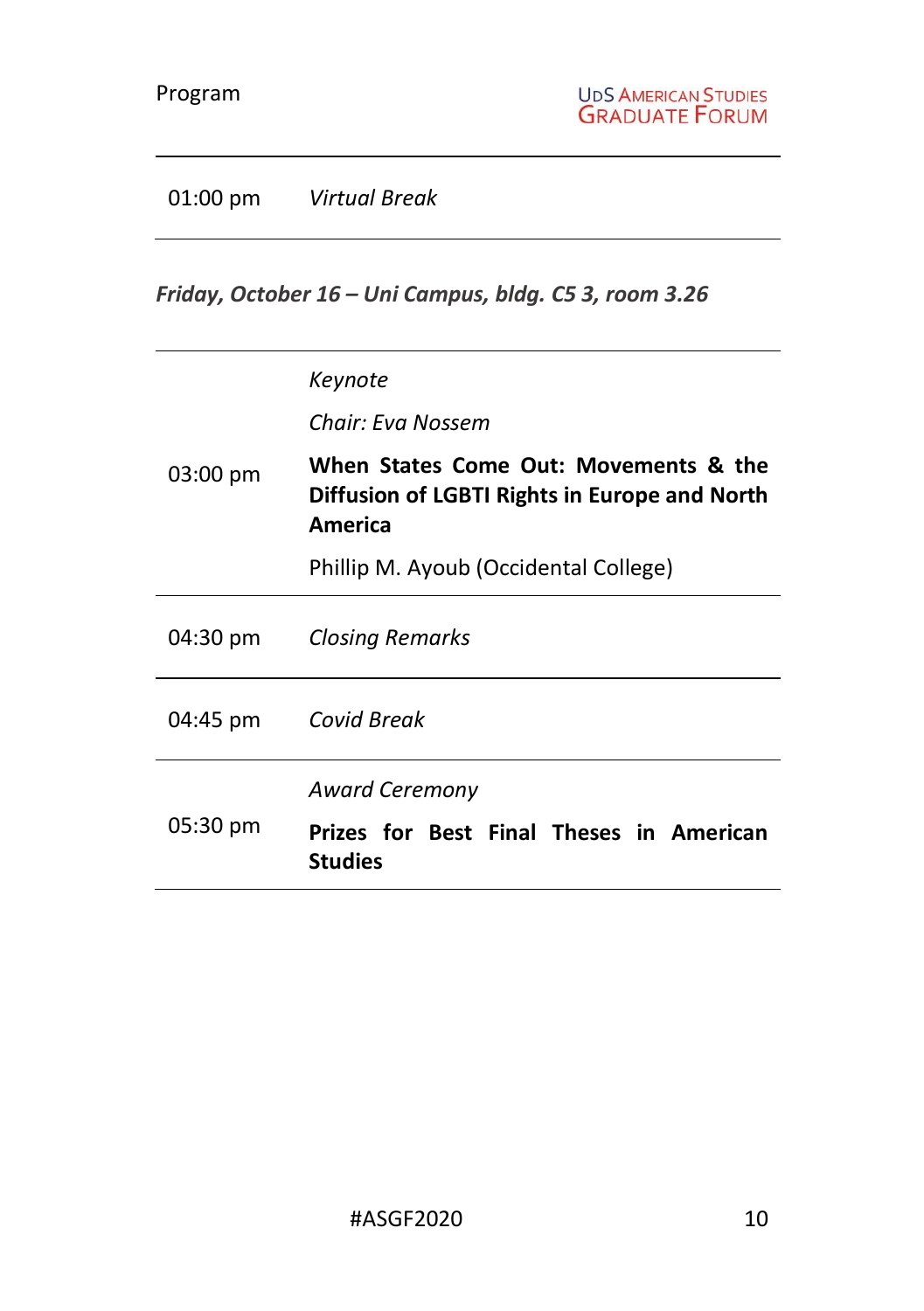#### *Saturday, October 17 – Live on Zoom*

| 09:45 am   | Virtual Warm-Up                                                                                                                              |  |  |
|------------|----------------------------------------------------------------------------------------------------------------------------------------------|--|--|
| $10:00$ am | Panel 4: Gendered Distancing                                                                                                                 |  |  |
|            | Chair: Shahrzad Tajeddini                                                                                                                    |  |  |
|            | Aestheticizing the Pandemic: Quarantine<br>'Fashion' by Tatiana and Vladimir Bakhtov                                                         |  |  |
|            | Oleksandra Filonenko (Petro Mohyla Black Sea<br>National U)                                                                                  |  |  |
|            | Transnational Jamaican Grannies in the<br>United States: Keeping a Distance in Times of<br>Covid-19                                          |  |  |
|            | Lisa Johnson (U of Trier, Saarland U)                                                                                                        |  |  |
|            | Vibes of Art in Times of Covid-19: The Case of<br>Neon in the U.S.                                                                           |  |  |
|            | Tetyana Ostapchuk (Petro Mohyla Black Sea<br>National U)                                                                                     |  |  |
|            | <b>Dismantling Distance or Commodifying Crisis?</b><br><b>Women Depicting Diversity and Social Issues</b><br>in VR Experiences from the U.S. |  |  |
|            | Atalie Gerhard (Saarland U)                                                                                                                  |  |  |

12:00 pm *Virtual Coffee Break*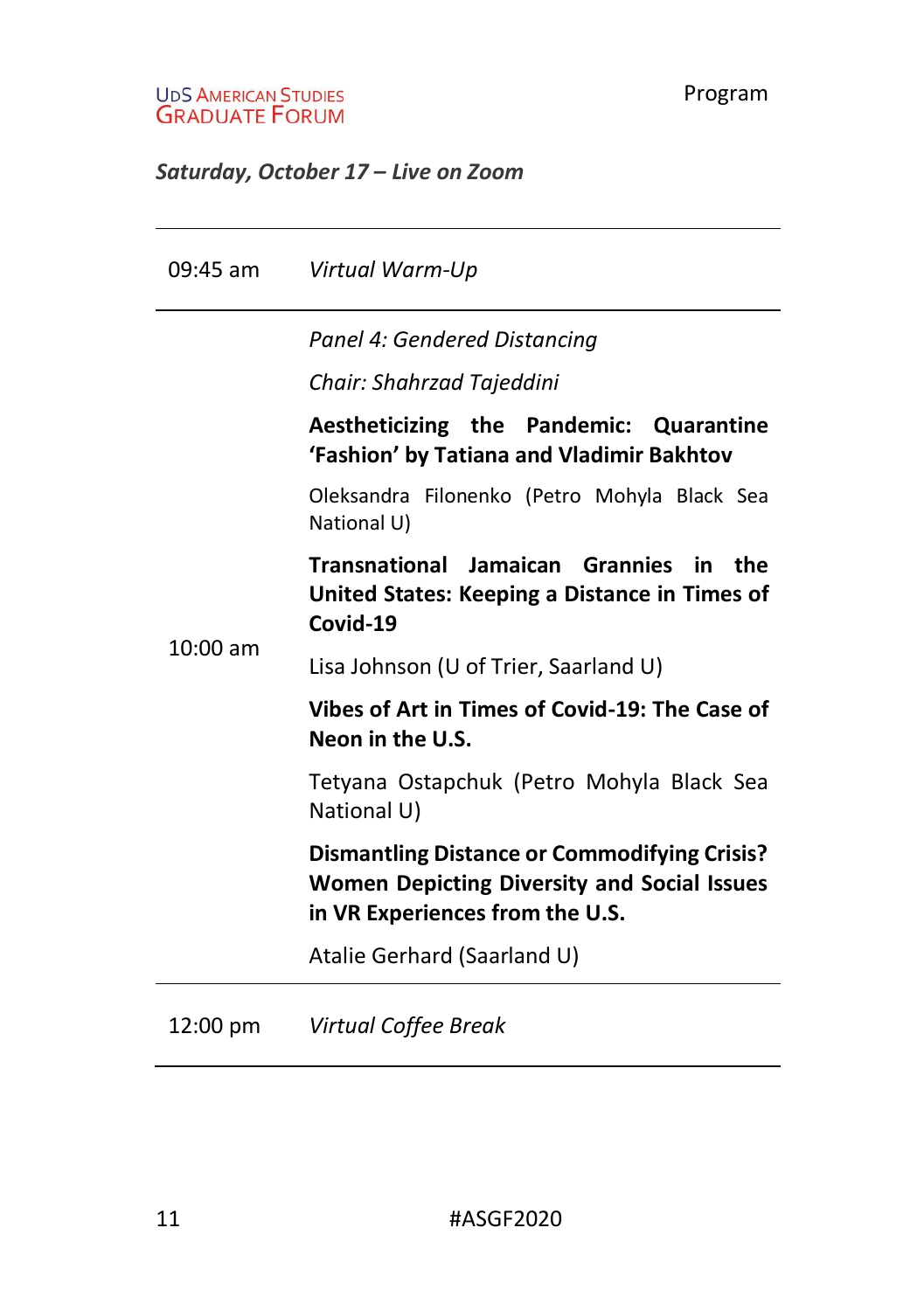#### *Keynote*

*Chair: Bärbel Schlimbach*

#### 01:00 pm **From A Distance: Feminist and Disability Reflections on the COVID-19 Pandemic**

Susanne Hamscha (Fulbright Europe)

02:30 pm *Closing Remarks*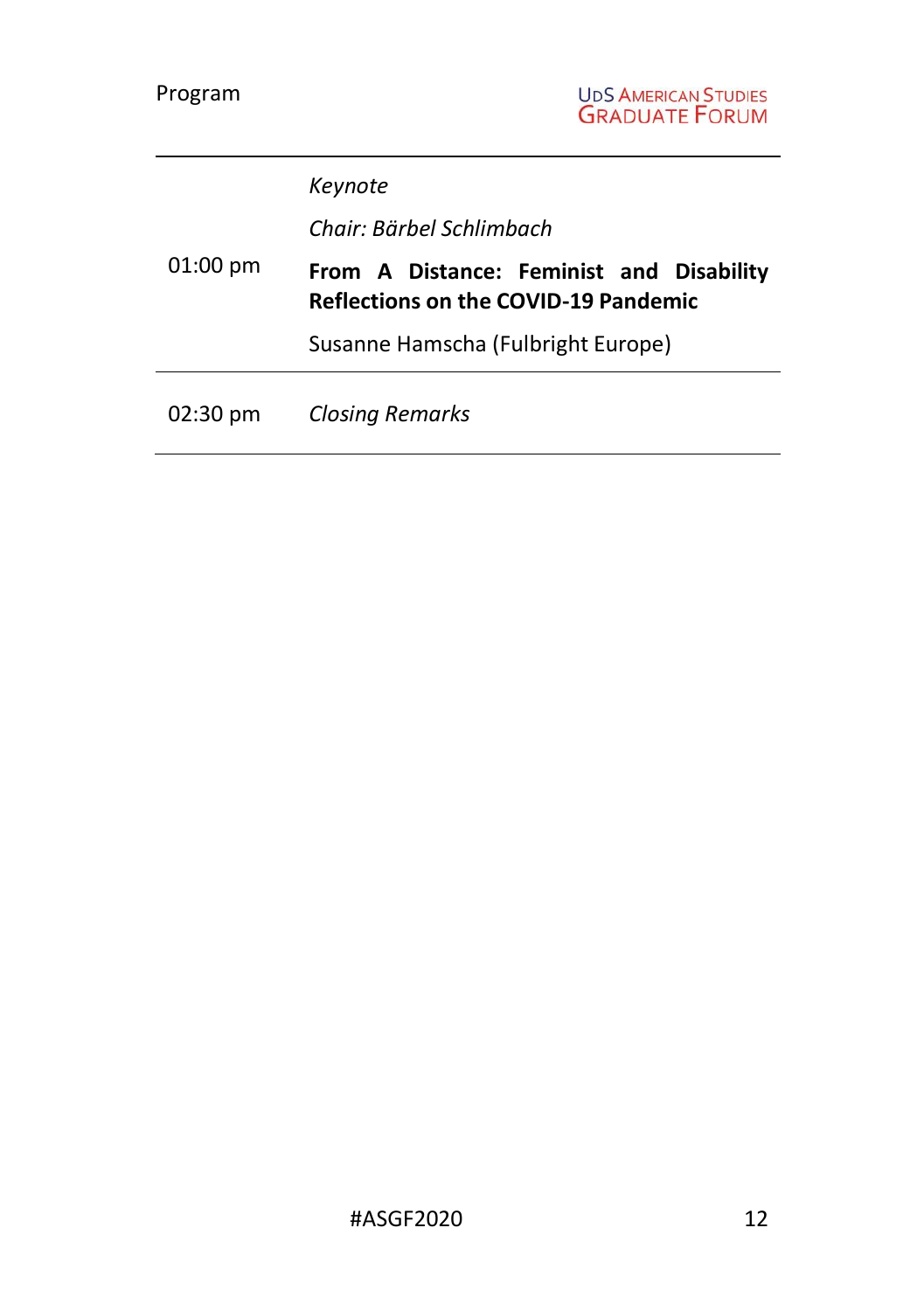### **Abstracts**

Thursday, October 15, 01:00 pm – 01:30 pm

<span id="page-14-0"></span>Astrid M. Fellner (Saarland U)

#### *Distance and Diversity: Corona Art in the U.S.*

The current pandemic has exposed deep social divisions in our societies, drawing attention to the many challenges of marginalized communities. Not only has it created new borders between home and outside, between inside and outside, but it has also reinforced the borders between 'us' and 'them,' between the healthy and the sick, the rich and the poor. It has also reinforced the digital divide, widening the gap between those who have access to the now necessary means of communication and those who are isolated and left behind. As the effects of Covid-19 on social inequality, gender divisions, and core-periphery relations are becoming visible, it has become clear that the current pandemic is disproportionately impacting disadvantaged groups of people, especially BIPOC (Black, Indigenous, and People of Color) women.

Approaching the nexus of gender, diversity, and Covid-19 from a literary and cultural studies perspective, my contribution will focus on a series of creative responses to the current crisis, which give voice to many challenges currently faced by women. As I will show, a series of artists have highlighted the rise of racism and social inequalities during the Covid-19 crisis, focusing on the themes of isolation, domestic abuse, and problematic meanings of home. These cultural responses to the pandemic, which draw attention to gendered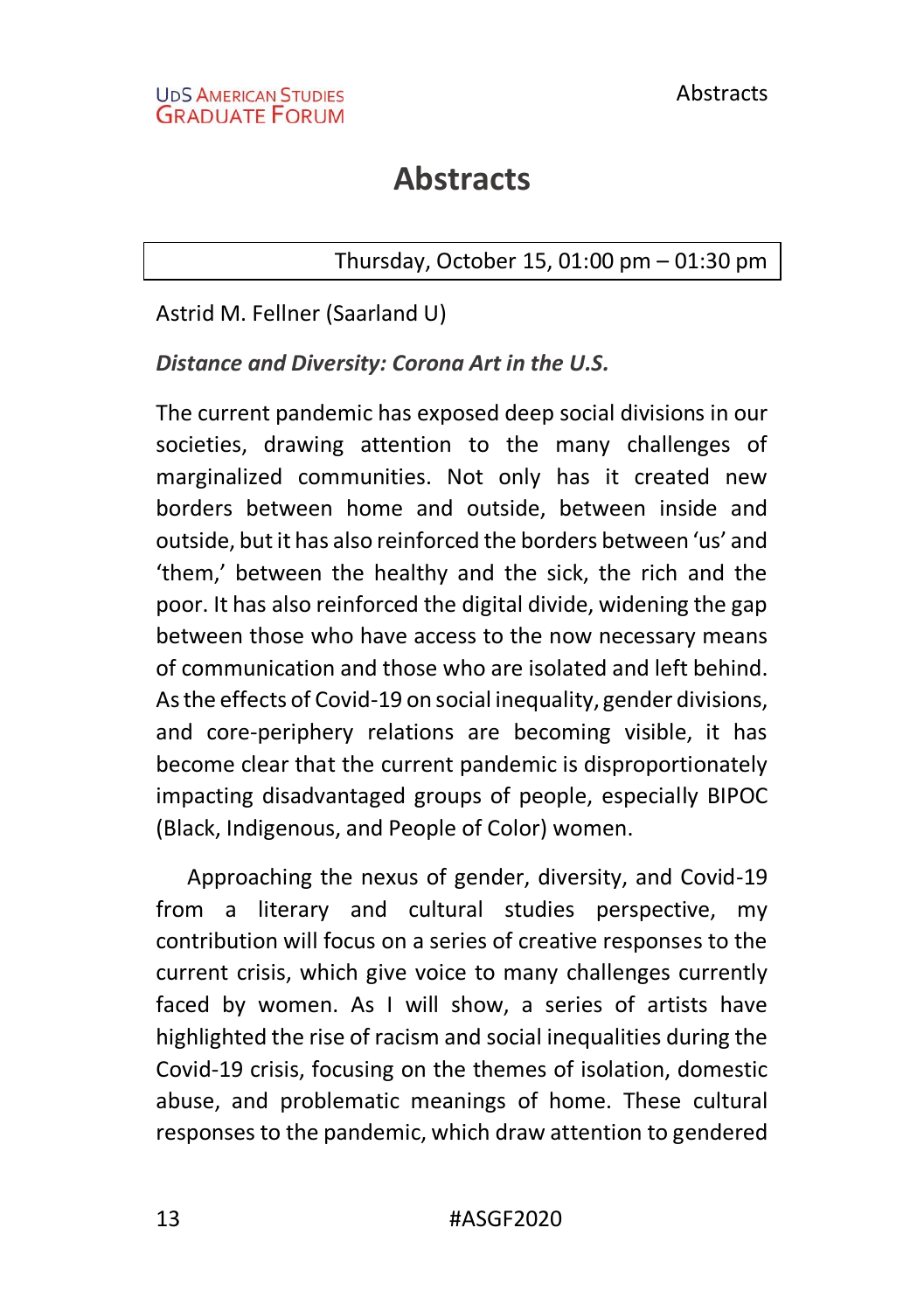and racial exclusions, play an important role in our personal and collective responses to the current crisis.

Thursday, October 15, 01:30 – 02:00 pm

Eva Nossem (Saarland U)

*Linguistic Othering and Scapegoating in Pandemic Times: Blame Games in the U.S. and Europe*

In spite of having developed into a global pandemic, COVID-19 is oftentimes met with local national(ist) reactions. Nationalist/nationally-oriented rebordering politics often go hand in hand with attempts to construct the disease as something foreign-grown and by apportioning the blame to 'the other.'

While, as many state, the coronavirus does not make any difference between nationalities, race/ethnicity, religion, class, gender, sexuality, and, even less so, political convictions, we can, however, observe that marginalized communities are hit much harder by the current pandemic. The discursive construction of the disease as a foreign-grown threat to the nation is one of the strategies to apportion the blame for the (spread of the) virus to the 'other,' the foreigner, the migrant, the refugee, the racialized other. A few months into the pandemic, we have furthermore witnessed an increase in gender-based violence and both physical as well as discursive attacks on SOGIE people (e.g. Moore 2020, OHCHR 2020, Hugendubel 2020).

While the anti-corona protests, as claimed by the organizers, have led to the formation of unlikely alliances e.g.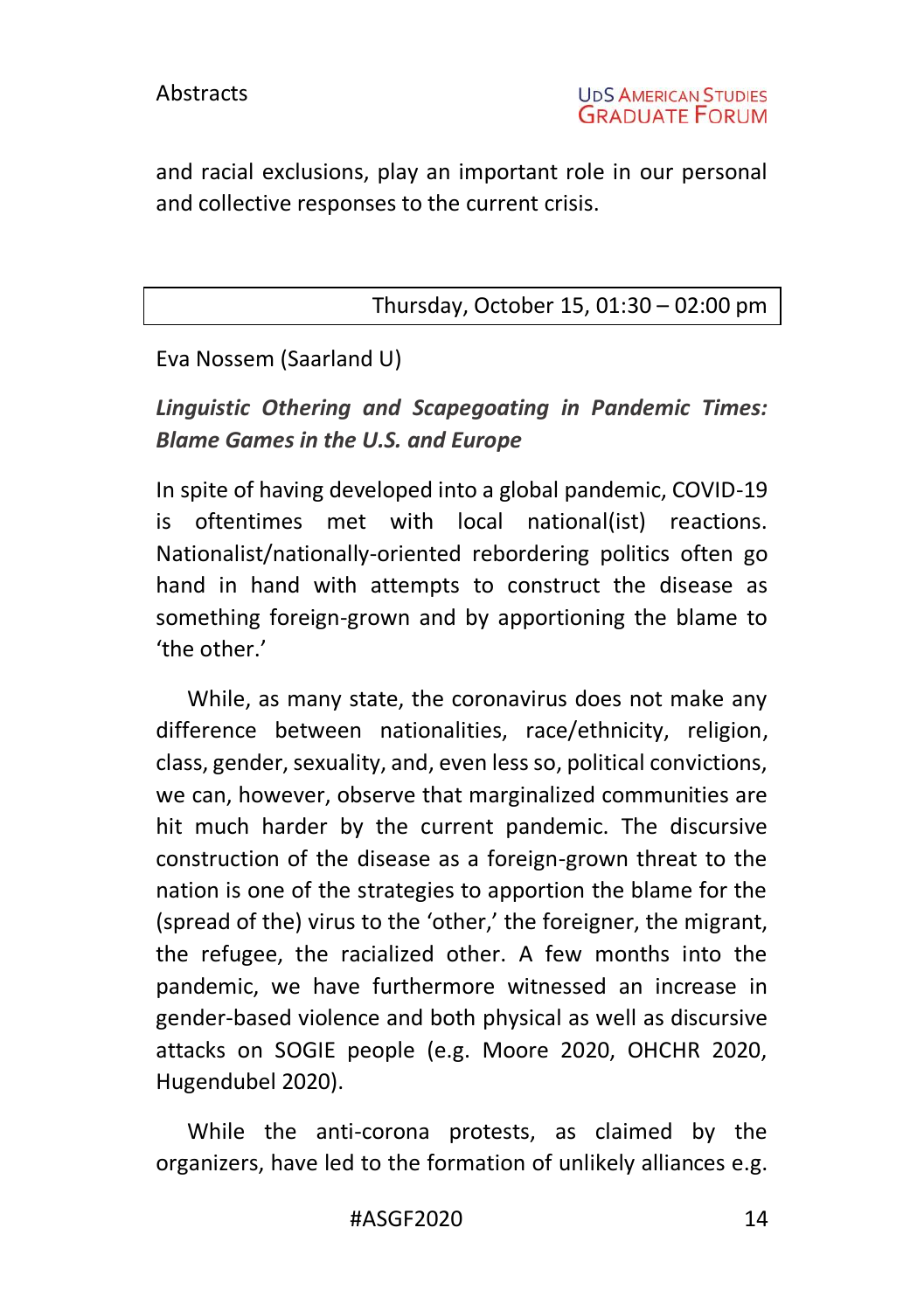#### **UDS AMERICAN STUDIES GRADUATE FORUM**

between far-right extremists, environmentalists, post-hippies, etc. (e.g. Heidtmann 2020), their demonstrations have offered, however, a prolific environment for discursive attacks on marginalized groups and hate speech. The appropriation of discourses of discrimination and oppression by anti-maskers culminated in homotransphobic rants and outbursts, such as the one during the anti-corona demonstration in Vienna, Austria, on September 5, 2020, when protesters tore up a rainbow flag on stage.

In my talk, I will outline some strategies of nationalist and homotransphobic discourse which have emerged in the context of Covid-19 and analyze them according to Reisigl and Wodak's (2001: 93-95) Discourse Historical Approach (DHA); the main focus will be placed on nomination, predication, and argumentation. The historical contextualization of the analyzed statements and the highlighting of their interdiscursive relationships will help lay bare their embeddedness in larger right-wing nationalist/racist and homotransphobic discourses of othering and scapegoating in pandemic times.

#### Thursday, October 15, 02:00 – 02:30 pm

Somayeh Amin (Saarland U)

*Another Layer of Pain; Exclusion of Immigrants in Times of a Pandemic; A Comparison between the United States and Germany.*

The Covid-19 pandemic which has altered many aspects of human life, has highlighted the wide range of disadvantages of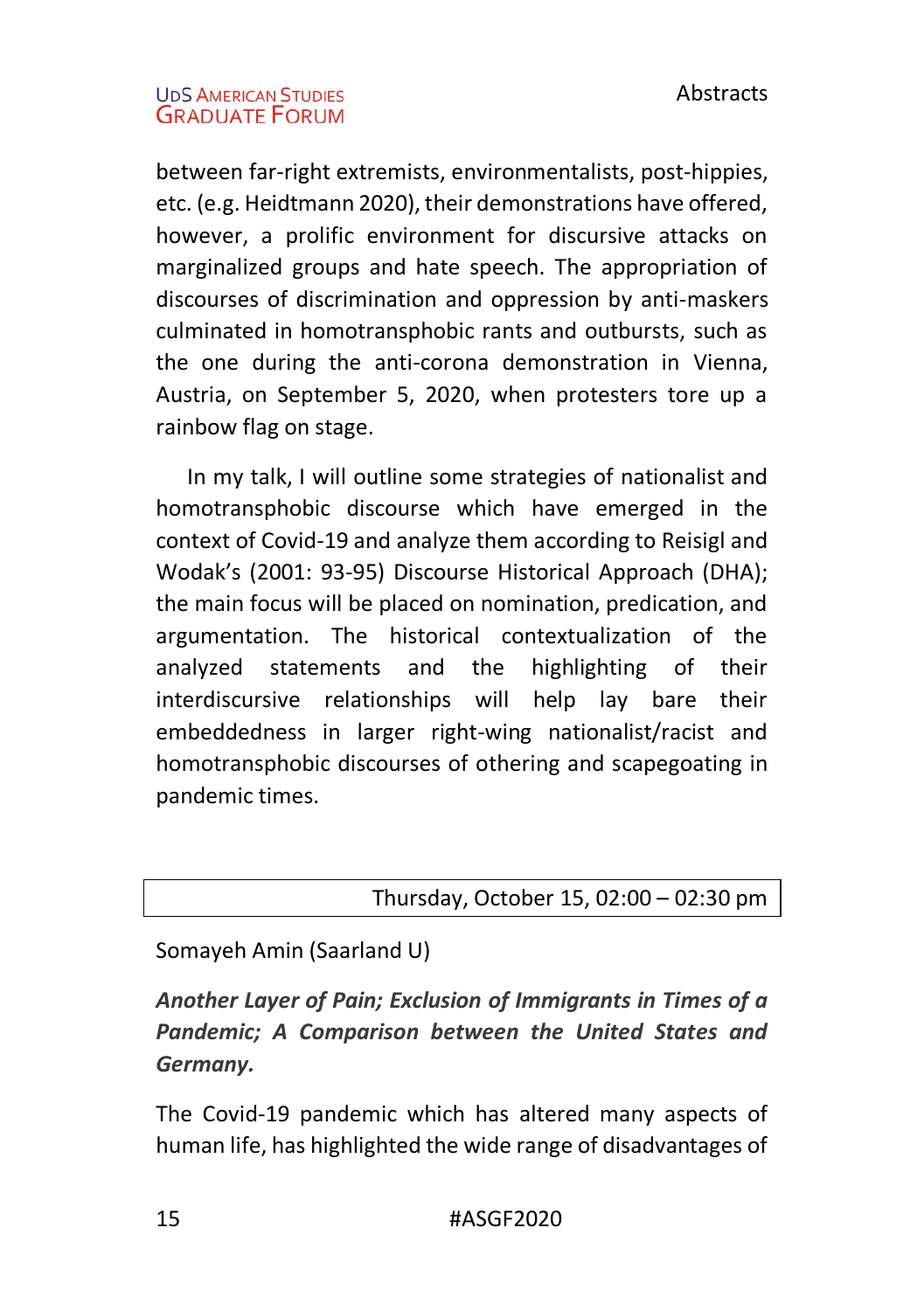marginalized groups all around the world. As the changes in everyday lives has hit almost everybody, the situation is harder for those already at risk of exclusion.

The situation has intensified the social exclusion of immigrants, one of those already disadvantaged groups, and has pushed them further towards the margins, making borders, which were already bolder for immigrant populations, even more fortified. Moreover, changes in the political and economic systems of the countries of residence, will definitely affect their living condition in the years to come.

Defining exclusion as "a process that obstructs the improvement of material, social and cultural living conditions, or that even brings about a worsening of these conditions (Vitiello et.al, 2003), I will delve into the pandemic addresses by some world leaders; the President of the United States, Prime Minister of Canada, and the German Chancellor, highlighting the way they addressed their "citizens" leaving out millions of residents of their countries. Moreover I will have a brief look into pandemic-induced changes in immigration policies in the United States, and argue that exclusion and inequality which started at the word level, were further reflected in being deprived of protective measures, financial aids, and even loss of some rights for immigrants.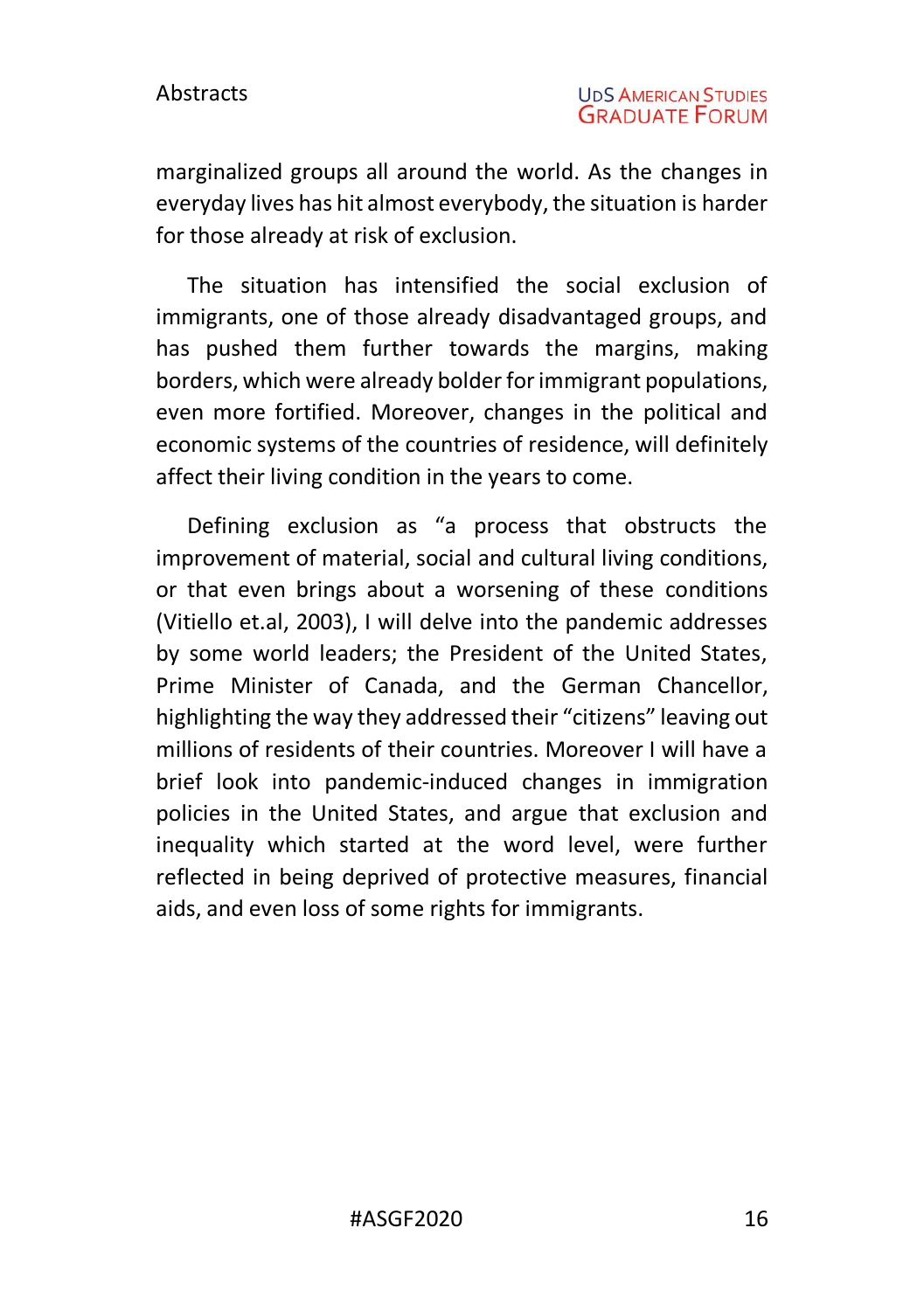#### Thursday, October 15, 03:00 – 03:30 pm

Oksana Starshova (Petro Mohyla Black Sea National U)

*Where Diversity Ends: U.S. Comedian Kevin Hart, Joanne Rowling and a Ukrainian Boy*

What do Joanne Rowling, Kevin Hart and the Ukrainian boy, Maxym Tkachuk, have in common? In the proposed paper I am going to look into some cases of cancel culture. Although these people exist in different dimensions – of a famous writer, an icon for several generations of young people, a comedian actor and a Ukrainian boy, half-orphan, until recently unknown, but they all in their own ways dropped out of common beliefs and became the targets for blame and criticism to the extent of exclusion and cancelling of their public identities. I am going to discuss how much cancel culture admits diversity, what lies at the background, what strategies are used against, and what is the response of the victim. How it operates on the levels of celebrities and simple people. Which patterns instruct the behavior of both sides – those who criticize and the criticized. And finally, I will try to trace the correlation between diversity and cancelling in the modern-day world.

Thursday, October 15, 03:30 – 04:00 pm

Svitlana Kot (Petro Mohyla Black Sea National U)

*"Perimeters of our lives": exploring the relationship between space and body in times of crises in L. Erdrich's* **Future Home of the Living God** *and M. Atwood's* **Handmaid's Tale**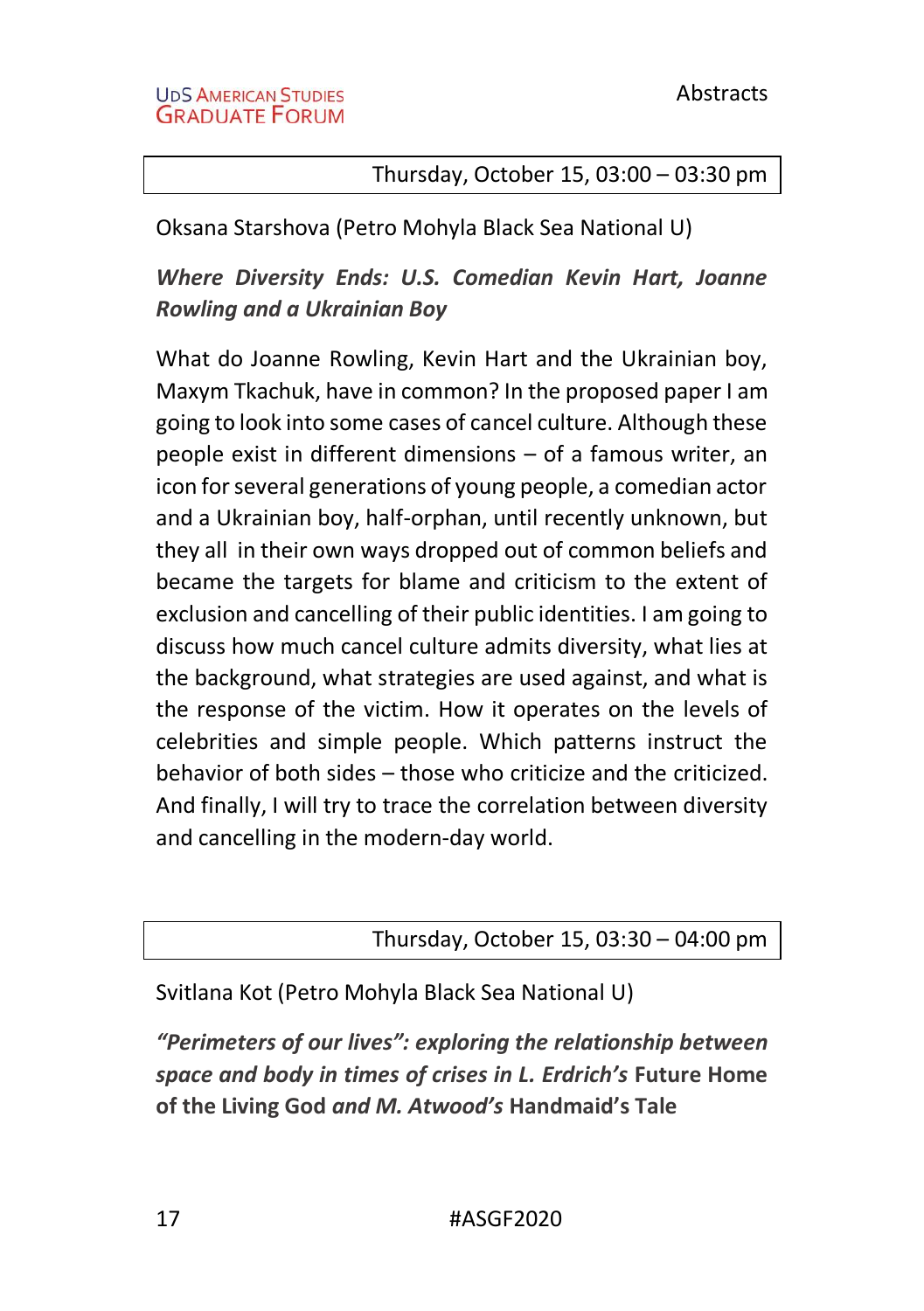Times of crises shift fundamental paradigms of human existence and worldviews. Very often, if not always geography and space undergo crucial transformation either adjusting to the new "game rules" or being the main instrument in the game. In light of recent health crises, it is becoming extremely difficult to ignore the reconfiguration of spatial routine which often leads to changing behavioral and life patterns of individuals. Thus the issue of the impact that space has on individuals and their bodies through various spatio-corporal practices as well as issues of biopolitics has grown in importance.

Warning about potential futures and aesthetically rethinking the themes of ecology, power, and human rights Margaret Atwood in The Handmaid's Tale and Louise Erdrich in her Future Home of the Living God focus on gender oppression. Depicting the times of ecological crises, the two feministic dystopias demonstrate that the construction of space is one of the most powerful mechanisms for the control of individuals and their bodies. This paper aims to explore the relationship between body and space in the two novels. The paper examines the way in which body manifests itself in space and determines the extent to which spatial configuration influences bodily practices. Moreover, it describes the design and implementation of the power mechanisms which shape, subjugate and use individual bodies in the novels through various spatial techniques and tactics such as relocation, isolation and limitation of mobility, fragmentation and clustering of space, preferential access to space, surveillance, and distancing among many others.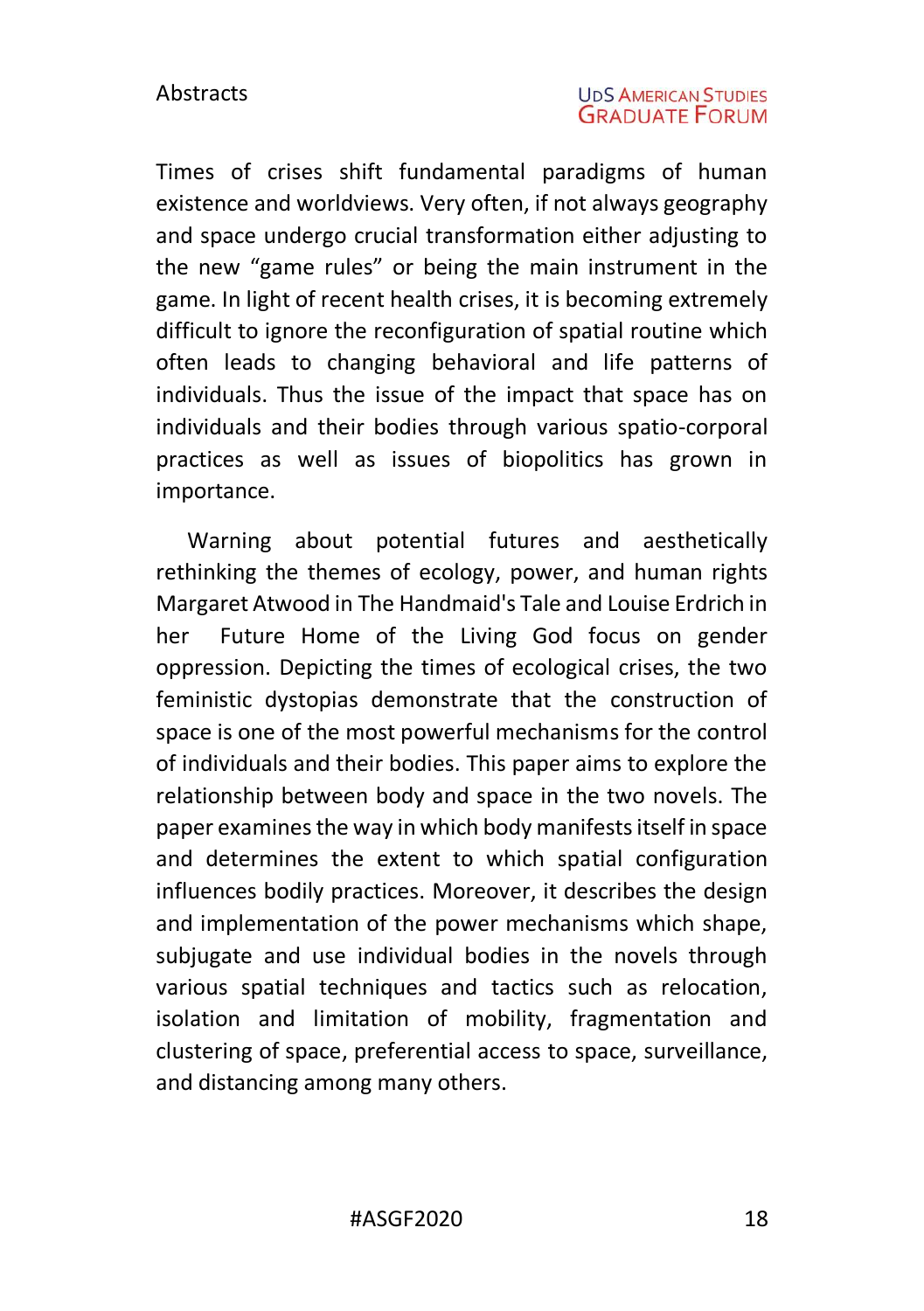#### Thursday, October 15, 04:00 – 04:30 pm

Yuliya Stodolinska (Petro Mohyla Black Sea National U)

*Distance in the American University Discourse in the Times of COVID-19 Pandemic*

All the participants of American University Discourse have been greatly impacted during the coronavirus pandemic. The administration of universities had to come up with alternatives that would work in the time of COVID-19 and, at the same time, would preserve the rights for equality and inclusion of all the University Discourse participants (students, staff, their families, etc.). They attempted to keep everybody up-to-date with the constantly changing information through different channels of communication by creating visual materials, social media posts, etc. Multimodal texts which combine verbal and nonverbal images proved to be one of the most popular and suitable forms for the participants of the American University Discourse.

In this research the term Discourse is used in the meaning of not just language-in-use, but a combination of language with other social practices (based on the works of J.P. Gee). The aim of this study is to examine the notion of distance and its portrayal in multimodal texts published by American Universities on their websites and social media accounts during the coronavirus pandemic. An attempt to analyze and classify the structure and content of such multimodal texts has been made.

Overall, it is assumed that in the course of time the content of the analyzed texts gradually changes as active propaganda of complete isolation at home evolves into rather cautious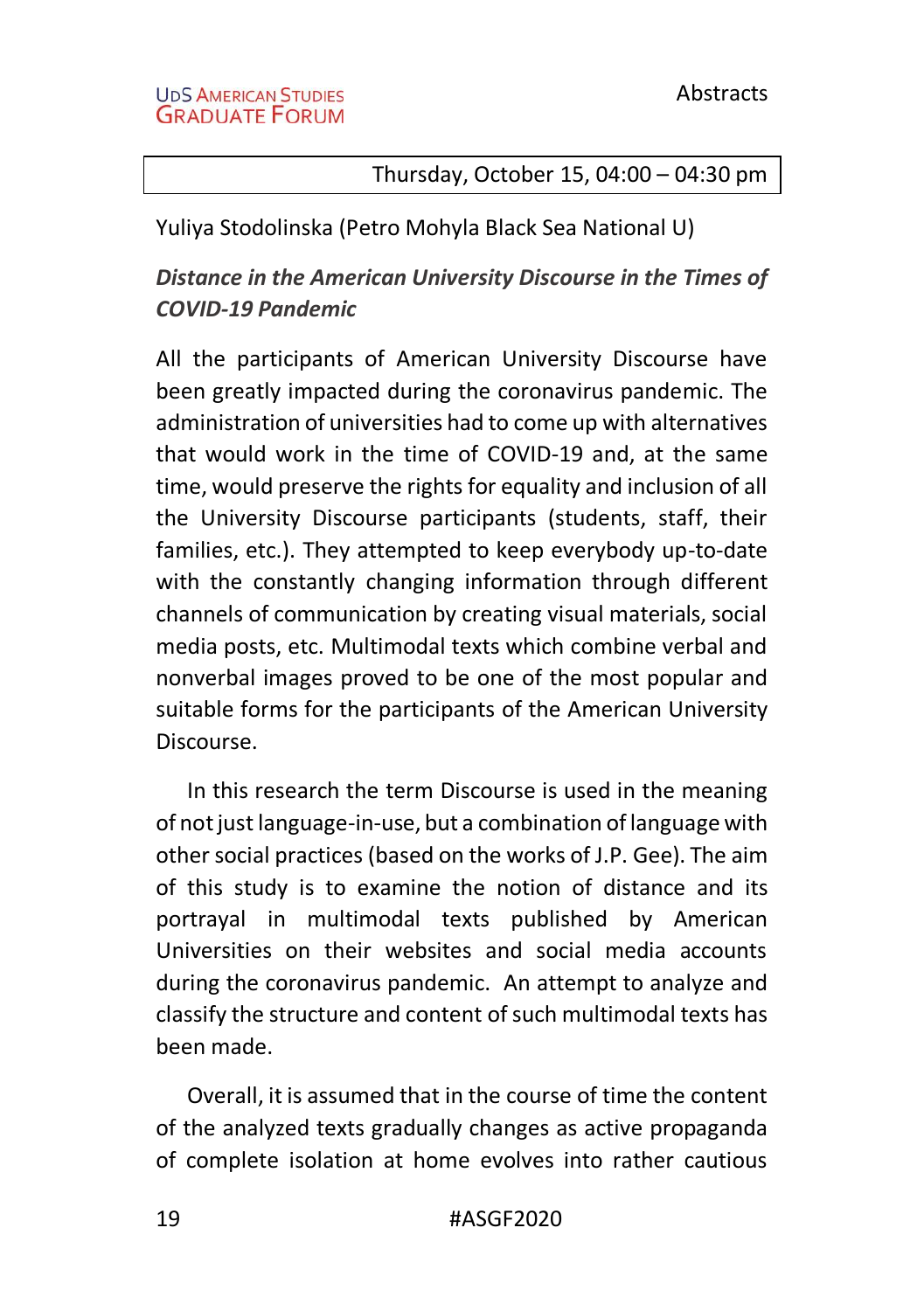promotion of reconnecting in a secure surrounding on campus. The Universities' visual materials strive to encourage diversity, equity, and inclusion while recreating and maintaining a safe and healthy environment in the "new normal" reality.

#### Takeo Rivera (Boston U)

#### *The Raced Interface: Tao Lin, Tan Lin, and the Racialization of Affective Distance*

In this contemporary period of COVID-19 quarantines, the computer screen has swiftly become the "new normal" medium of social relations. But if, as Marshall McLuhan famously provoked, the medium is the message, how has the computer or televisual screen impacted our very constructions of social subjectivity? In this talk, Takeo Rivera explores the role of the screen in the production of certain racial subject positions, namely masculine Asian Americans, through his reading of the works of authors Tao Lin and Tan Lin. In Tao Lin's Taipei, the computer screen mediates a racial phenomenology in which the narrator locates his Asianness precisely in the inscrutability and affective distance that the screen enables. Meanwhile, Tan Lin's Insomnia and the Aunt operates as a metafictional meditation recounting the narrator's childhood evenings with his deceased immigrant Chinese aunt, wherein their only interaction was watching television late into the night, configuring the entry into Asian Americanness as a mode of feeling itself, paradoxically marked by the absence of visible feeling. Through the hazy blur of the computer or television screen, both Taipei and Insomnia situate Asian Americanness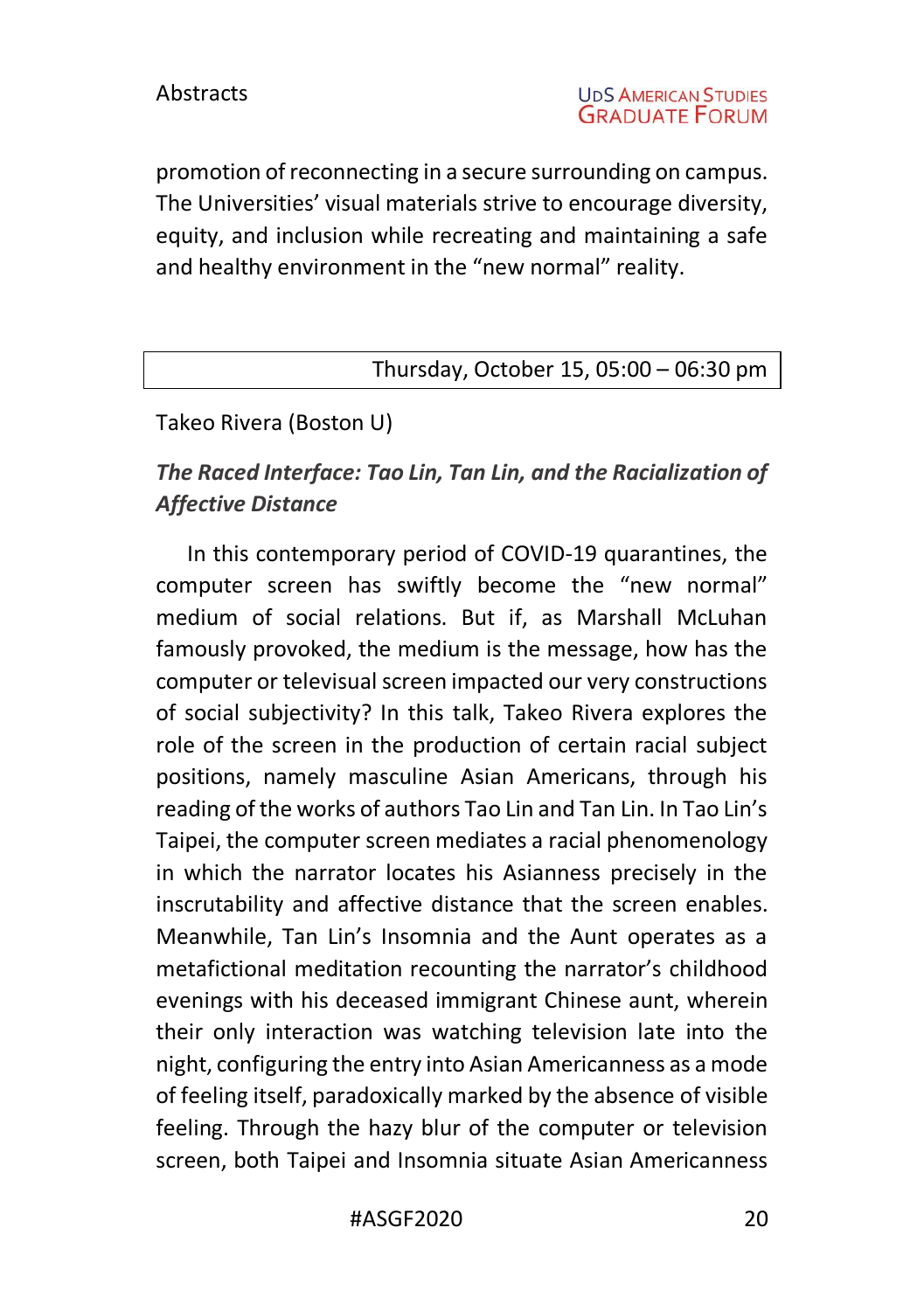as a form of affective distance, wherein the figure of the Asian American starts to become indissociable from inanimate objects and hyperreal media images.

Friday, October 16, 11:00 – 11:30 am

Ulla Stackmann (Catholic University of Eichstätt)

#### *'[…] A Good Way to Reach the Movement': The Sonic Community of the* **Dial-A-Poem** *Project*

In 1969, poet John Giorno set up a 24-hour poetry hotline under the name Dial-A-Poem in New York City. The service played a poem to each caller randomly selecting one from a number of poems, e.g. by Allen Ginsberg, Bernadette Mayer or Frank O'Hara. In the first five months over a million called. However, after a parent complained about kids calling the line and listening to pornographic content (an excerpt from Basketball Diaries), the service was temporarily shut down but eventually re-installed until c. 1972. The poets appropriated the public structure of the telephone to share texts on topics that were otherwise not represented in the mainstream media, e.g. sex between men, female sexuality, drug use and anarchism. Thereby, they found a way to connect with their audience from a distance during a political crisis that saw the assassination of Martin Luther King, an increasingly desolate U.S. economy and the failure of the Vietnam War. Later the poets commented on the project: "At this point, with the war and the repression and everything, we thought this was a good way for the Movement to reach people." In my presentation, I would like to discuss how Dial-A-Poem used the telephone to create a virtual community space whose set-up was a unique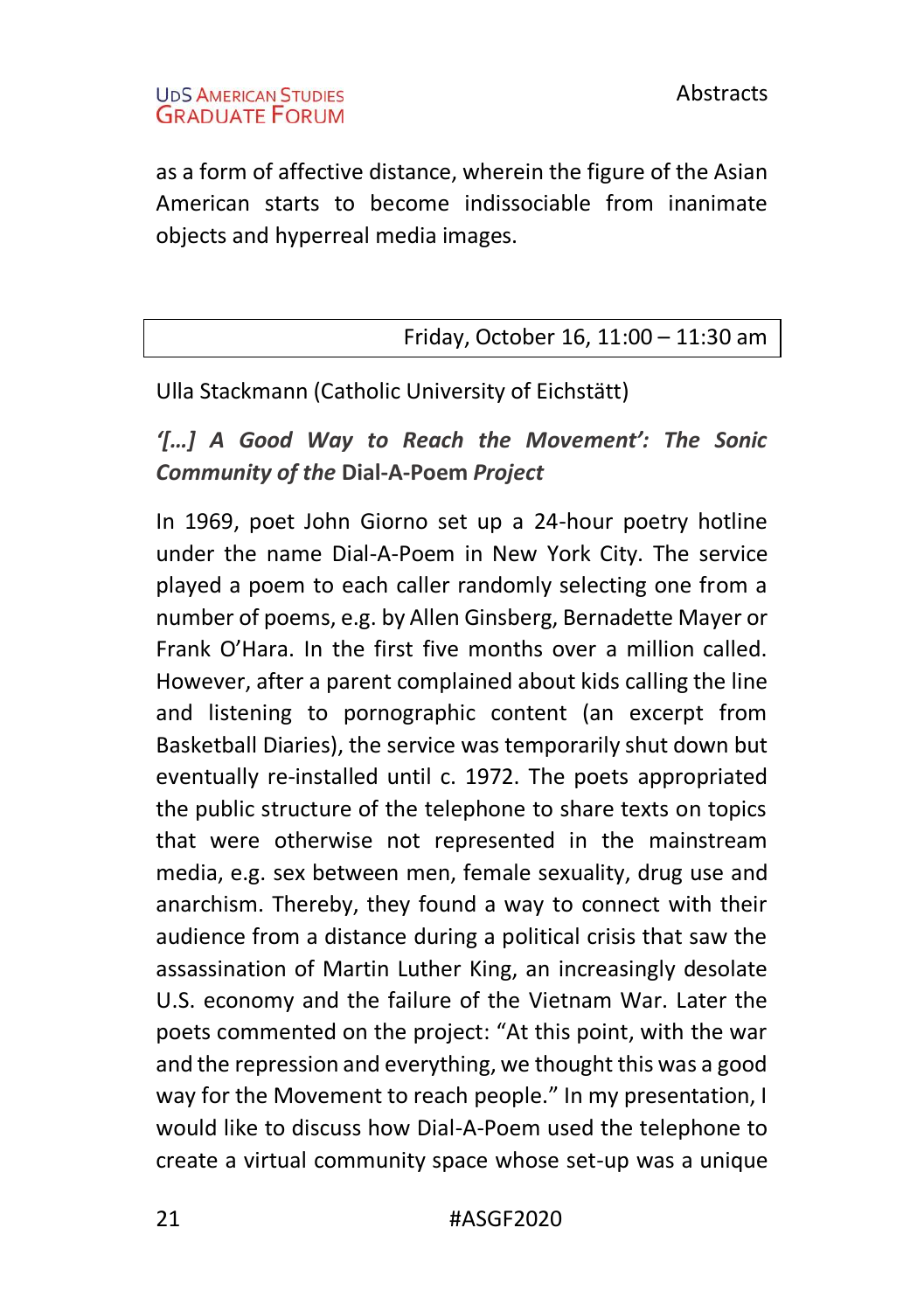opportunity for callers to engage with the counterculture. After all, they were anonymous and, comparable to contemporary streaming formats, they could access the poetry anytime and anywhere, provided a telephone was available. In this way, poets and callers could build a network working against the repressive climate of Cold War America.

#### Friday, October 16, 11:30 am – 12:00 pm

Alina Mozolevska (Petro Mohyla Black Sea National U)

#### *Music and Covid-19: The Potential of American and European Popular Music's Articulation in Times of Crisis*

It is not surprising that popular culture plays an important role in our lives. It's composed of varied everyday cultural practices that are closely connected to self-expression, collective identity and memory, territorial belonging, ethnicity, nationality, gender and authenticity. As a part of these practices, music is central to significant cultural and social transformations in the world communities. In recent years, thanks to Internet and globalized world, the phenomenon of commercially successful and widely received popular music promoting the values of a certain community, political party, ethnic group or cultural\*commercial trends has exploded. However, researchers know very little about how audience receive the popular music, in which way it impacts the collective memory and identity of people and how the pop music responds to different political and social issues.

In this paper we would like to investigate how the COVID-19 pandemic affected musicians and artists and to analyze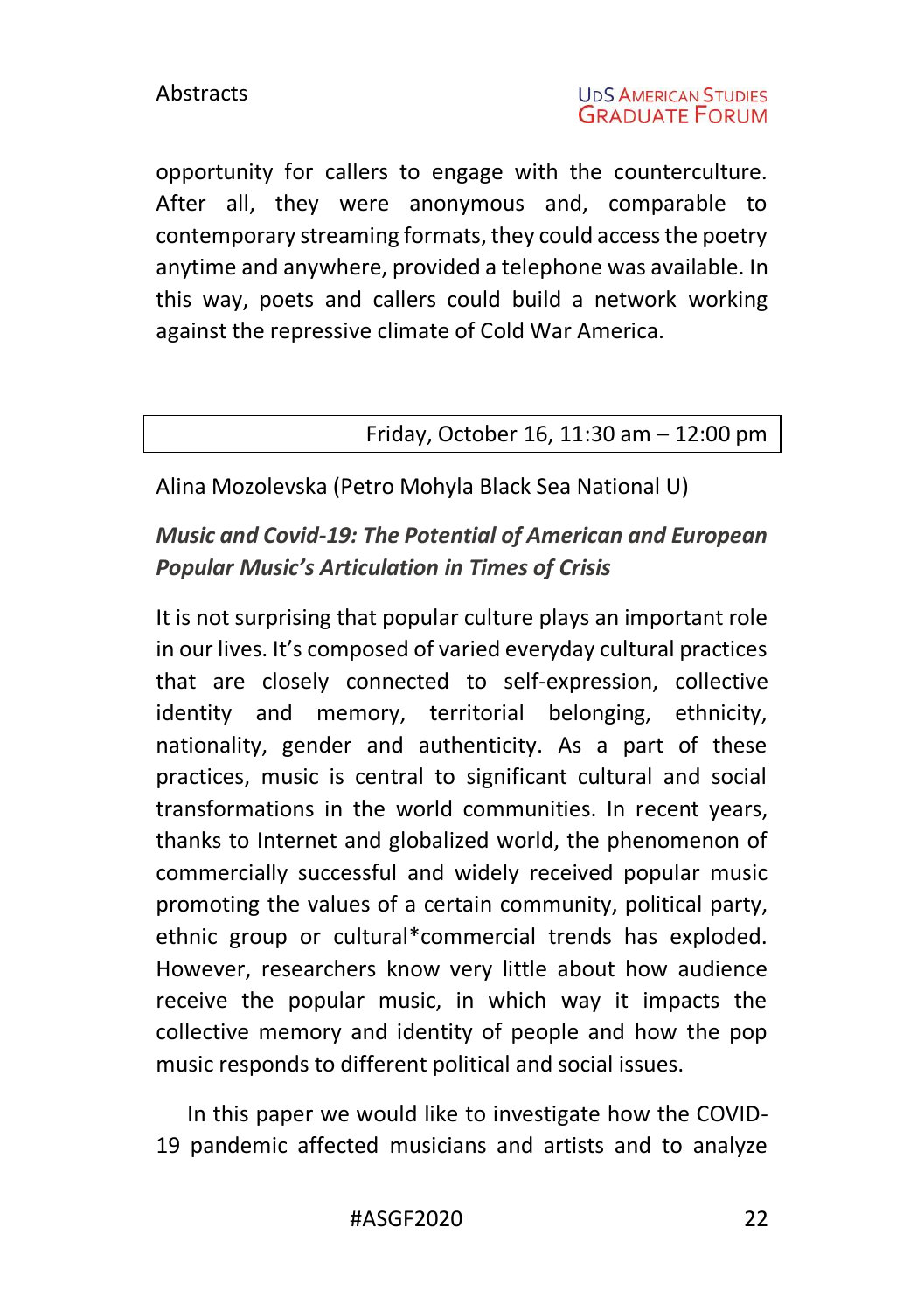#### **UDS AMERICAN STUDIES GRADUATE FORUM**

possible interactions between popular music and pandemic. Nowadays, with new rules of social behavior and limits on public gatherings and travel artist have not only modified the way they communicate with the audience but also the content of their popular songs. We can see an explosion of music videos distributed on the Internet (amateur and professional) in different countries dedicated to coronavirus issue. Our corpus consists from more than 30 video clips of the artists from United States, France, Spain, Ukraine and Russia. This paper uses these videos as a case study to examine the limits and potential of popular music's articulation of popular fears, hopes and of reflection of the new social reality in times of crisis.

#### Friday, October 16, 12:00 – 12:30 pm

Natalya Dorfmann (Petro Mohyla Black Sea National U)

*'Social Distancing' as a Chance to Revise the Paradoxes of Humanistic Philosophy: Personality vs. Identity in On-Line Artistic Practices of the Pandemic*

Postmodernism has highlighted corporeality, asserting the transition from interpretation to a "culture of presence." It is thus natural that the body becomes the objective and the target of the power. Consequently, there is a temptation to view "social-distancing" and self-isolation through the prism of M. Foucault's ideas ("Discipline and Punish").

Instead, we offer to view "social-distancing" as an opportunity to find a new form of the combination of "personality" and "identity." It seems to us that what we can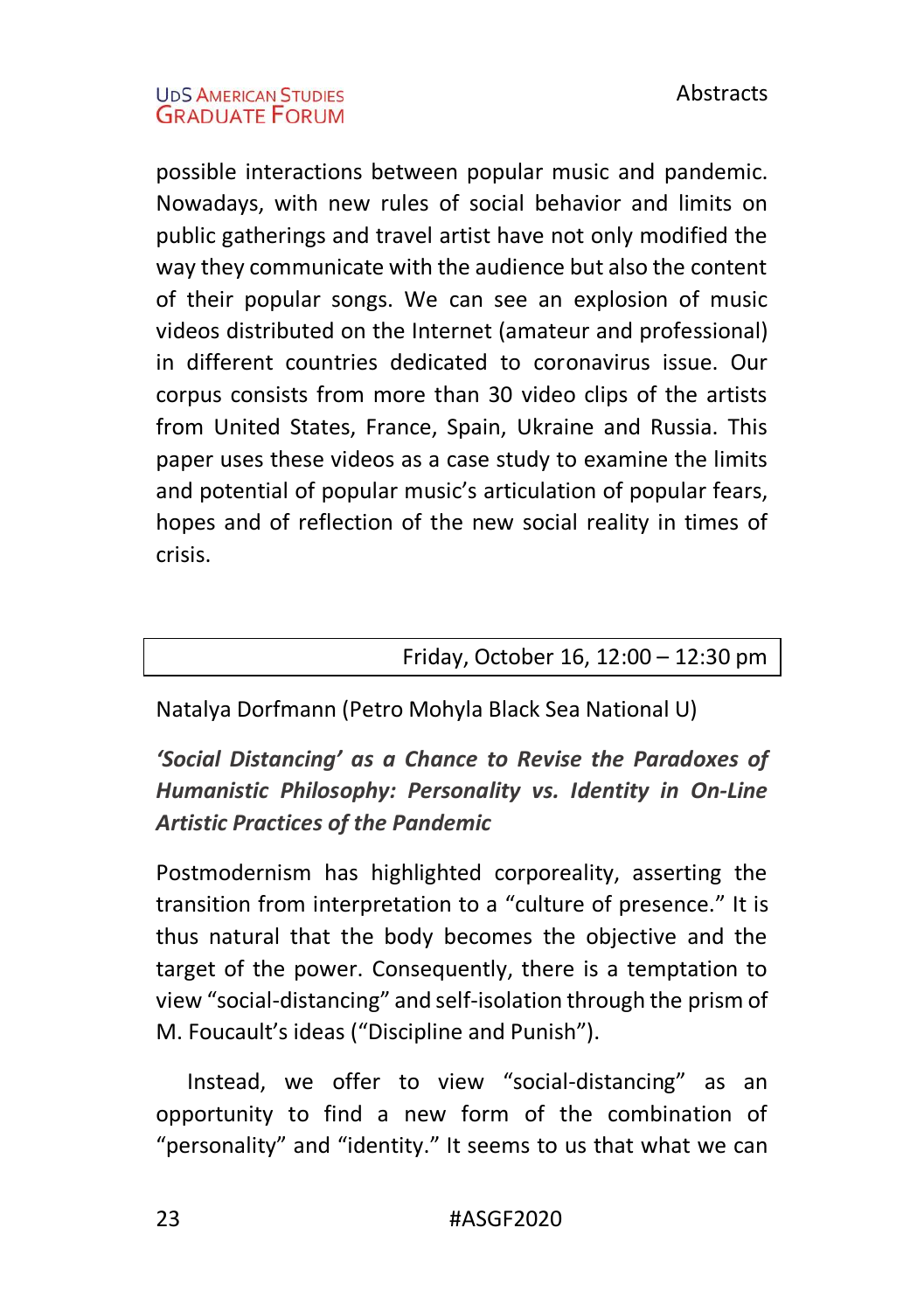#### **Abstracts**

#### **UDS AMERICAN STUDIES GRADUATE FORUM**

observe at the beginning of the twenty-first century naturally continues the line of thought that began in the Modern Age. Individualization (brought largely by the developing economies in European countries) and the ever-increasing personal freedom has led to the fact that by the end of the Middle Ages one is increasingly becoming aware of oneself as an individual, and not just as a part of a group. This outlook shift has entailed anthropocentrism in philosophy and sciences. Thus, humanism is naturally connected with the idea of freedom and liberation, which, from our point of view, reaches its climax by the end of the twentieth century, finding a certain limit in the idea of "incredulity towards metanarratives". But, paradoxically, the desire for liberation always entails a person's need to associate themselves with a certain group. In this way, the idea of freedom is reduced to the freedom of groups, but not to individual freedom (which was noted by M. Stirner in 1844).

From this point of view, the politics of "social distance" and self-isolation provides an opportunity to revise the longstanding situation. For the first time since the Modern Age, a person is not limited by the "physical" boundaries of race, nationality, education, social status, etc. Instead, with certain restrictions imposed on mobility, one becomes freer to find oneself as a person.

To illustrate this point we analyze the on-line artistic practices created during the pandemic, in which people were able to unite based on their individual preferences, not being limited by their country of residence, economic situation, education, skin color or political beliefs. Those for whom, for economic or political reasons, a joint performance had always been impossible (because their personal aspirations and interests were limited by the "identity": national, social, etc.),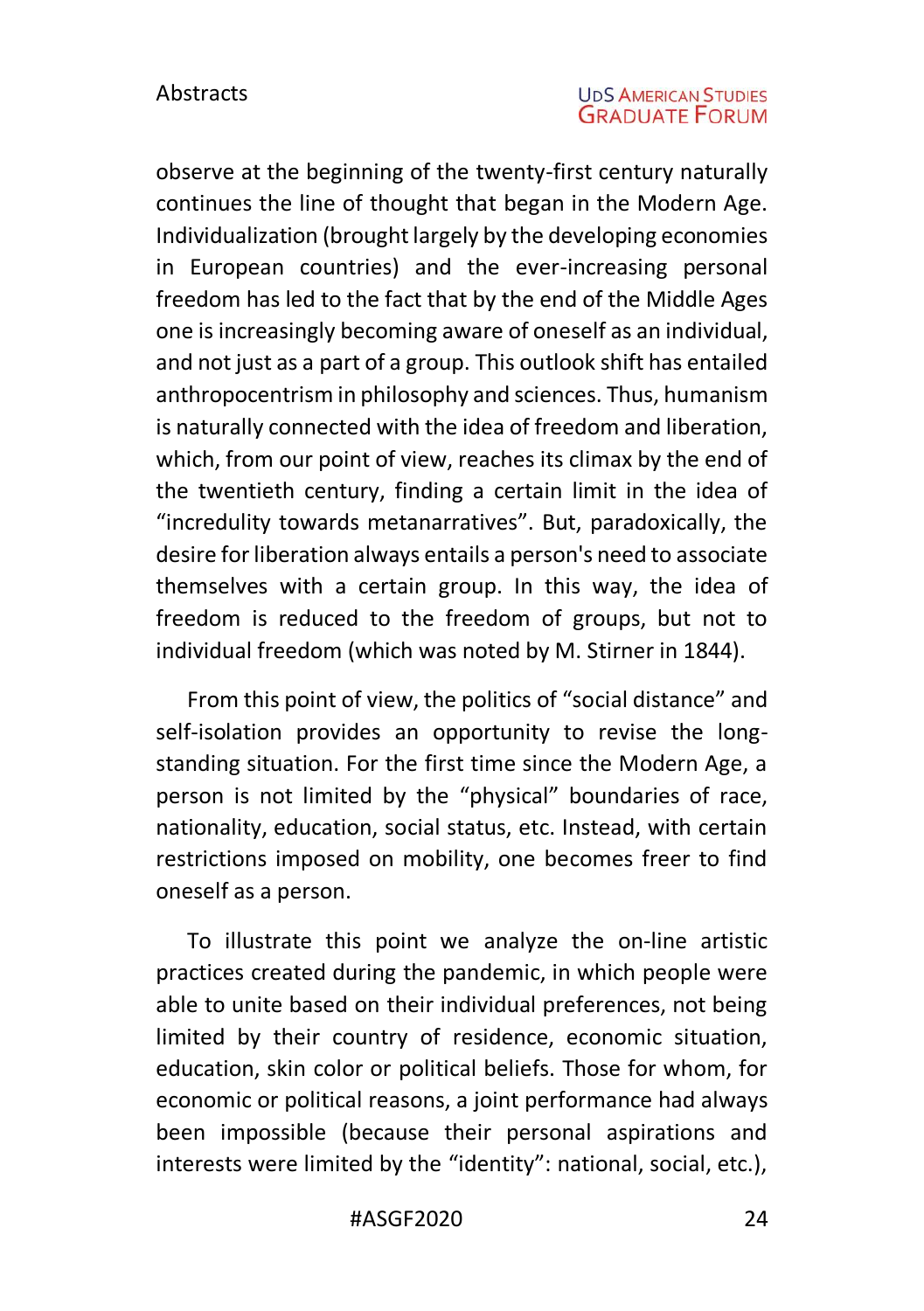received a chance to dance together or sing in a virtual choir, thereby gaining the opportunity to search for a new form of a combination of "personality" and "identity."

Friday, October 16, 12:30 – 01:00 pm

Bärbel Schlimbach (Saarland U)

#### *Space, Distance and Loneliness in Recent American Cultural Productions in the Light of the Current Covid-19 Crisis*

The current Covid-19 epidemic and its effects on societies pose new challenges. On one side, the current crisis increased existing inequalities and emphasized injustices in participation, e.g. disparate financial means or access to technologies. On the other side, the crisis can also provide possibilities for new forms of participation, e.g. free online content from universities or museums available to audiences world-wide. Social distancing and diverse forms of isolation / loneliness are challenges many people experienced in the last months which will probably influence our future behavior once the crisis is overcome. Artists and writers immediately started to react to the pandemic, with respect to writers mainly in shorter forms like essays or poems, it is probably too early for a direct reaction in a novel. Therefore, I suggest to re-read American novels which emerged shortly before the pandemic to trace narratives of distance, loneliness and belonging / participation and connect these to the current situation. I will investigate novels like Téa Obreht's *Inland* (2019) or C. Pam Zhang's *How Much of these Hills is Gold* (2020) for their depiction of space, distance, loneliness and belonging and investigate possible influences of such depictions on our interpretation of the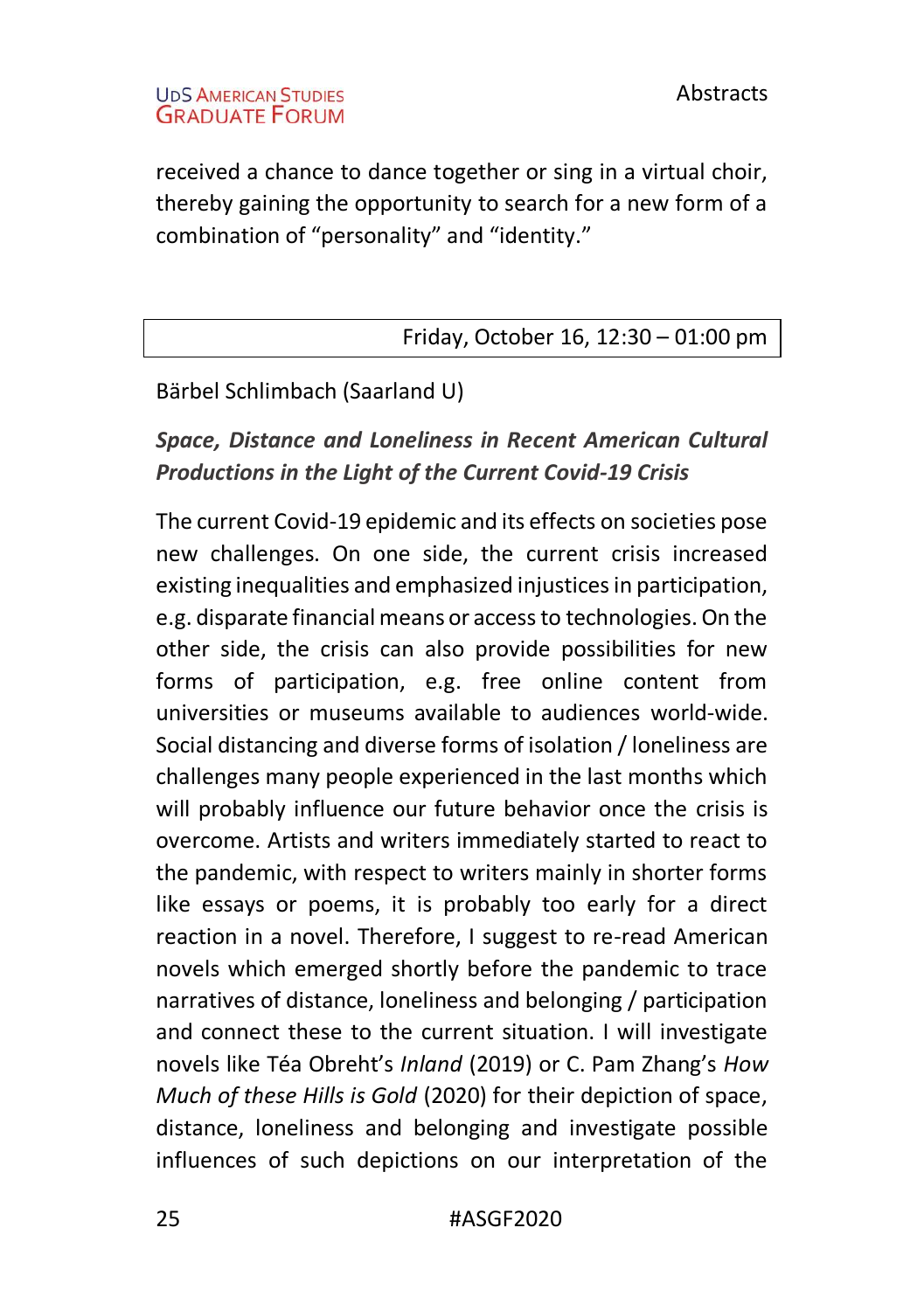current situation. By investigating (re-)interpretations of stereotypical tropes of Americanness like self-reliance or personal freedom in my corpus, my paper tries to show how they influence our understanding of the current situation.

#### Friday, October 16, 03:00 – 04:30 pm

Phillip M. Ayoub (Occidental College)

#### *When States Come Out:* **Movements & the Diffusion of LGBTI Rights in Europe and North America**

In the last two decades, the LGBTI movement has gained momentum that is arguably unprecedented in speed and suddenness when compared to other human rights movements. This talk investigates the recent history of this transnational movement in Europe, as well as backlashes to it (with influences also from the United States), focusing on the diffusion of the norms it champions and the overarching question of why the trajectories of socio-legal recognition for LGBT minorities are so different across states. The talk makes the case that a politics of visibility has engendered the interactions between movements and states that empower marginalized people - mobilizing actors to demand change, influencing the spread of new legal standards, and weaving new ideas into the fabrics of societies. It documents how this double-edged process of 'coming out' empowers some marginalized social groups by moving them to the center of political debate and public recognition and making it possible for them to obtain rights to which they have due claim.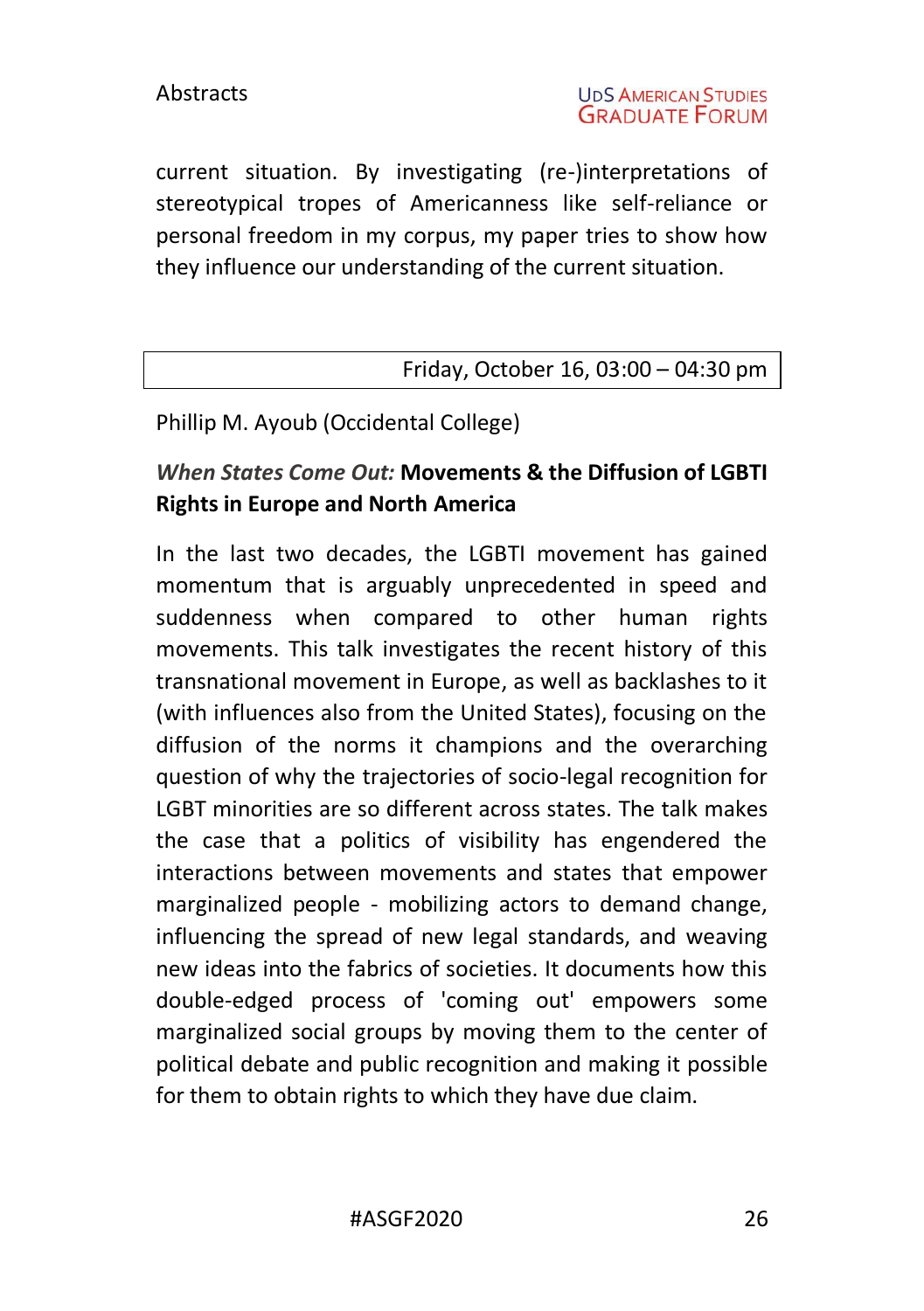#### Saturday, October 17, 10:00 – 10:30 am

Oleksandra Filonenko (Petro Mohyla Black Sea National U)

*Aestheticizing the Pandemic: Quarantine 'Fashion' by Tatiana and Vladimir Bakhtov*

Vladimir and Tatiana Bakhtov are a family of artists from Mykolaiv, Ukraine, who as all the people in the world were forced to go to self-isolation. Unlike many others, they have a perfect refuge for it: their art residence with a large garden called The Bakhtovs' House in the village of Parutino in the Black Sea region of the Southern Ukraine. The artists compared their flight from "plague" to that in Boccaccio's The Decameron. One of their art students, Alina Yakushova, also came to stay with them.

During the first stage of the quarantine in Ukraine which began in mid-March 2020, they created two videos, Prêt-a-porter and Podium, with Alina as a model. The idea was to create a special female outfit for the quarantine situation, which would combine elements of Eastern and Western dress codes. It was an ironic game with strongly gendered and highly criticized elements of the eastern and western female costume: burka and crinoline. In the quarantine situation, both elements seemed particularly handy as burka could be much more effective than a simple mask, and crinoline would help to keep the social distance. Added by gloves, they constituted an eclectic yet feminine outfit that would allow women to feel protected and look beautiful and mysterious in times when it seems impossible. These videos ironically show how easily things deemed inappropriate in stable times may become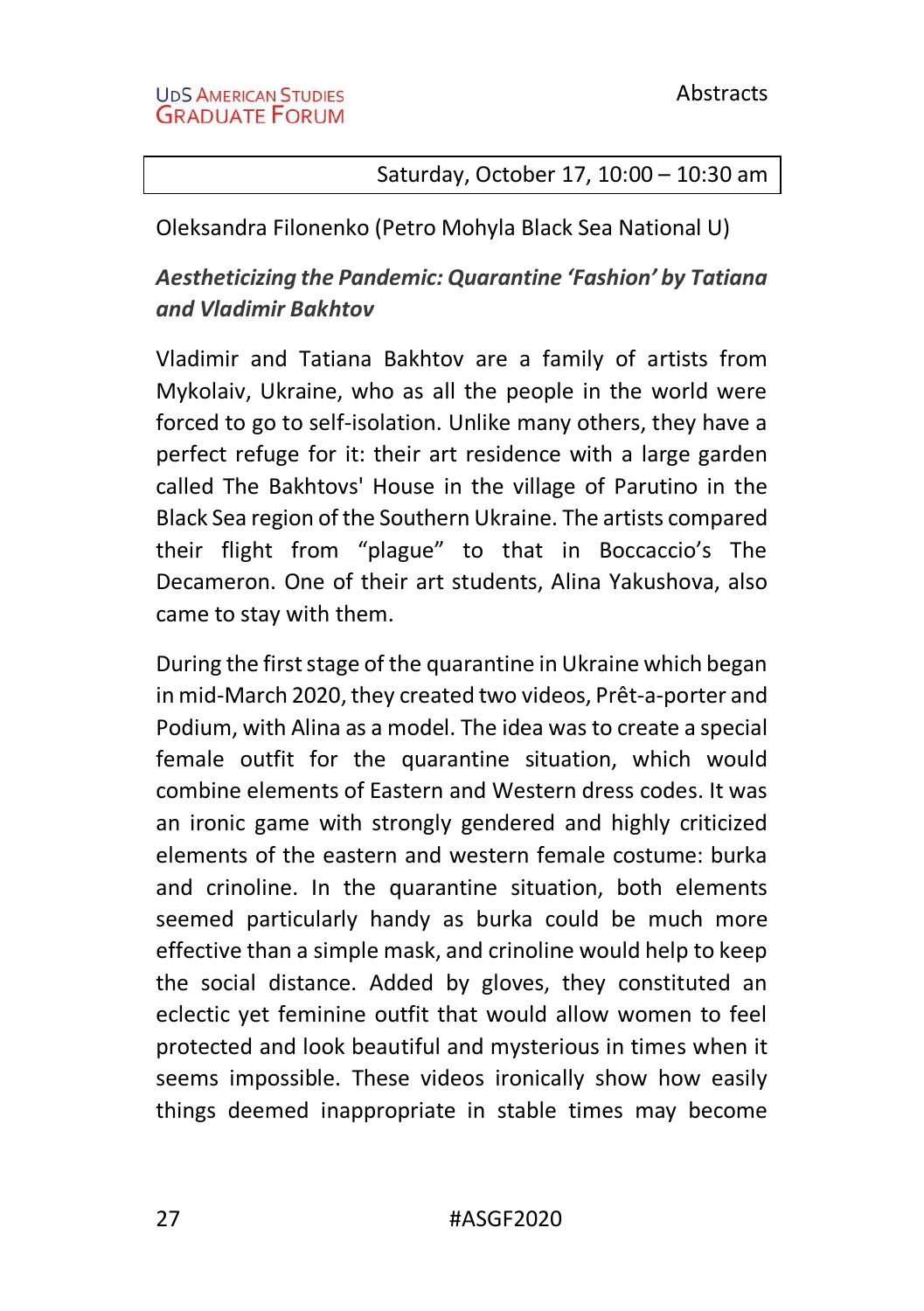relevant in the times of crisis and how fragile are our notions about the normal.

#### Saturday, October 17, 10:30 – 11:00 am

Lisa Johnson (U of Trier, Saarland U)

#### *Transnational Jamaican Grannies in the United States: Keeping a Distance in Times of Covid-19*

This paper explores the challenges of grandmothers and their Afro-Jamaican families' resident in North America due to the Covid-19 pandemic. The phase of ongoing border closures and state regulatory practices since the beginning of March had far-reaching consequences on transnational, familial care networks and their socio-economic livelihoods. Usually, mobile grandmothers spend part of their retirement travelling between family, kin and fictive kin in the Diaspora (New York, Toronto, Miami, and Jamaica). For many of these active women the visits they make are socio-culturally important care agreements and acts of communication between their diasporic families'. Grandmothers providing temporary foster care or child-minding services for their family often leave Jamaica for short (1–6 months periods) and moving to the United States or Canada. The "seasonal grannies" are part of a coping strategy that help with child-rearing responsibilities, especially in the summer months. Due to Covid-19 these care agreements could not have been fulfilled. Thus, many women could not rely on the support of their mothers, left feeling helpless, frustrated, and overworked in the light of simultaneous child rearing and work responsibilities. Grandmothers left feeling isolated and depressed because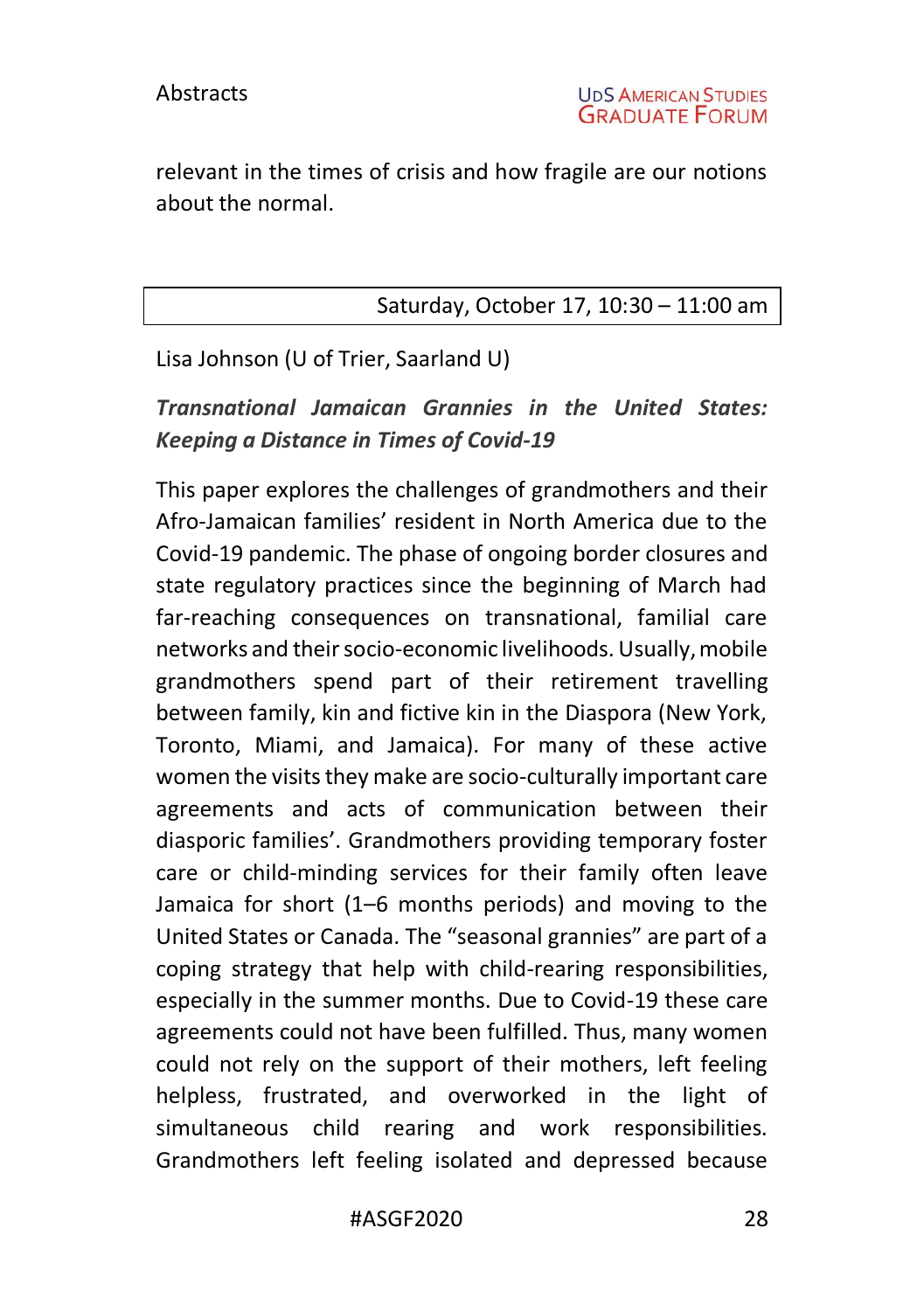#### **UDS AMERICAN STUDIES GRADUATE FORUM**

they would no longer be able to engage in their seasonal grandchildren visits. The paper responds to the socio-cultural, political and economic dynamics and effects of the crisis on the child-fostering agreements between diasporic Jamaican family networks and situates their experiences in a context of hindered mobility between the island and North America. The paper will give empirical insight into three family households.

#### Saturday, October 17, 11:00 – 11:30 am

Tetyana Ostapchuk (Petro Mohyla Black Sea National University):

#### *Vibes of Art in Times of Covid-19: the Case of Neon in the U.S.*

The starting point for this presentation is discussions about "toxic positivity" sparkled during the lockdown. The idea that we should only concentrate on positive aspects of life and ignore negative emotions has been imposed on the public through different media since the beginning of the coronavirus pandemic. In reality, such distancing from problems may become quite detrimental and many artists speak against oversimplifications as results of positive vibes only. Among them are the members of She Bends which aims are to diversify the voices of neon, to re-think the way neon is used, and to build an inclusive community of womxn benders through education. So, distancing will be analyzed from different perspectives: as psychological distancing from reality; as a chance to re-think the past due to historical distancing from it; as physical and social distancing in times of segregation vs. COVID times; as professional distancing between genders; etc. One of the founders of She Bends Meryl Pataky comments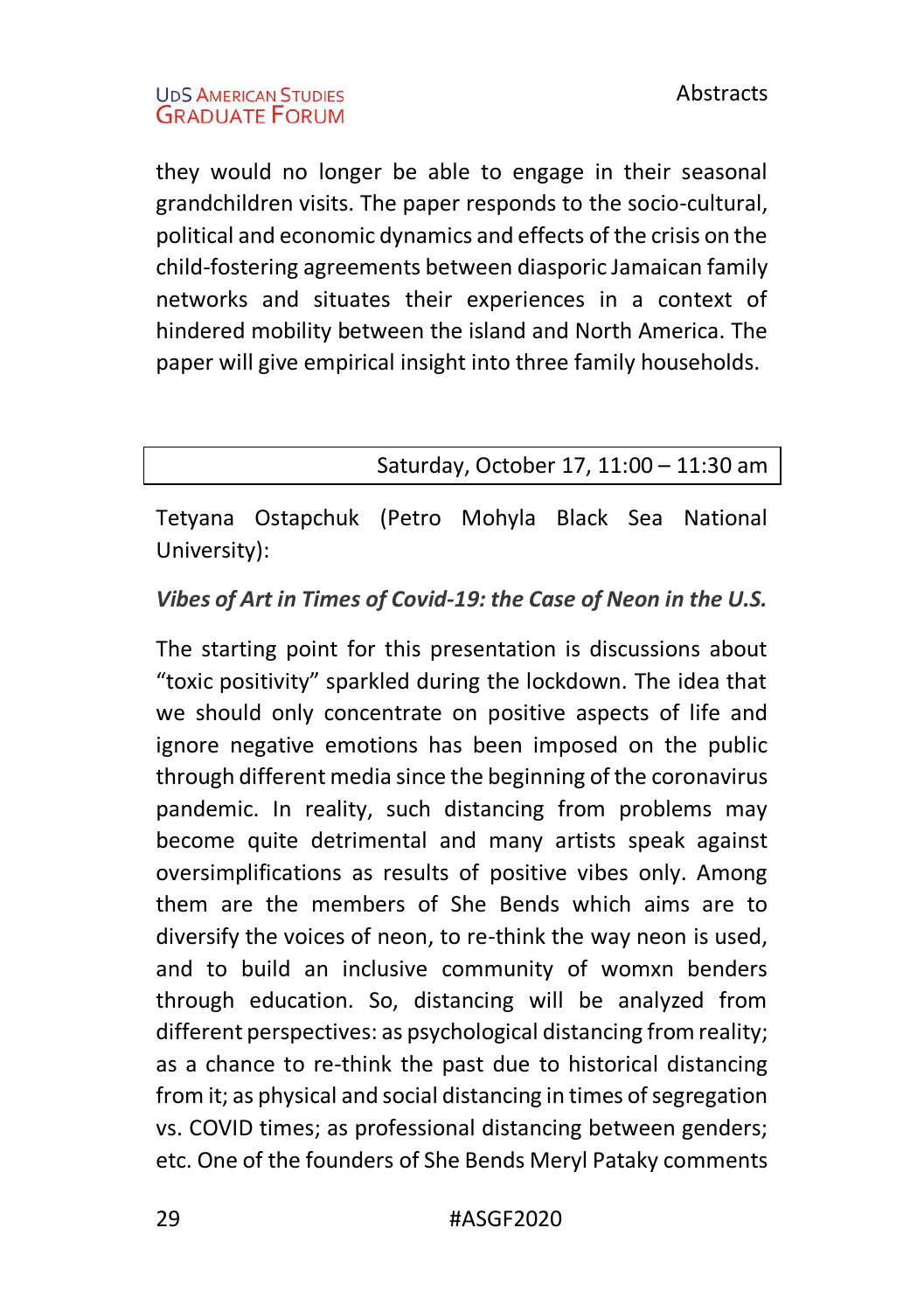**Abstracts** 

on the role of neon in times of COVID-19, 'We are creating light. So how do we want to use that light? Especially in times like these, there should be an inherent responsibility that messages, especially those in bright lights, be important messages or calls to action. Talking about things that are uncomfortable, shedding light on them, should be the role of neon art.' All in all, the story of neon in the U.S. is a good example of distancing and one of the many ways of artivists' expressions.

Saturday, October 17, 11:30 am – 12:00 pm

Atalie Gerhard (Saarland U):

#### *Dismantling Distance or Commodifying Crisis? Women Depicting Diversity and Social Issues in VR Experiences from the U.S.*

This paper analyzes the opportunities and limits that virtual reality practices of storytelling provide for creative producers documenting social issues faced by diverse women in the 21st century, as shown in the exemplary experiences Girl Icon (2019; Malala Fund), Still Here (2020; Al Jazeera Contrast), and Meeting a Monster (2018; Life After Hate). While the production of these VR narratives by non-profit organizations and news outlets began before the Covid-19 pandemic, the fact that so-called VR "experiences" are mostly consumed by privileged audiences during quarantine, begs the question to what extent even thus labelled "VR for good"-applications can resist the social distances to "othered" communities that define Anglophone First World cultures. In other words, how can the narratives I mentioned respectively depict the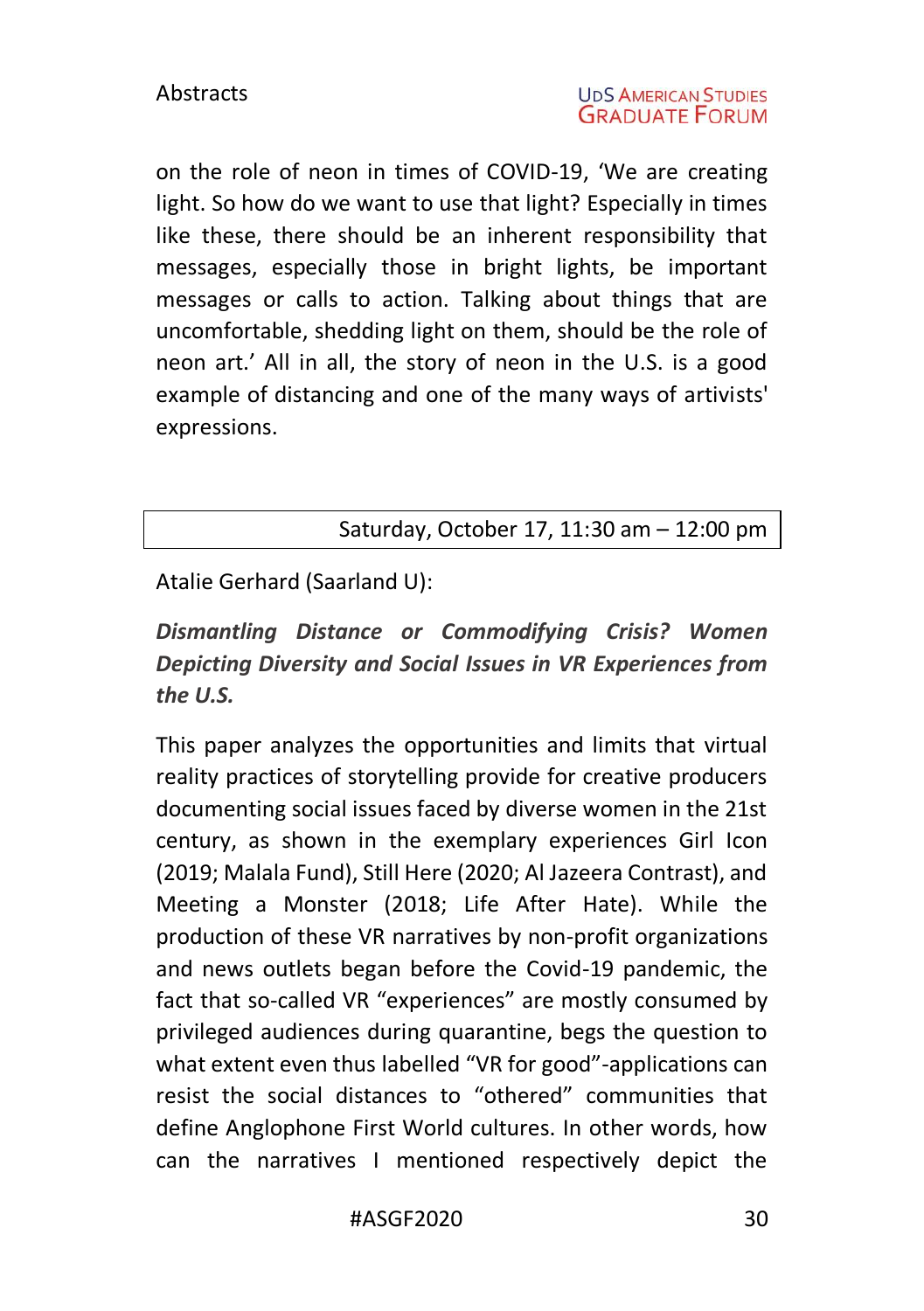#### **UDS AMERICAN STUDIES GRADUATE FORUM**

struggles of structurally disenfranchised Indian girls, black women incarcerated en masse, and ex-incarcerated white supremacist terrorist women in the U.S. without enforcing the ongoing marginalization that these subjects lament? On the one hand, VR experiences seem to realize postmodern notions of petits récits receiving increasing acknowledgment (François Lyotard) and challenging boundaries between media simulations and (extra-) diegetic realities (Jean Baudrillard) by staging corporeal immersion through 360° views for audiences. On the other hand, representational politics determining how far viewers can immerse in the suffering of depicted women or facilitating commodifying gazes at them, risk obstructing feminist appeals for community-building (Seyla Benhabib) with the effect that implied protest by the narratives' racially, sexually, and/or politically diverse subjects against their containment evades intelligible translation for mainstream audiences (Judith Butler).

#### Saturday, October 17, 01:00 – 02:30 pm

Susanne Hamscha (Fulbright Europe)

#### *From A Distance: Feminist and Disability Reflections on the COVID-19 Pandemic*

Since the Civil Rights Movements of the 1960s, diversity management has become a popular tool to ensure that companies comply with equal opportunity objectives and antidiscrimination laws. In a US context, affirmative action comes to mind as a set of policies preventing discrimination against structurally disadvantaged groups, while in Germany and other European countries, quotas were introduced in certain areas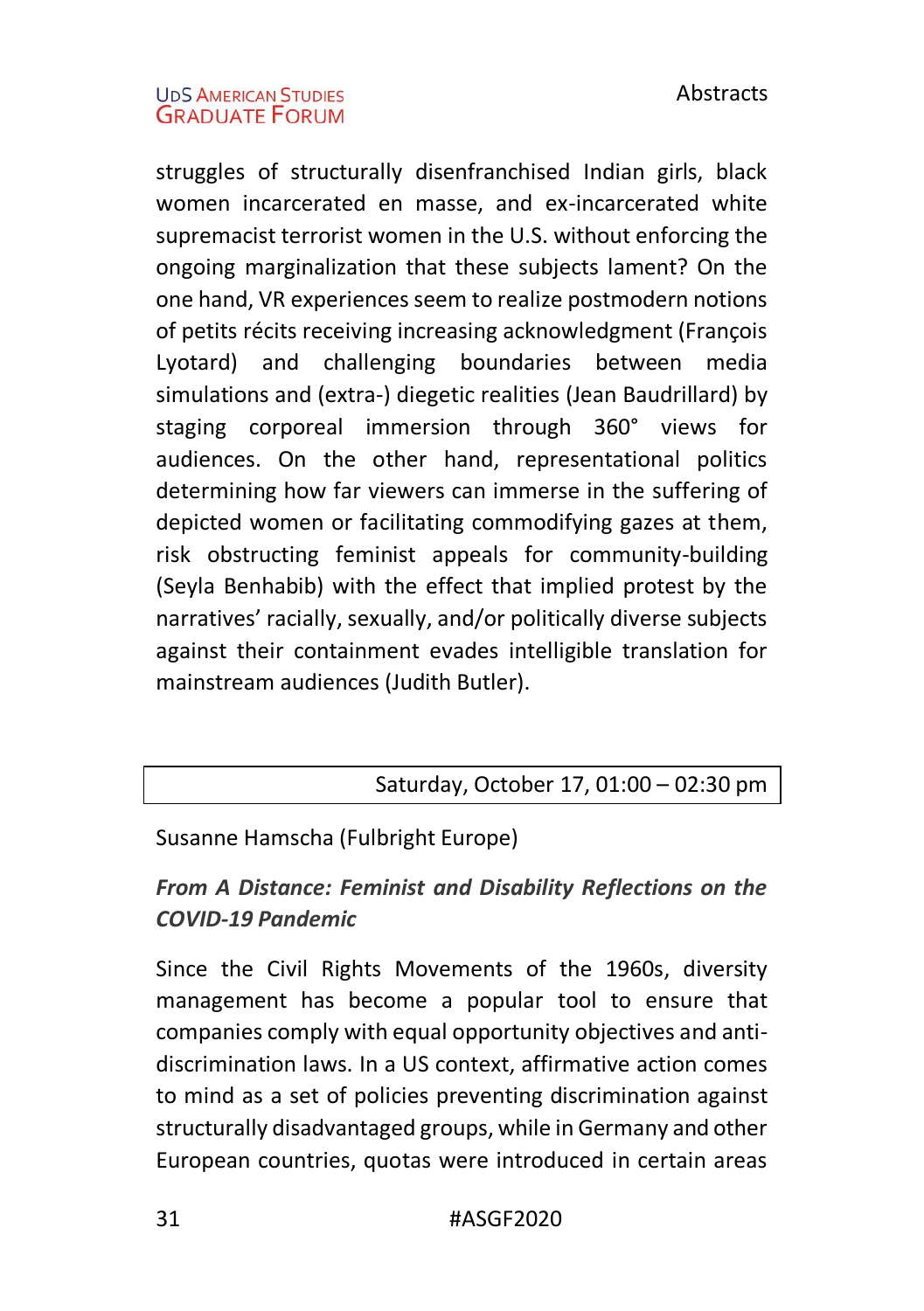to bolster equal representation. The underlying narrative has been one of progress: we like to believe that the not only the labor market has become more accessible for structurally disadvantaged groups, but that society at large has become more inclusive and equitable.

The COVID-19 pandemic has quite unsparingly uncovered social divisions, imbalances, and injustice, however, which force us to reevaluate and redefine diversity work. In my lecture, I will draw on feminist and disability theory as well as my experience in diversity management, to propose a response to this current crisis which is embedded in an intersectional framework and which accounts for the manifold needs and perspectives of structurally disadvantaged populations. I will argue that diversity work is more important than ever if we want to create a world that is fair and accessible to all, but we need to radically reimagine how we organize society and spaces of human interaction.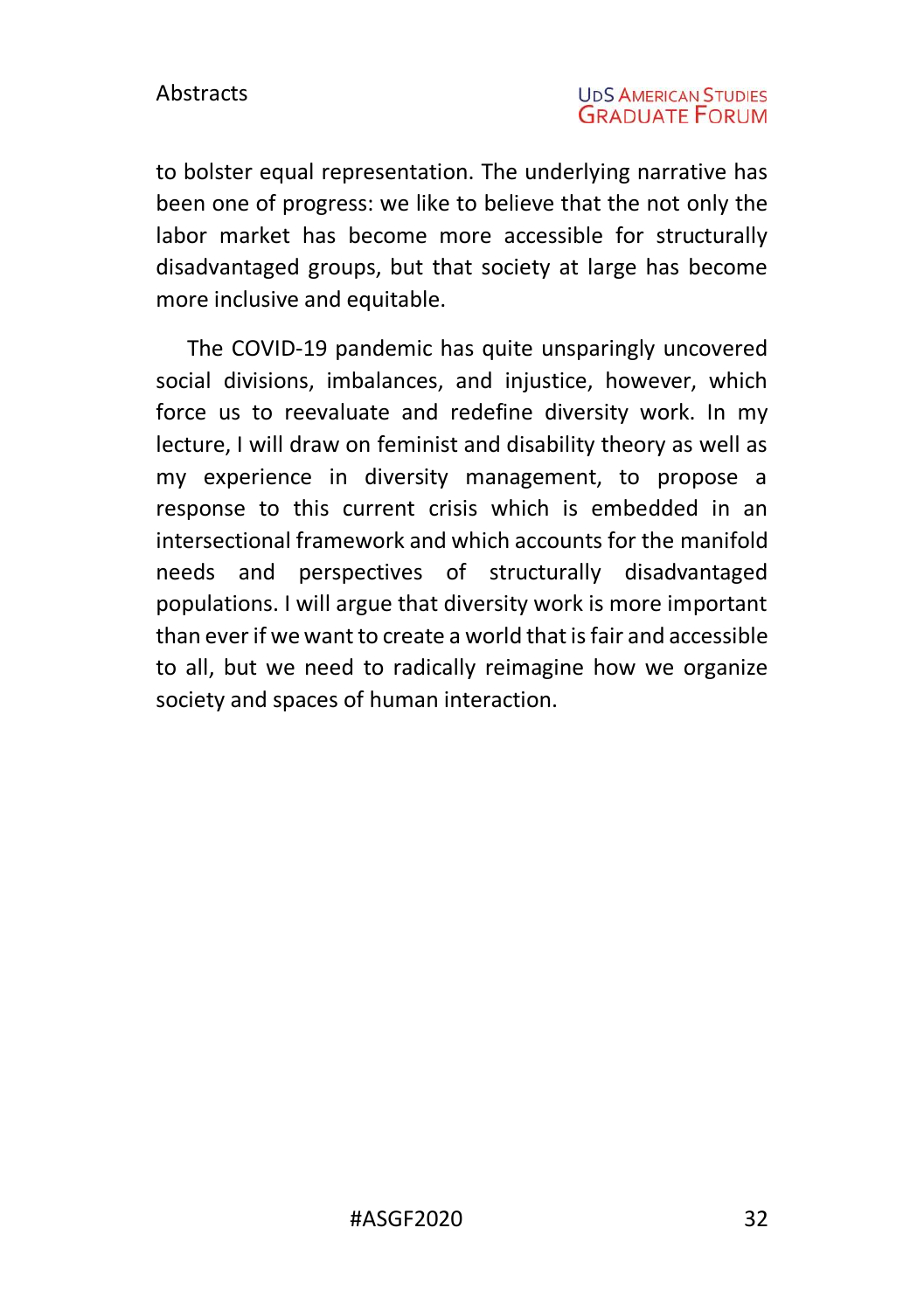## **Speakers**

#### <span id="page-34-0"></span>*Somayeh Amin*

Somayeh Amin is a PhD candidate in American Studies at the Chair of North American Literary and Cultural Studies at Saarland University. In her project, she is working on Iranian American women's literature.

#### *Phillip M. Ayoub*

Phillip M. Ayoub is Associate Professor of Diplomacy and World Affairs at Occidental College. He is the author of When States Come Out: Europe's Sexual Minorities and the Politics of Visibility (Cambridge University Press, 2016) and his articles have appeared in Comparative Political Studies, the European Journal of International Relations, European Journal of Political Research, Political Research Quarterly, the European Journal of Political Research, Mobilization, the European Political Science Review, the Journal of Human Rights, Social Politics and Social Movement Studies, among others.

#### *Natalya Dorfmann*

Natalia Dorfman is a Senior Lecturer at the English Philology Department, Petro Mohyla Black Sea National University, Mykolaiv, Ukraine. In 2013 she defended her PhD thesis on "The Concept of Carnival in Slavic Postmodern Prose." Her current research interests focus on contemporary culture studies, comparative literary studies, identity and freedom concepts in literature.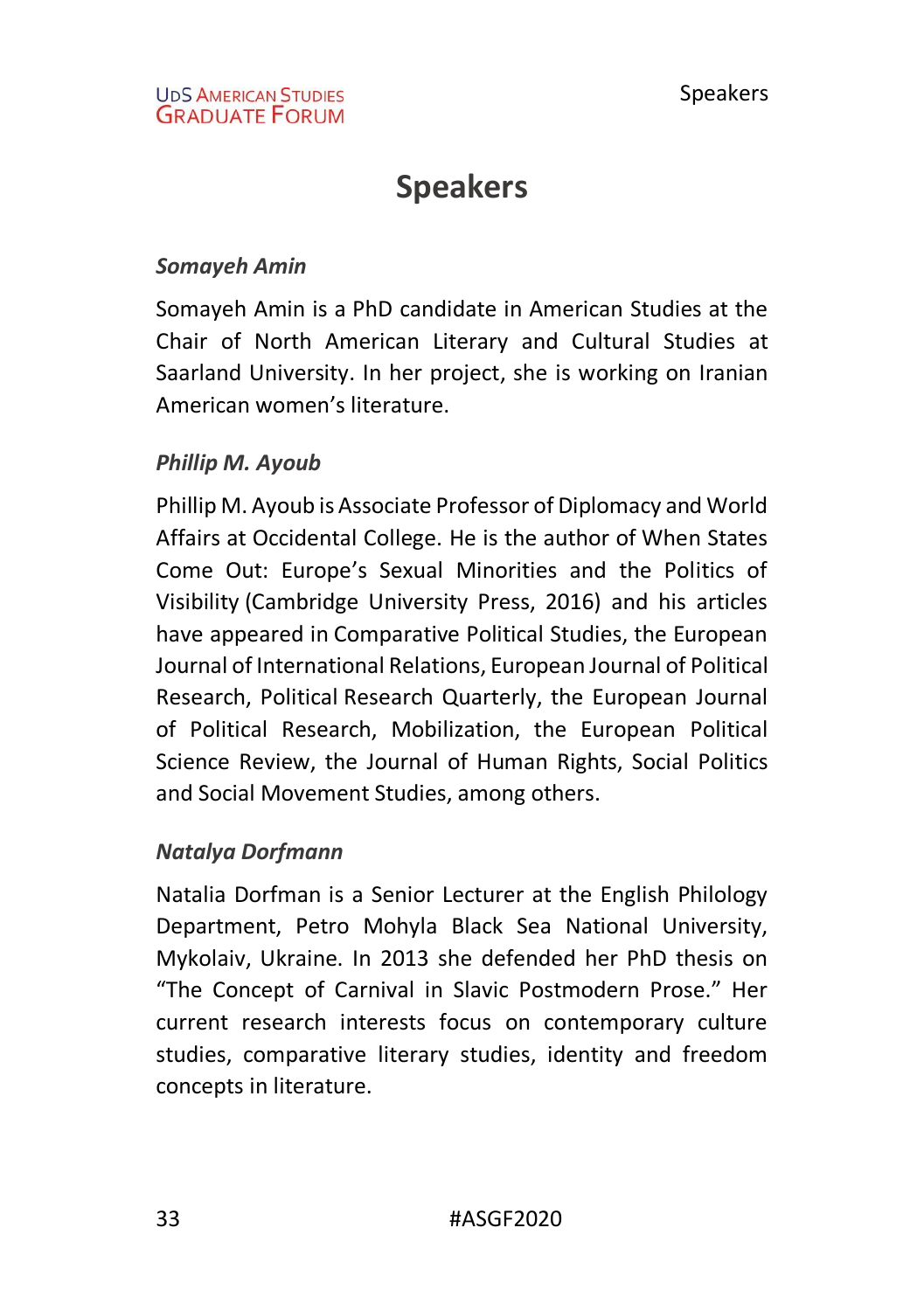#### *Astrid M. Fellner*

Astrid M. Fellner is Chair of North American Literary and Cultural Studies at Saarland University (Germany). Her monographs include *Articulating Selves: Contemporary Chicana Self-Representation* (2002) and *Bodily Sensations: The Female Body in Late-Eighteenth-Century American Culture*  (forthcoming). Her research areas include Border Studies, Gender/Queer Studies, Early American, U.S. Latino/a, and Canadian literatures.

#### *Oleksandra Filonenko*

In 2000, Oleksandra Filonenko graduated from the National Academy of Visual Arts and Architecture (Kyiv), Theory and History of Art department and had worked as an art curator until she entered Petro Mohyla Black Sea National University (Mykolaiv, Ukraine), English Philology Department in 2007 from which she graduated in 2011having received a Master's degree in English Language and Literature. In 2017 she was awarded a PhD in Theory of Literature at the same university. Her research interests include Theory of Fantastic Literature, the influence of Western esotericism on fiction, Fantasy Studies, Border Studies and History and Theory of Visual Arts. Currently, she holds the position of the Senior Lecturer at English Philology Department at Petro Mohyla Black Sea National University (Mykolaiv, Ukraine) while doing her postdoctoral research on the magical discourse in British literature at the same university. She teaches English (Speaking and Writing), Creative Writing, and English for Journalists.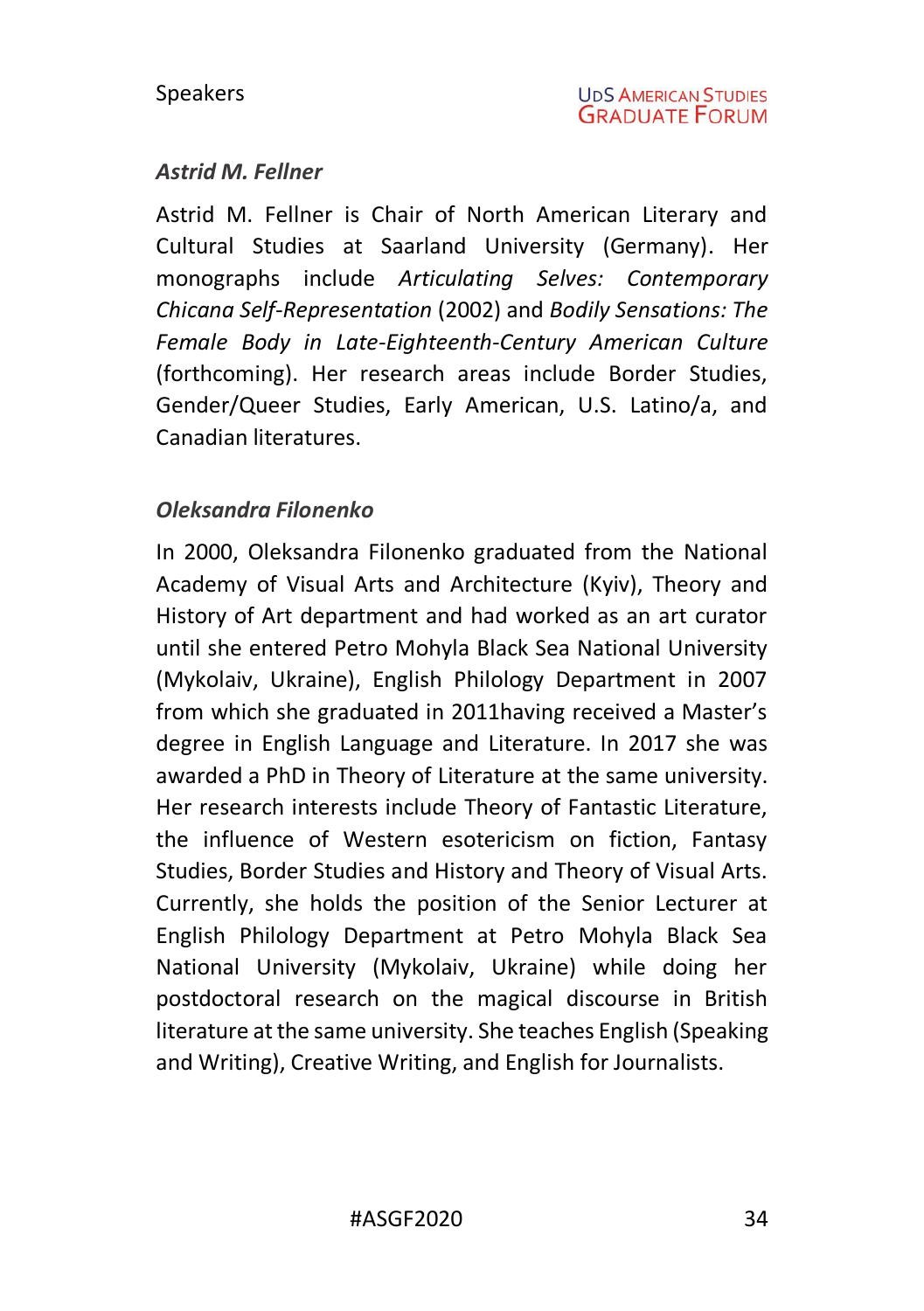#### **UDS AMERICAN STUDIES GRADUATE FORUM**

#### *Atalie Gerhard*

Atalie Gerhard is a doctoral researcher in the International Research Training Group "Diversity: Mediations of Difference in Transcultural Spaces" at Saarland University. Her project is titled "Diversity and Resistance in North American Women's Containment Narratives from the 21st Century" and her research interests include cultural minority resistance and identity negotiation. She holds an M.A. in North American Studies as well as a B.A. degree in English and American and French Studies from the Friedrich-Alexander-University of Erlangen-Nuremberg. In Bavaria, her volunteer work in a refugee shelter has received state recognition and been featured in the press.

#### *Susanne Hamscha*

Dr. Susanne Hamscha is the Regional Diversity Coordinator for the Fulbright Program in Europe and Eurasia. In this capacity, she offers diversity trainings, workshops, and seminars for Fulbright commissions, grantees, and partner institutions, with the aim of making Fulbright more accessible, more equitable, and more inclusive. She also guides Fulbright commissions through the development of diversity strategies and action plans, and creates online and offline spaces to engage with and learn from - grantees and alumni. Her academic background is in North American Studies, with a research focus on the intersections between gender studies, disability studies, and queer theory. She is currently based in Berlin.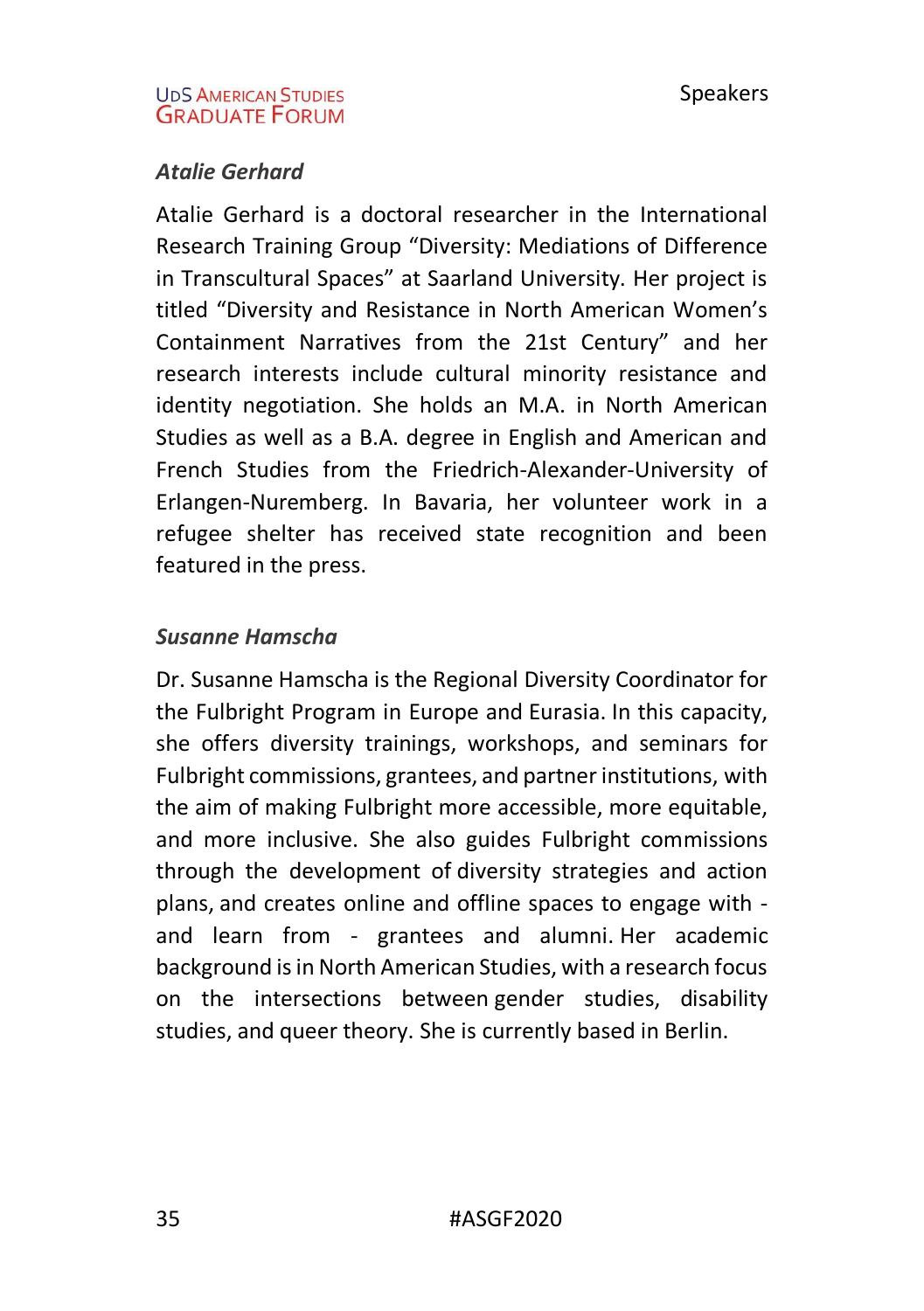#### *Lisa Johnson*

Lisa Johnson is an Associated Postdoc researcher in the field of Anthropology at the DFG-funded research-training group IRTG Diversity: Mediating Differences in Transcultural Spaces at the University of Trier, Germany. She is also a lecturer in North American Literary and Cultural Studies at Saarland University.

#### *Svitlana Kot*

Svitlana Kot is a PhD student at the English Philology Department , Petro Mohyla Black Sea National University, Mykolaiv, Ukraine. Her primary area of expertise is Native American literature and Space Theories. Her current research focuses on the Poetics of Space in the novels by Louise Erdrich, a Native American writer.

#### *Alina Mozolevska*

Alina Mozolevska, Associate Professor of Institute of Philology at Petro Mohyla Black Sea State University in Mykolaiv, Ukraine. She has a PhD in Linguistics with a major in Romance Languages from Taras Shevchenko National University in Kyiv, Ukraine (2014). She is a member of the Association des professeurs de Français d'Ukraine and La Asociación de Hispanistas de Ucrania. Her research interests include Media Studies, Border studies, Critical Discourse Analysis, and Text Linguistics.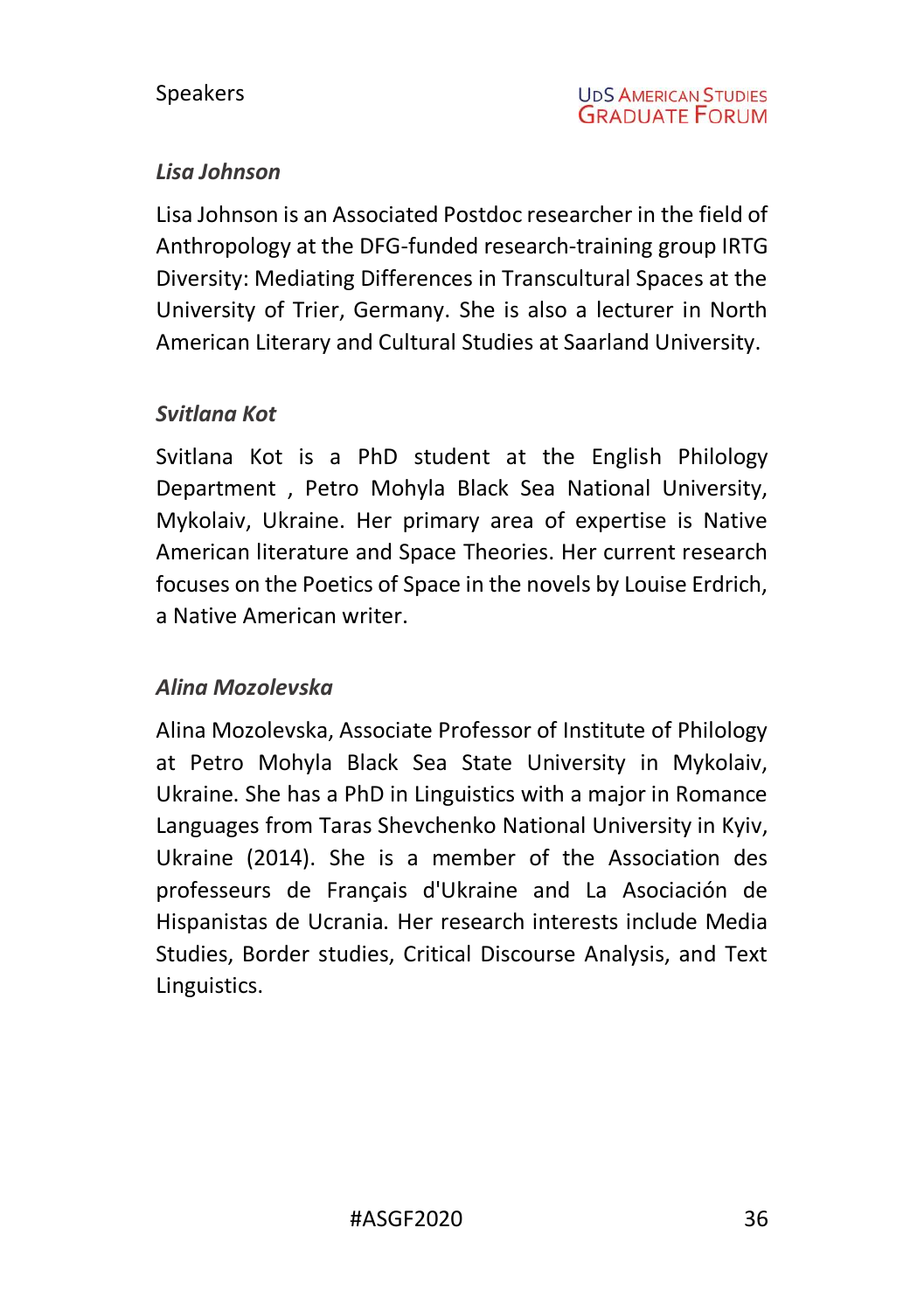#### *Eva Nossem*

Eva Nossem is a graduate translator for German, English and Italian. She is the scientific coordinator of the INTERREG V A project "UniGR-Center for Border Studies" at Saarland University. She is an instructor in English linguistics at Saarland University and is currently working on her PhD project in Italian linguistics: "Un dizionario Queer – il lessico italiano della noneteronormatività." Her research interests include Cultural and Linguistic Border Studies, Italian and English Linguistics, Gender and Queer Studies, and Translation Studies. www.nossem.de

#### *Tetyana Ostapchuk*

Tetiana Ostapchuk is an Associate Professor at Petro Mohyla Black Sea National University (Mykolaiv, Ukraine). She earned her PhD in Comparative Literature from Shevchenko Institute of Literature, National Academy of Sciences in 2005. In 2007/08, she was the Fulbright Scholar at Pennsylvania State University; in 2017 she presented lectures "The image of Ukraine in American Popular Culture" in the frame of Erasmus Mobility Program in Cadiz University, Spain. In June 2019 she was the holder of an International Research Training Group Guest Professorship at Saarland University. Her publications include articles in the fields of Ukrainian American literature, Diaspora Studies, and Memory Studies. She is the co-editor with Astrid M. Fellner and Bärbel Schlimbach of the book *(Pop) Cultures on the Move: Transnational Identifications and Cultural Exchange Between East and West* (Saarland, 2018).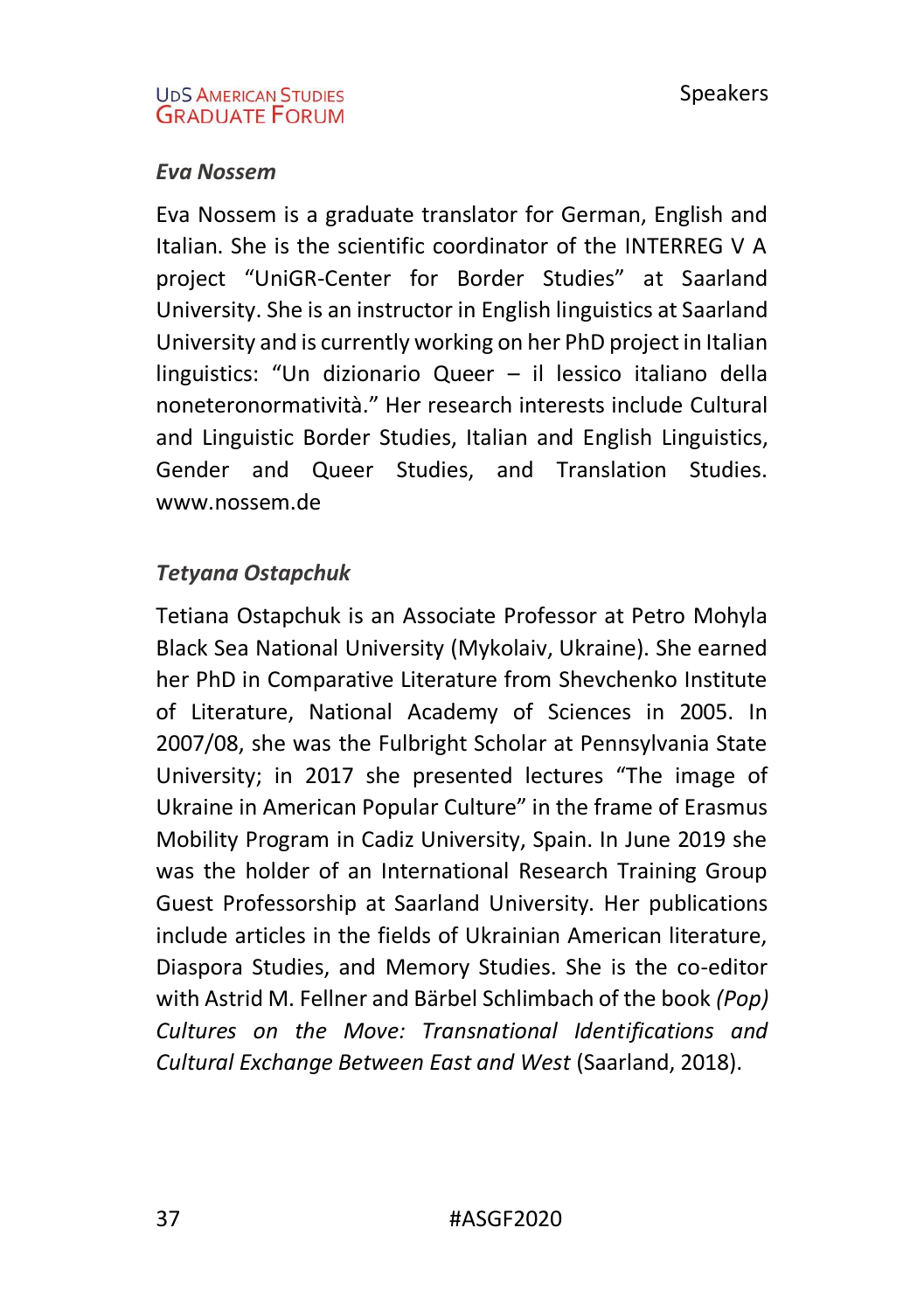#### *Takeo Rivera*

Dr. Takeo Rivera is assistant professor of English at Boston University, where he is also core faculty in Women's, Gender, Sexuality Studies and affiliated faculty in African American Studies. He is currently completing his manuscript, tentatively titled Model Minority Masochism, under contract with Oxford University Press. Rivera is also a playwright whose work has been staged bicoastally in the United States.

#### *Bärbel Schlimbach*

Bärbel Schlimbach, M.A., is a PhD candidate in North American Literary and Cultural Studies at Saarland University. Her PhD-Project utilizes theoretical approaches from Critical Regional Studies, Post-Western Studies, Gender Studies and Border Studies to analyze literature and films from the Post-Western genre to investigate their innovative potential with respect to identity constructions, imaginary Wests as well as constructions of national narratives. Her research and teaching interests include (Cultural) Border Studies, Gender Studies, 20th and 21st century American literatures on and from the American West, Western and Post-Western film and fiction as well as Gothic and Crime Fiction.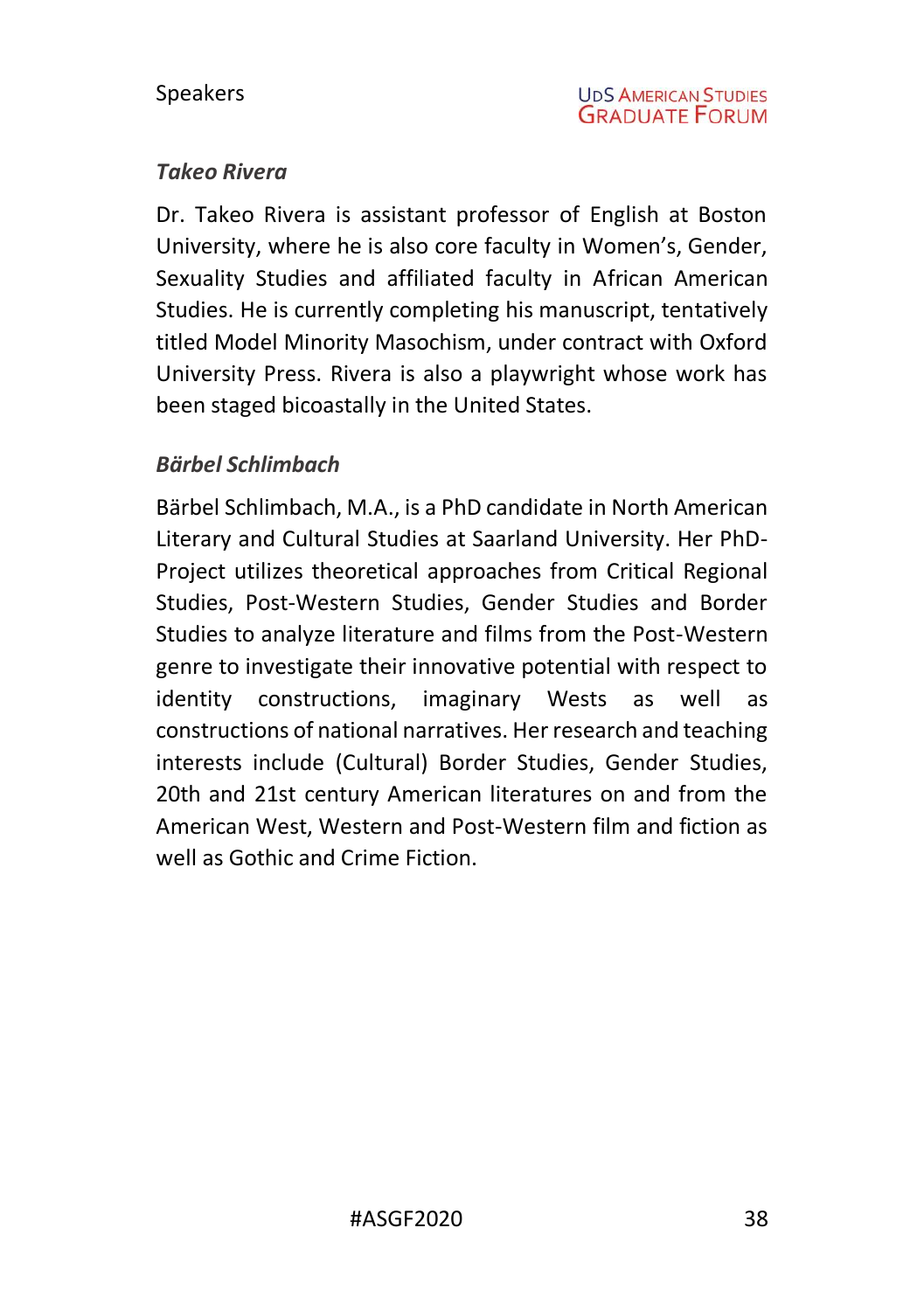#### **UDS AMERICAN STUDIES GRADUATE FORUM**

#### *Ulla Stackmann*

Ulla Stackmann is a Ph.D. student at the department for American Studies at the University of Eichstätt and a doctoral fellow of the Studienstiftung des Deutschen Volkes. Her Ph.D. projects investigates the history and aesthetics of audio poetry in postwar America, comparing the practices of commercial spoken word labels and avantgarde recording projects. She holds a B.A. in English Studies from the University of Munich and a M.A. in Aesthetic Theory from the University of Eichstätt.

#### *Oksana Starshova*

Oksana Starshova, PhD, Associate Professor at English Philology Department, Petro Mohyla Black Sea National University, Mykolaiv.

#### *Yuliya Stodolinska*

Yuliya Stodolinska − PhD in Cognitive Linguistics, Associate Professor of the Department of English Philology at Petro Mohyla Black Sea National University. Scientific interests: Cognitive Linguistics, Discourse Studies, Cultural Studies.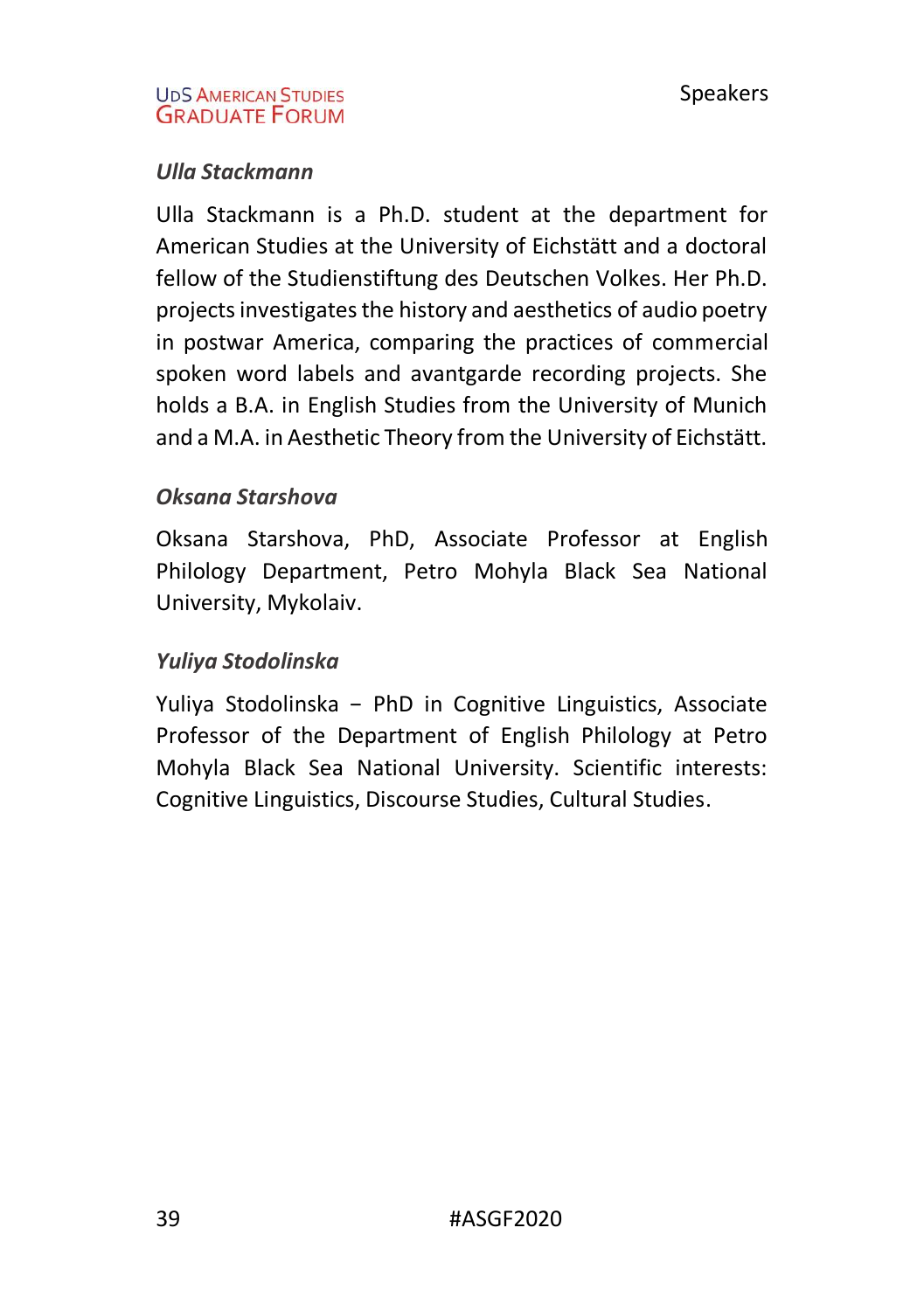## <span id="page-41-0"></span>**Award Ceremony Prizes for Best Final Theses in American Studies**

We are happy and proud to award the prizes for Best Final Theses in

- American Studies & Literature,
- American Studies & Culture, and
- American Studies & Linguistics.

This year's recipients are:

- **Alexandra Laier** "Toronto in Ethnic Canadian Fiction: The Immigrant City as Central Location of Multiculturalism"
- **Anna-Selina Kuhn** "The Emily Dickinson of the 21st Century: Apple TV+'s *Dickinson*"
- **Charline Käufer** "Spanglish on Twitter as an expression of Latino identity – a discourse analysis"

#### C O N G R A T U L A T I O N S!

A heartfelt thank you to ASKO EUROPA-STIFTUNG for this prize. Thanks also to the Deutsch-Amerikanisches Institut Saarland.





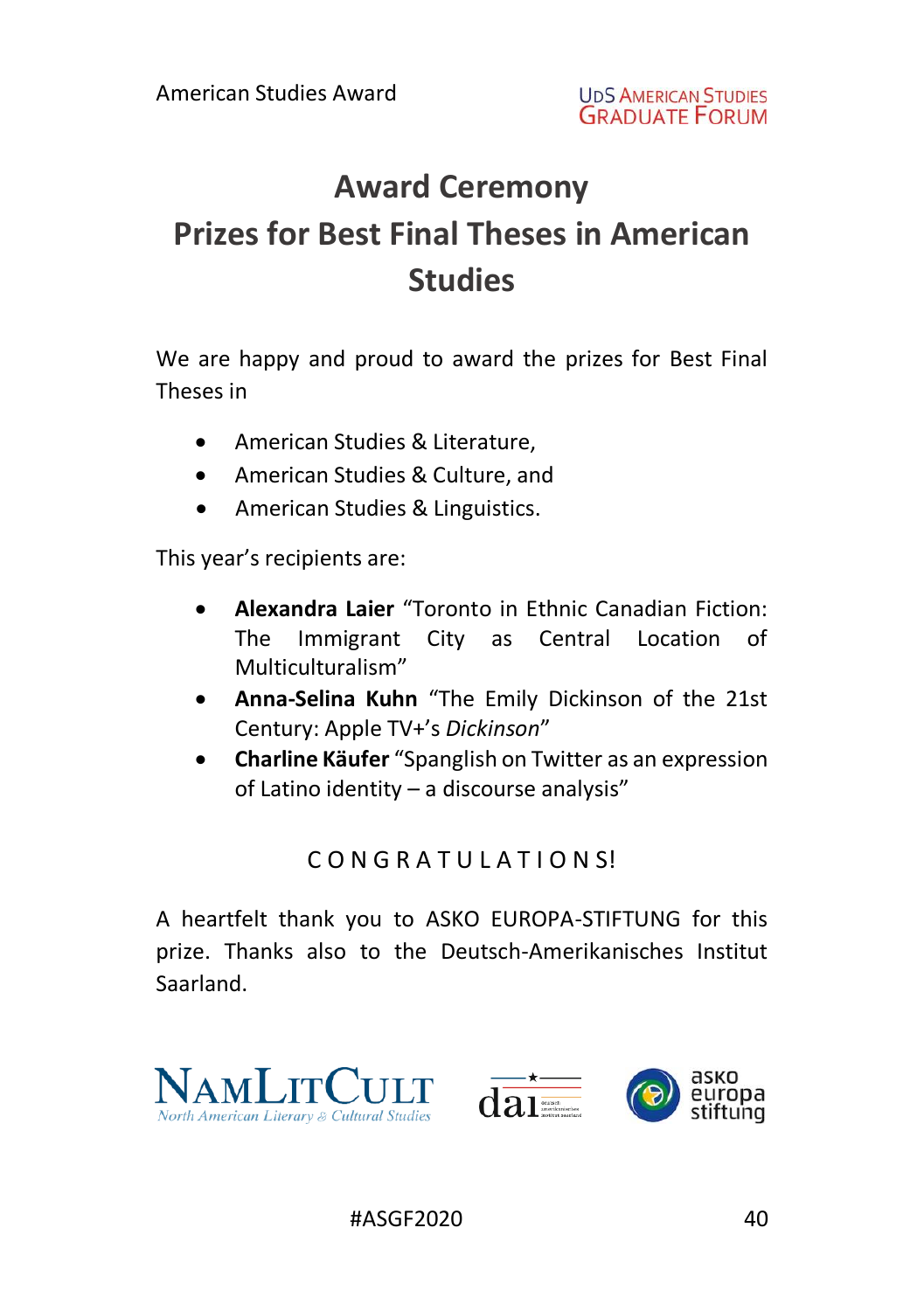### <span id="page-42-0"></span>**NamLitCult at Saarland University**



North American Literary and Cultural Studies (NamLitCult) is a section of the Department of British, North American, and Anglophone Literatures and Cultures at Saarland University.

Dedicated to the study of the literatures and cultures of North America, our research and teaching engages North American literatures and cultures from early colonial encounters to postmodern cultural practices. While we study the literary and visual cultures from the colonial period up to the 21st century, there is a strong focus on border literatures, U.S. Latino/a literature, Indigenous Studies, early American literatures, feminist literatures, Canadian literature, and the global dimensions of North American literatures and cultures. In general, our research projects take transdisciplinary, transhemispheric, and comparative approaches and include the theories and methods of Cultural Studies, Border Studies, Body Studies and Gender Studies.

Apart from a BA-program and an English Teaching Certificate program NamLitCult also offers an MA in American Studies (see description below) and is involved in the trinational and tri-lingual MA program in Border Studies (see below). In addition, we also organize and coordinate two certificate programs: Gender Studies and Applied Pop Studies (see below).

URL: www.amerikanistik.uni-saarland.de Email: amerikanistik@mx.uni-saarland.de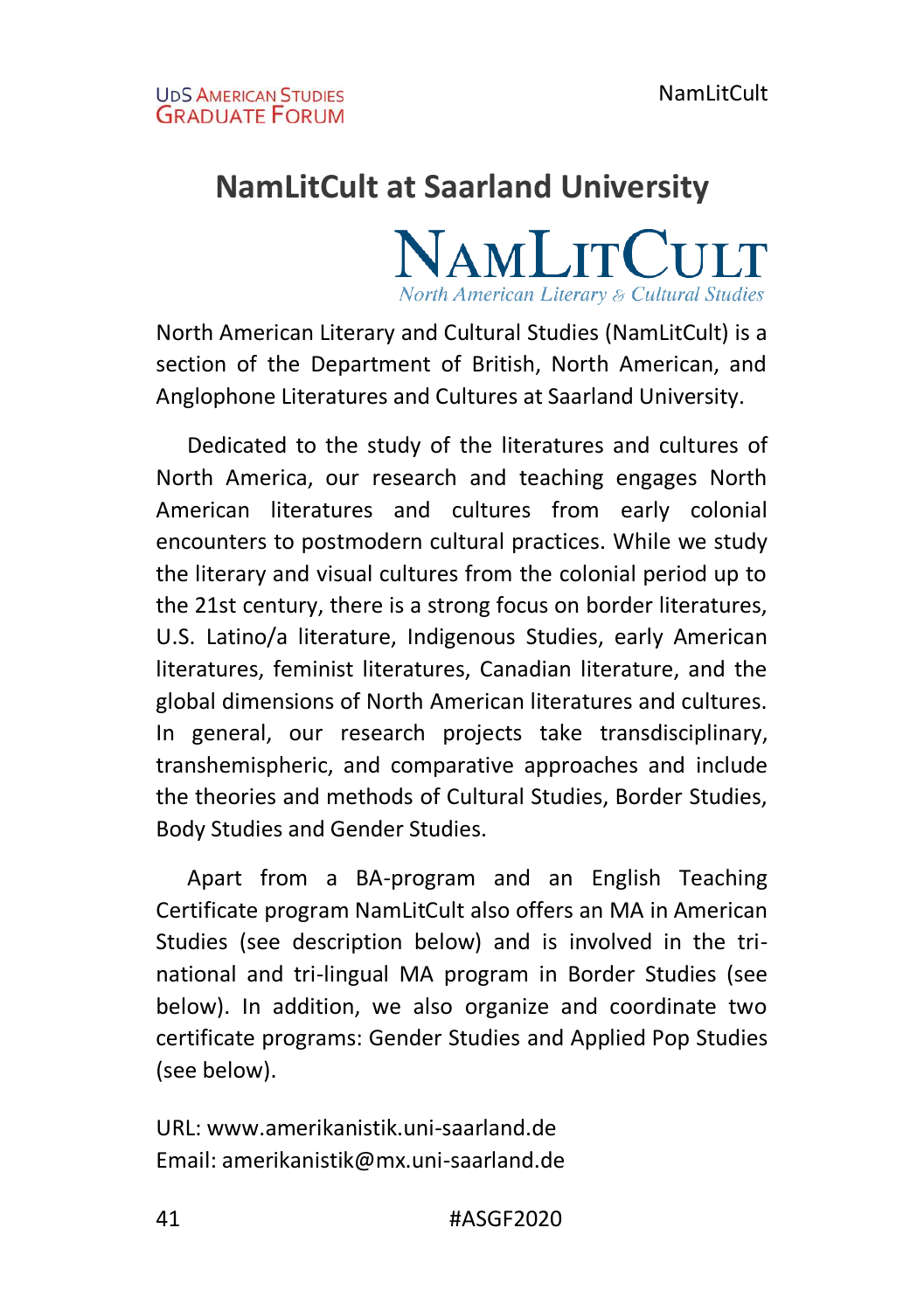## <span id="page-43-0"></span>**MA-Program American Studies/British Studies/English Linguistics**



Students can choose to study one of the subject areas 'British Literary and Cultural Studies', 'English Linguistics' or 'North American Literary and Cultural Studies' for their single-subject Master's degree or as their main (major) subject if they are enrolled for a dual-subject degree program. Further specialization within any of the main three subject areas is expressly encouraged. The program offers students a wide variety of options for planning study abroad periods that are tailored to their individual preferences or career goals and the department assists students in establishing contacts to foreign universities and research groups.

Students not only gain a detailed understanding of their chosen specialist discipline based on current research activity in the field, they also acquire the skills needed in order to be able to produce sound and reasoned analyses of the linguistic, literary and cultural relationships of a topic through application of the relevant theoretical and methodological tools. They also acquire a high level of proficiency in analyzing and interpreting a diverse range of text types drawn from English-speaking cultures, including film and digital texts.

In addition to working in academia, employment opportunities for graduates include public relations and cultural work in globally active companies or international institutions, as well as career paths in the media.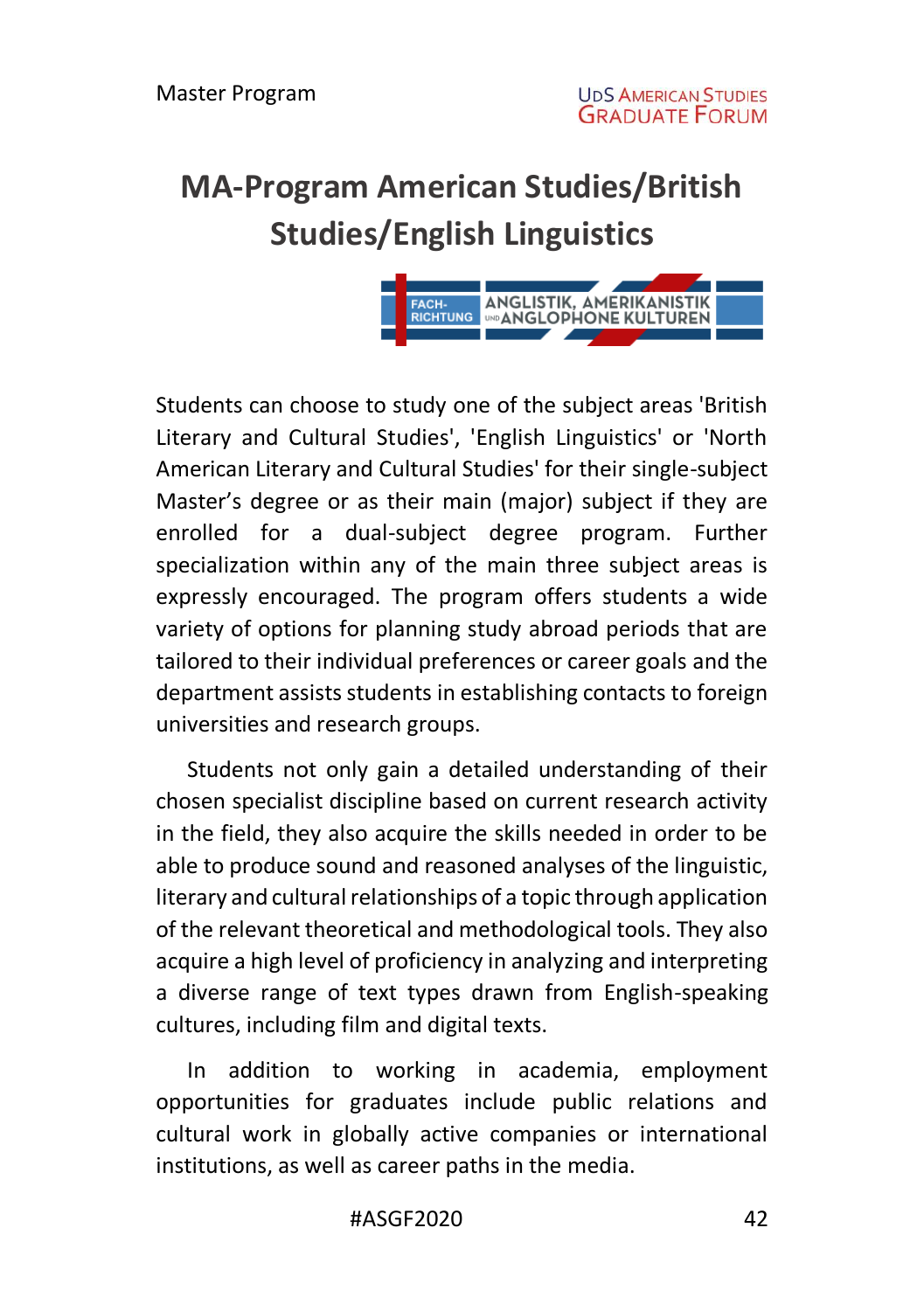## UDS AMERICAN STUDIES<br>GRADUATE FORUM

Other employment areas include software companies, private agencies, political parties, professional associations, museums, libraries, archives and adult education.

URL: www.uni-saarland.de/fachrichtung/anglistik.html Email: english\_department@uni-saarland.de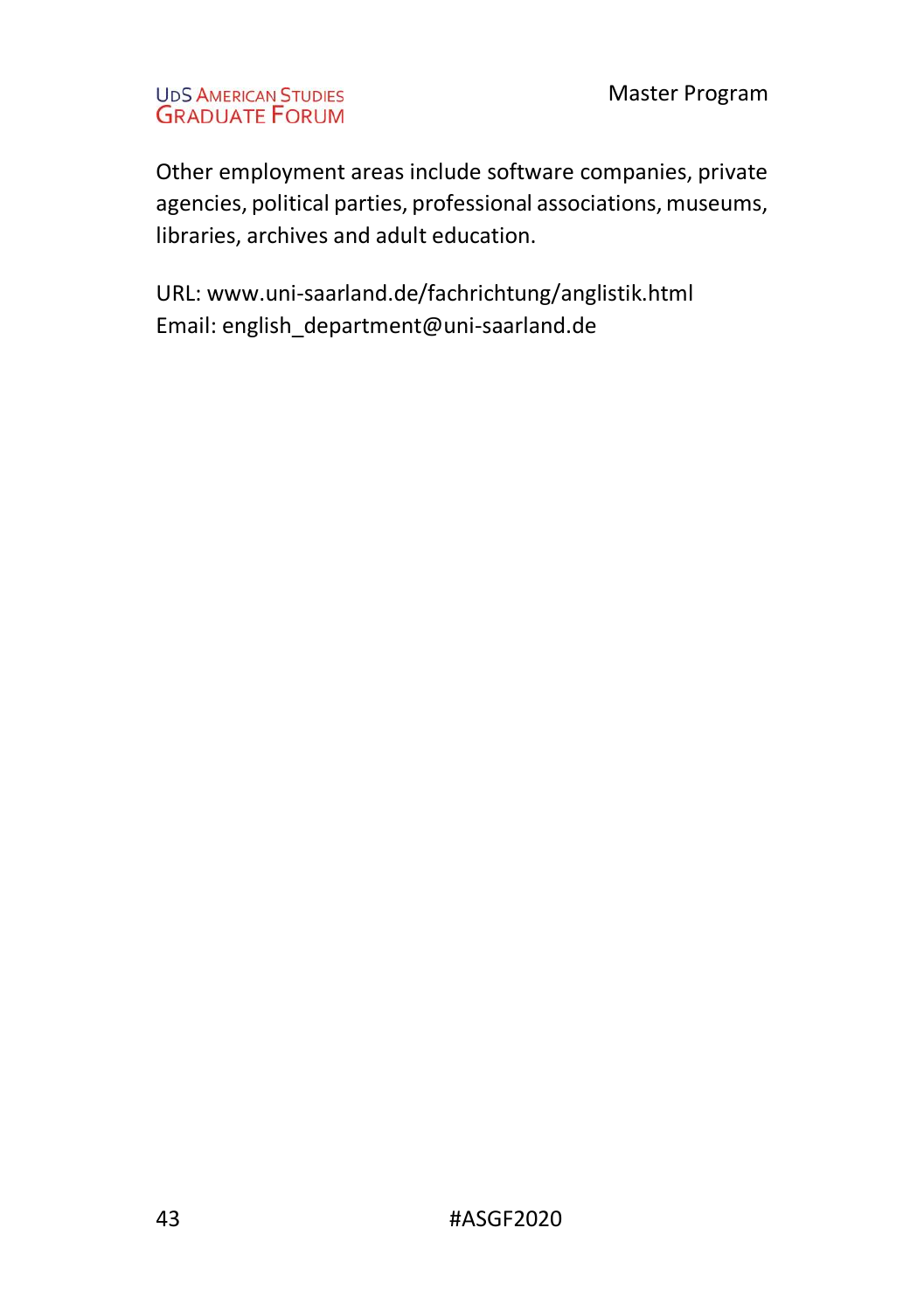### <span id="page-45-0"></span>**Gender Studies Certificate Program**

## **Forum GESCHLECHTERFORSCHLING**

The Gender Studies Certificate Program aims at conveying the historical and current impact and influence of the social category of gender on academia/science and on society. Students will acquire gender competences that allow them to:

- shed light on and question gender relations as power structures.
- develop a sensibility for discriminatory structures and their mutual interdependence on factors of identity formation and diversity such as race/ethnicity, religion, social class, etc.
- to acquire skills to deal with social inequalities and to develop concrete problem solutions and alternatives.

This Gender Studies certificate program consists of 4 modules:

- basic module: Introduction to Gender Studies
- advanced module 1: Gender from a historical perspective
- advanced module 2: Current issues in Gender research
- Gender applied project work

URL: www.uni-saarland.de/gender.html Email: amerikanistik@mx.uni-saarland.de

#ASGF2020 44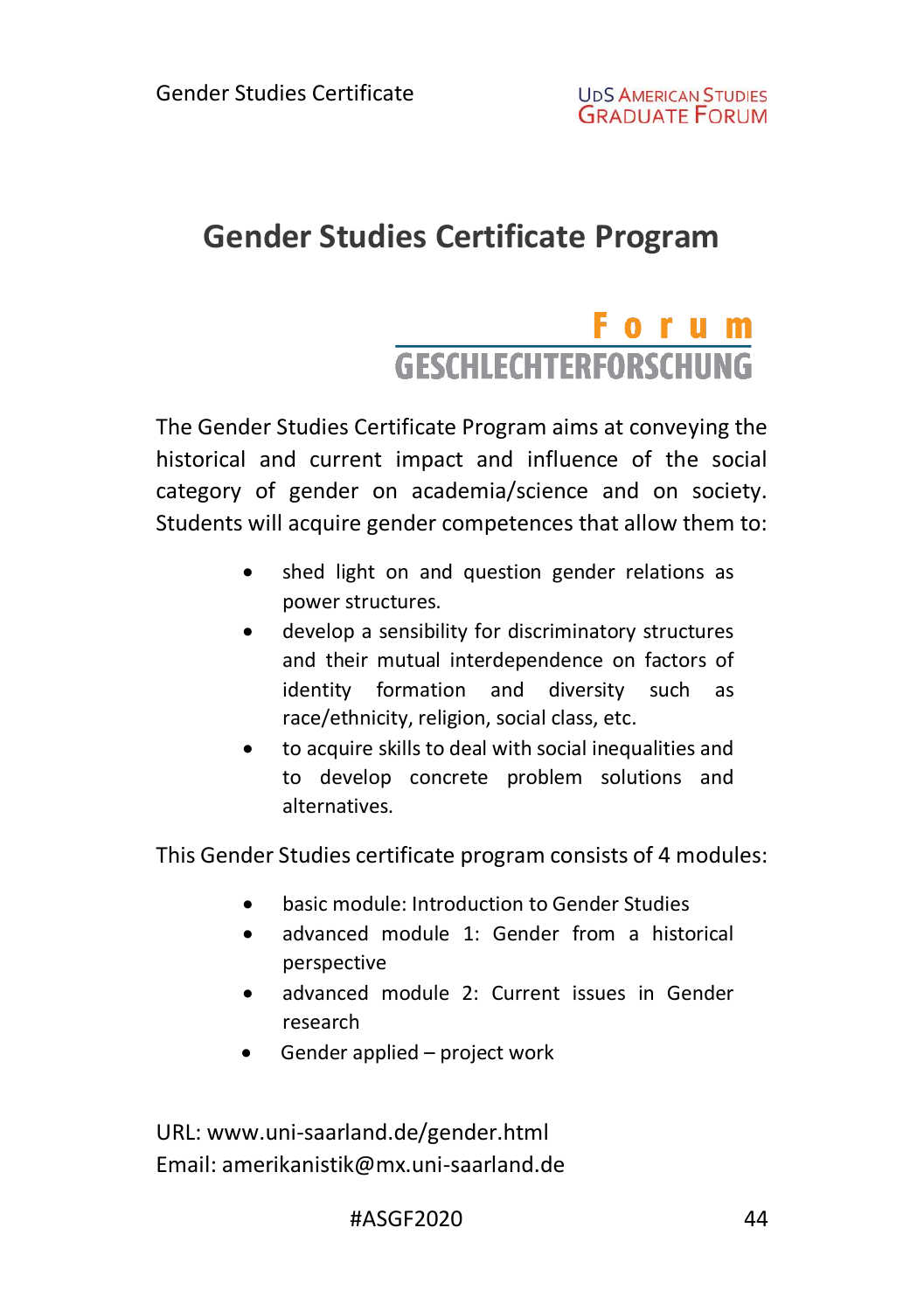## <span id="page-46-0"></span>**Master in Border Studies: Addressing the challenges of the 21st century**



The Master in Border Studies provides students with the major concepts and analytical tools to understand the social, cultural, political and economic challenges of border regions and crossborder cooperations. Students gain theoretical knowledge of border problems, border cultures, border literatures and constructions of "otherness." Students acquire the skills to play a crucial part in the discussions on national and European identities, worldwide mobilities, migration, cultural diversity, citizenship and cooperation – especially in the Greater Region.

#### *Figures: 2 years, 3 countries, 3 languages, 4 universities*

The Master in Border Studies is a 2-year joint international study program, designed for students with different disciplinary backgrounds who wish to develop the necessary skills and competencies to work in intercultural and crossborder settings. The multilingual study program is located in three countries at four different universities: University of Luxembourg (LUX), University of Lorraine (FR), Saarland University (DE), and University of Kaiserslautern (DE).

Courses are taught in German, French, and English.

URL: http://www.uni-gr.eu/en/Master\_Border\_Studies Email: ma\_border\_studies@uni-saarland.de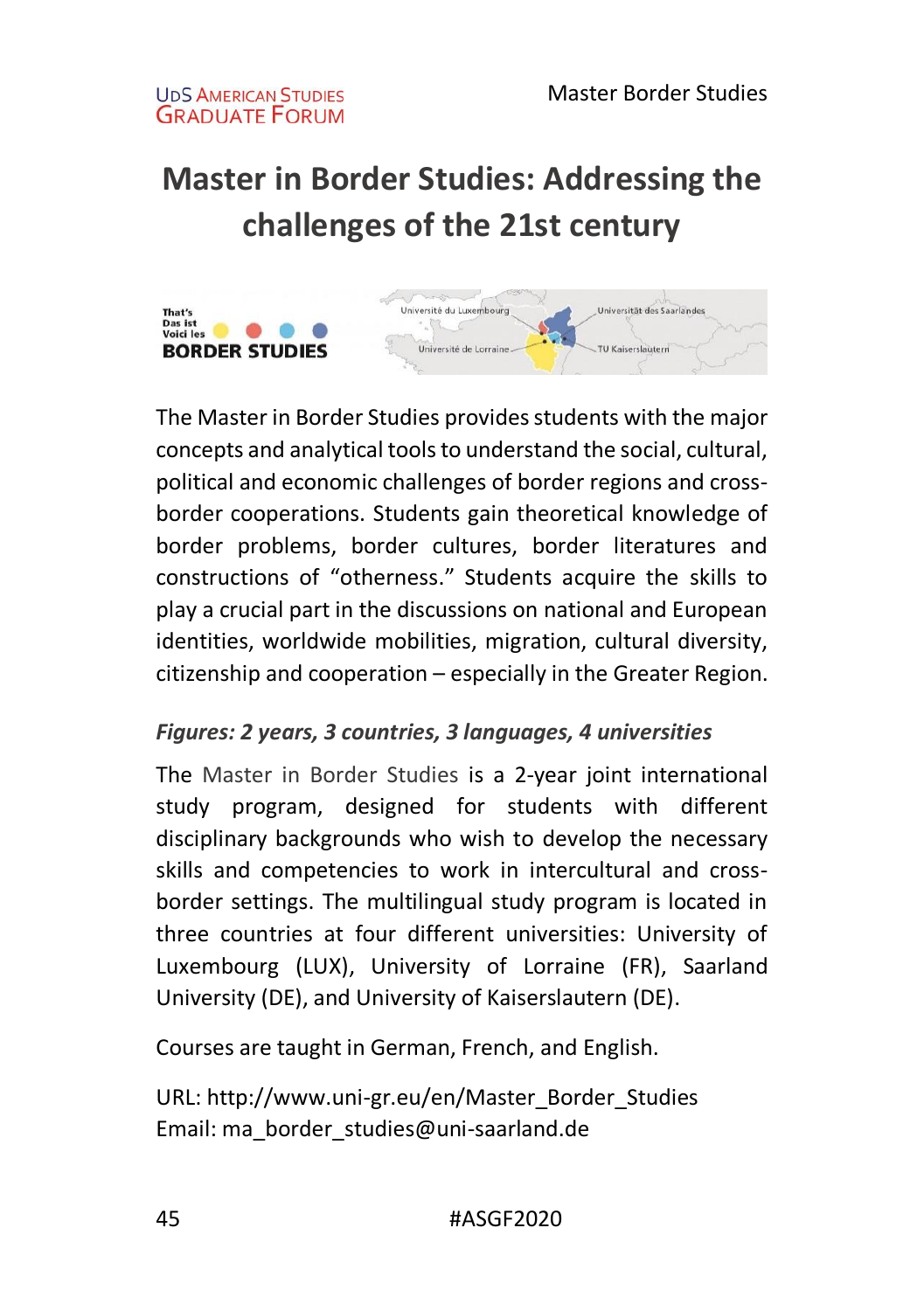### **Partners:**

### <span id="page-47-1"></span><span id="page-47-0"></span>**Deutsch-Amerikanisches Institut Saarland**



Das Deutsch-Amerikanische Institut Saarland e. V. ist eine binationale Einrichtung, die durch Bildungs- und Informationsarbeit der Förderung der deutsch-amerikanischen Beziehungen dient.

Das DAI organisiert und bündelt Veranstaltungen mit amerikanischem Hintergrund:

- Einzelvorträge, Podiumsdiskussionen und Seminare zu den gesellschaftlichen, politischen und kulturellen Ereignissen und Problemen in den USA und in Deutschland
- English-Discussion Evenings
- Luncheon- und Dinner-Discussions
- Filmabende
- Informationsfahrten
- Konzerte
- Theatervorführungen
- Ausstellungen

URL: www.dai-saarland.de Email: info@dai-sb.de

#ASGF2020 46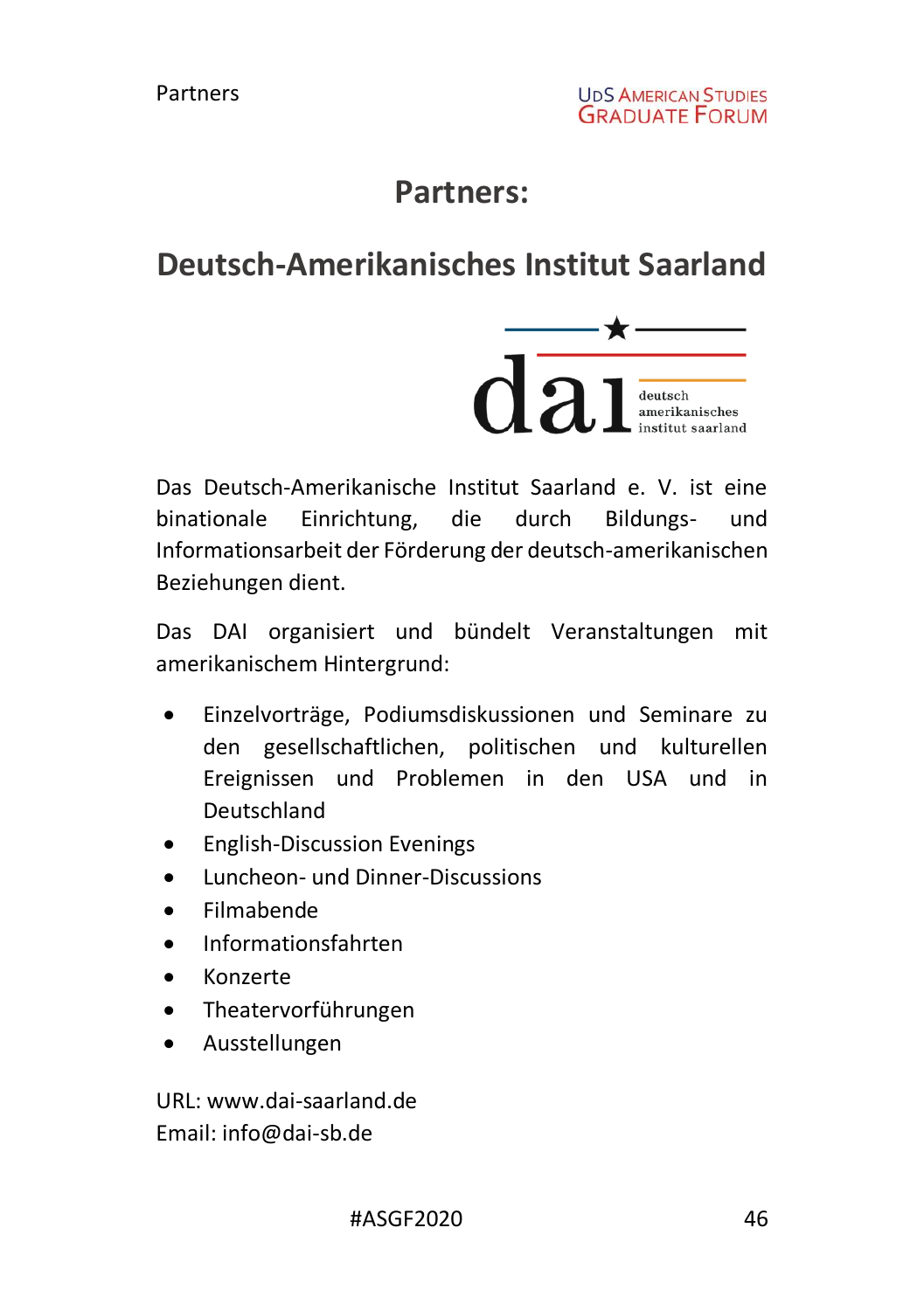#### <span id="page-48-0"></span>**UDS AMERICAN STUDIES GRADUATE FORUM**

## **ASKO Europa Stiftung**



Die ASKO Europa-Stiftung verknüpft die Zukunftsthemen Europa und Nachhaltigkeit, um die Zivilgesellschaft für deren Bedeutung zu sensibilisieren und sie zu mobilisieren, sich aktiv damit auseinanderzusetzen. Sie initiiert regionale, europäische und internationale Projekte und begleitet diese. Dabei steht die interkulturelle Vernetzung, insbesondere der jungen Generation im Vordergrund.

Der Zweck der ASKO Europa-Stiftung ist gemäß der überarbeiteten Satzung die Förderung von Wissenschaft und Forschung, Volks- und Berufsbildung.

URL: www.asko-europa-stiftung.de Email: info@asko-europa-stiftung.de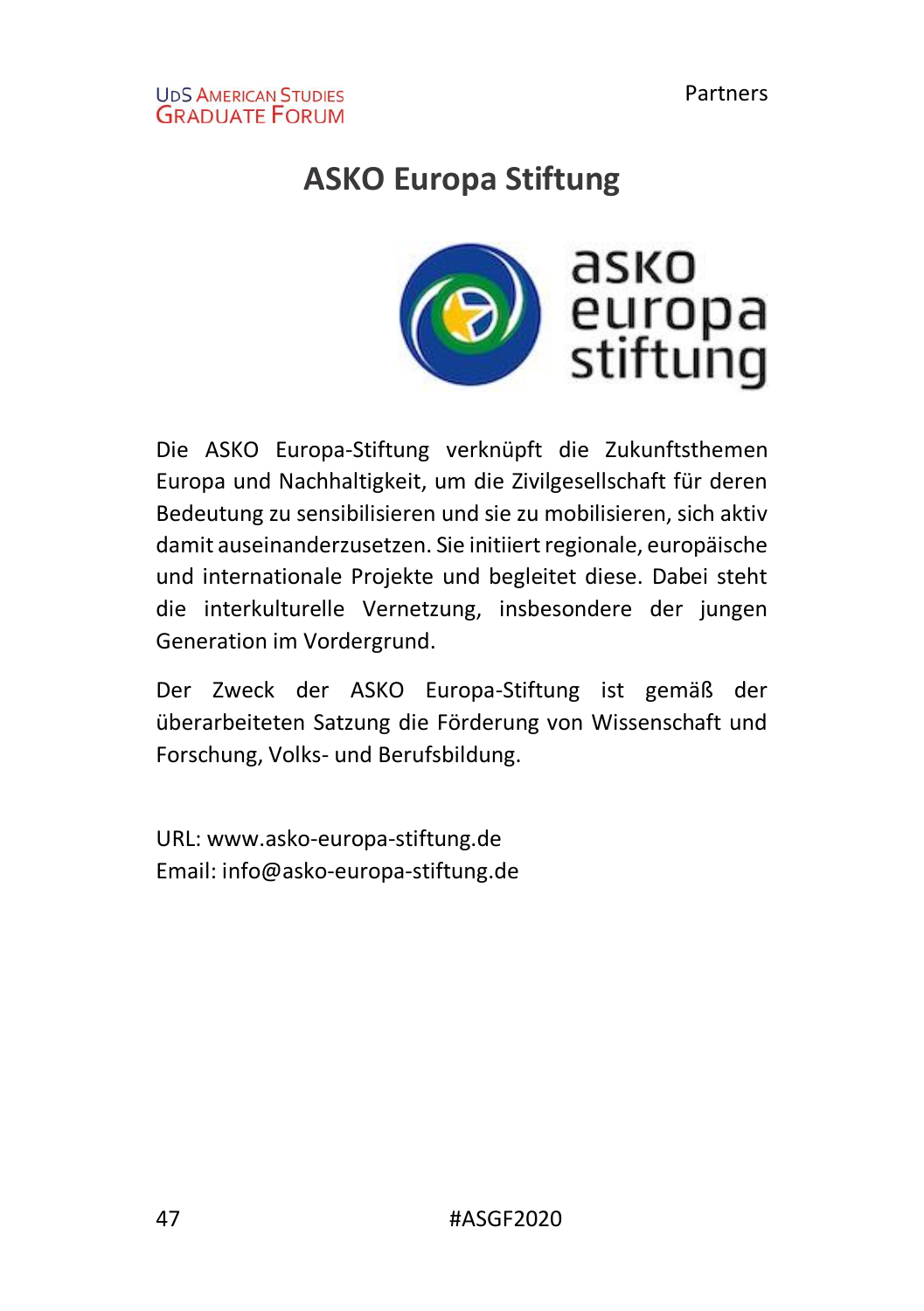<span id="page-49-0"></span>

| <b>Notes</b> |  |  |
|--------------|--|--|
|              |  |  |
|              |  |  |
|              |  |  |
|              |  |  |
|              |  |  |
|              |  |  |
|              |  |  |
|              |  |  |
|              |  |  |
|              |  |  |
|              |  |  |
|              |  |  |
|              |  |  |
|              |  |  |
|              |  |  |